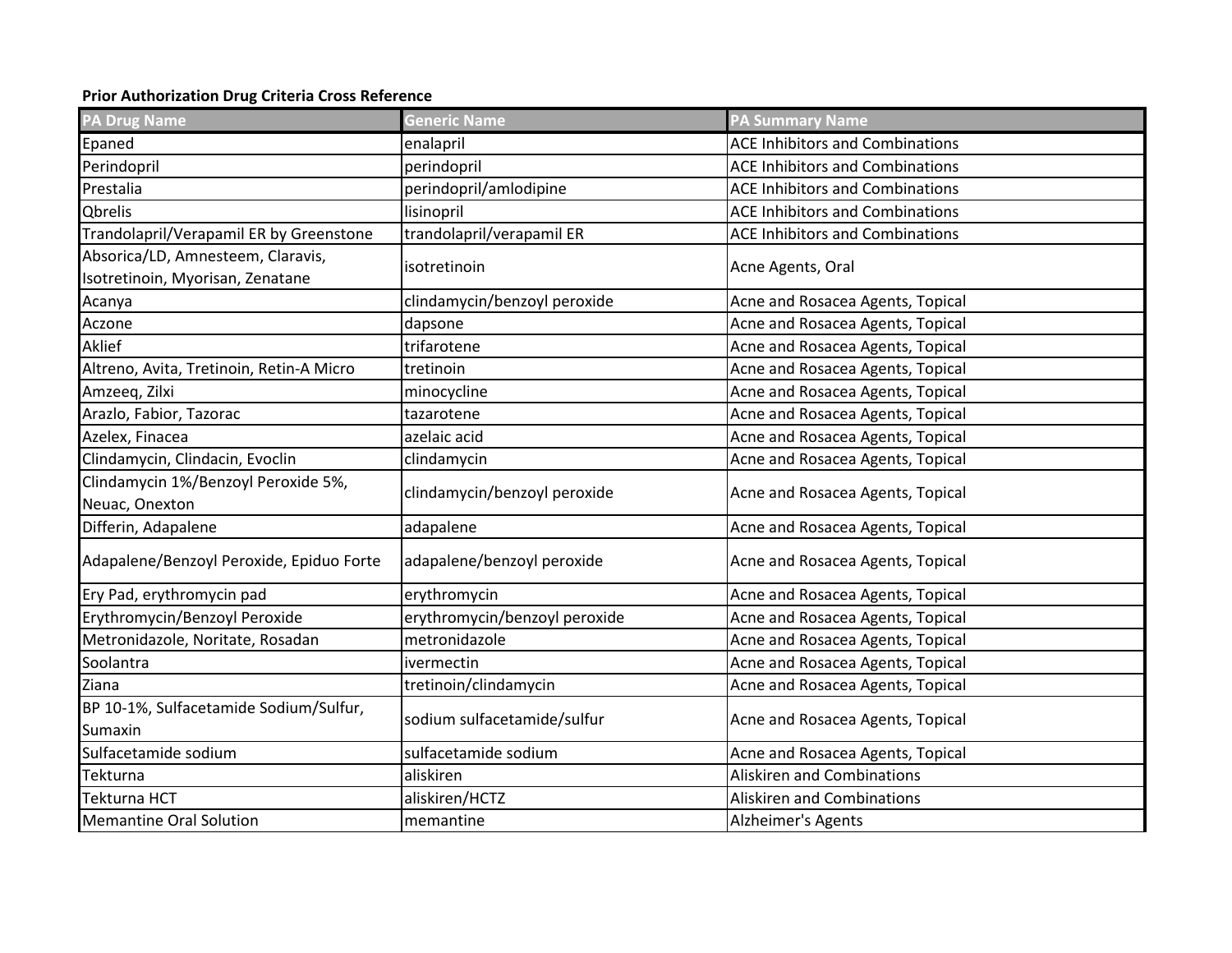| Memantine ER, Namenda XR Titration Pak                                              | memantine extended-release            | Alzheimer's Agents                   |
|-------------------------------------------------------------------------------------|---------------------------------------|--------------------------------------|
| Namzaric                                                                            | memantine/donepezil                   | Alzheimer's Agents                   |
| Exservan, Tiglutik                                                                  | riluzole                              | Amyotrophic Lateral Sclerosis Agents |
| Arymo ER, Kadian, Morphabond ER,<br>Morphine ER capsules                            | morphine ER                           | Analgesics, Narcotics Long           |
| <b>Belbuca</b>                                                                      | buprenorphine                         | Analgesics, Narcotics Long           |
| Fentanyl Patch 37.5, 62.5, 87.5 mcg/hour                                            | fentanyl                              | Analgesics, Narcotics Long           |
| Hydromorphone ER                                                                    | hydromorphone ER                      | Analgesics, Narcotics Long           |
| Hysingla ER, Zohydro ER                                                             | hydrocodone ER                        | Analgesics, Narcotics Long           |
| Levorphanol                                                                         | levorphanol                           | Analgesics, Narcotics Long           |
| Nucynta ER                                                                          | tapentadol ER                         | Analgesics, Narcotics Long           |
| OxyContin, Xtampza ER                                                               | oxycodone ER                          | Analgesics, Narcotics Long           |
| Oxymorphone ER                                                                      | oxymorphone ER                        | Analgesics, Narcotics Long           |
| Acetaminophen/Caffeine/Dihydrocodeine                                               | acetaminophen/caffeine/dihydrocodeine | Analgesics, Narcotics Short          |
| Benzhydrocodone/Acetaminophen                                                       | benzhydrocodone/acetaminophen         | Analgesics, Narcotics Short          |
| Butalbital/Acetaminophen/Caffeine/Codeine butalbital/acetaminophen/caffeine/codeine |                                       | Analgesics, Narcotics Short          |
| Butalbital/Aspirin/Caffeine/Codeine                                                 | butalbital/aspirin/caffeine/codeine   | Analgesics, Narcotics Short          |
| <b>Butorphanol Nasal Spray QLL</b>                                                  | butorphanol                           | Analgesics, Narcotics Short          |
| Codeine                                                                             | codeine                               | Analgesics, Narcotics Short          |
| Dilaudid Oral Liquid, Hydromorphone Rectal<br>Suppository                           | hydromorphone                         | Analgesics, Narcotics Short          |
| Hydrocodone/Ibuprofen, Ibudone                                                      | hydrocodone/ibuprofen                 | Analgesics, Narcotics Short          |
| Meperidine                                                                          | meperidine                            | Analgesics, Narcotics Short          |
| Morphine Rectal Suppository                                                         | morphine                              | Analgesics, Narcotics Short          |
| Nalocet, Primlev, Prolate                                                           | oxycodone/acetaminophen               | Analgesics, Narcotics Short          |
| Nucynta                                                                             | tapentadol                            | Analgesics, Narcotics Short          |
| Oxaydo, Oxycodone QLL, Oxycodone<br><b>Concentrate Oral Solution</b>                | oxycodone                             | Analgesics, Narcotics Short          |
| Oxycodone/Aspirin                                                                   | oxycodone/aspirin                     | Analgesics, Narcotics Short          |
| Oxycodone/Ibuprofen                                                                 | oxycodone/ibuprofen                   | Analgesics, Narcotics Short          |
| Oxymorphone                                                                         | oxymorphone                           | Analgesics, Narcotics Short          |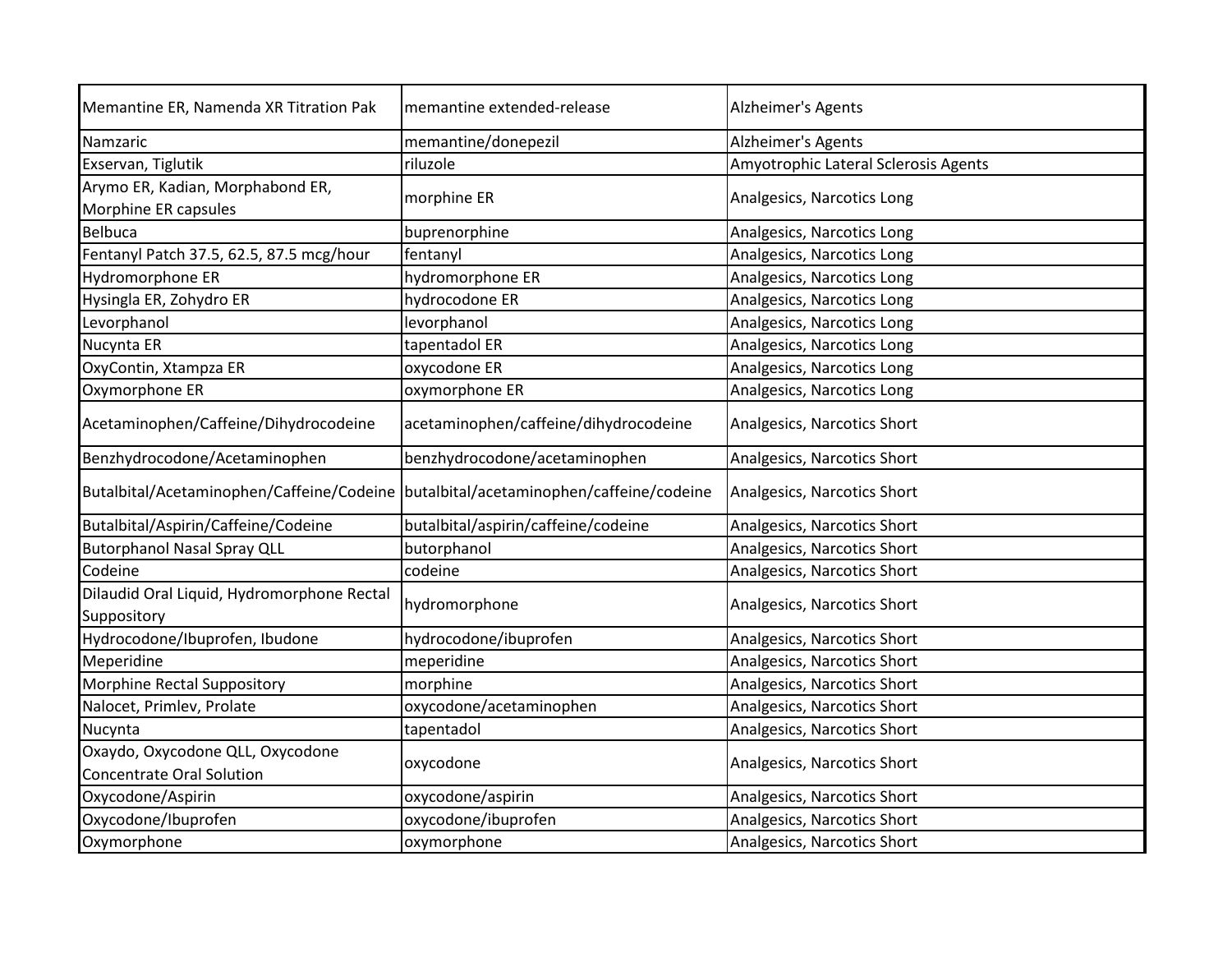| Diflunisal<br>Salsalate                    | diflunisal                                 | Analgesics, Salicylates                        |
|--------------------------------------------|--------------------------------------------|------------------------------------------------|
|                                            |                                            |                                                |
|                                            | salsalate                                  | Analgesics, Salicylates                        |
| Testosterone Injection                     | testosterone cypionate                     | Androgenic Agents, Injectable                  |
| Testosterone Injection, Xyosted            | testosterone enanthate                     | Androgenic Agents, Injectable                  |
| Anadrol-50                                 | oxymetholone                               | Androgenic Agents, Oral                        |
| Danazol                                    | danazol                                    | Androgenic Agents, Oral                        |
| Jatenzo                                    | testosterone undecanoate                   | Androgenic Agents, Oral                        |
| Methitest, Methyltestosterone              | methyltestosterone                         | Androgenic Agents, Oral                        |
| Oxandrolone                                | oxandrolone                                | Androgenic Agents, Oral                        |
| Androderm, Androgel, Striant, Testosterone |                                            | Androgenic Agents, Topical                     |
| Trandermal                                 | testosterone                               |                                                |
| Candesartan                                | candesartan                                | Angiotensin Receptor Blockers and Combinations |
| Edarbi                                     | azilsartan                                 | Angiotensin Receptor Blockers and Combinations |
| Micardis, Telmisartan                      | telmisartan                                | Angiotensin Receptor Blockers and Combinations |
| Amlodipine/Valsartan                       | amlodipine/valsartan                       | Angiotensin Receptor Blockers and Combinations |
| Entresto                                   | sacubitril/valsartan                       | Angiotensin Receptor Blockers and Combinations |
| Amlodipine/Olmesartan                      | amlodipine/olmesartan                      | Angiotensin Receptor Blockers and Combinations |
| Candesartan/HCTZ                           | candesartan/HCTZ                           | Angiotensin Receptor Blockers and Combinations |
| Edarbyclor                                 | azilsartan/HCTZ                            | Angiotensin Receptor Blockers and Combinations |
| <b>Exforge HCT</b>                         | amlodipine/valsartan/HCTZ                  | Angiotensin Receptor Blockers and Combinations |
| Micardis HCT, Telmisartan/HCTZ             | telmisartan/HCTZ                           | Angiotensin Receptor Blockers and Combinations |
| Telmisartan/Amlodipine, Twynsta            | telmisartan/amlodipine                     | Angiotensin Receptor Blockers and Combinations |
| Tribenzor                                  | olmesartan/amlodipine/HCTZ                 | Angiotensin Receptor Blockers and Combinations |
| Albendazole                                | albendazole                                | Anthelmintics                                  |
| Emverm                                     | mebendazole                                | Anthelmintics                                  |
| Stromectol                                 | ivermectin                                 | Anthelmintics                                  |
| Oralair                                    | mixed grass pollen allergen extract        | Antiallergens, Oral                            |
| Palforzia                                  | peanut [Arachis hypogaea] allergen powder- | Antiallergens, Oral                            |
|                                            | dnfp                                       |                                                |
| Multaq                                     | dronedarone                                | Antiarrhythmics, Oral                          |
| <b>Dificid</b>                             | fidaxomicin                                | Antibiotics, GI                                |
| Paromomycin                                | paromomycin                                | Antibiotics, GI                                |
| Xifaxan                                    | rifamixin                                  | Antibiotics, GI                                |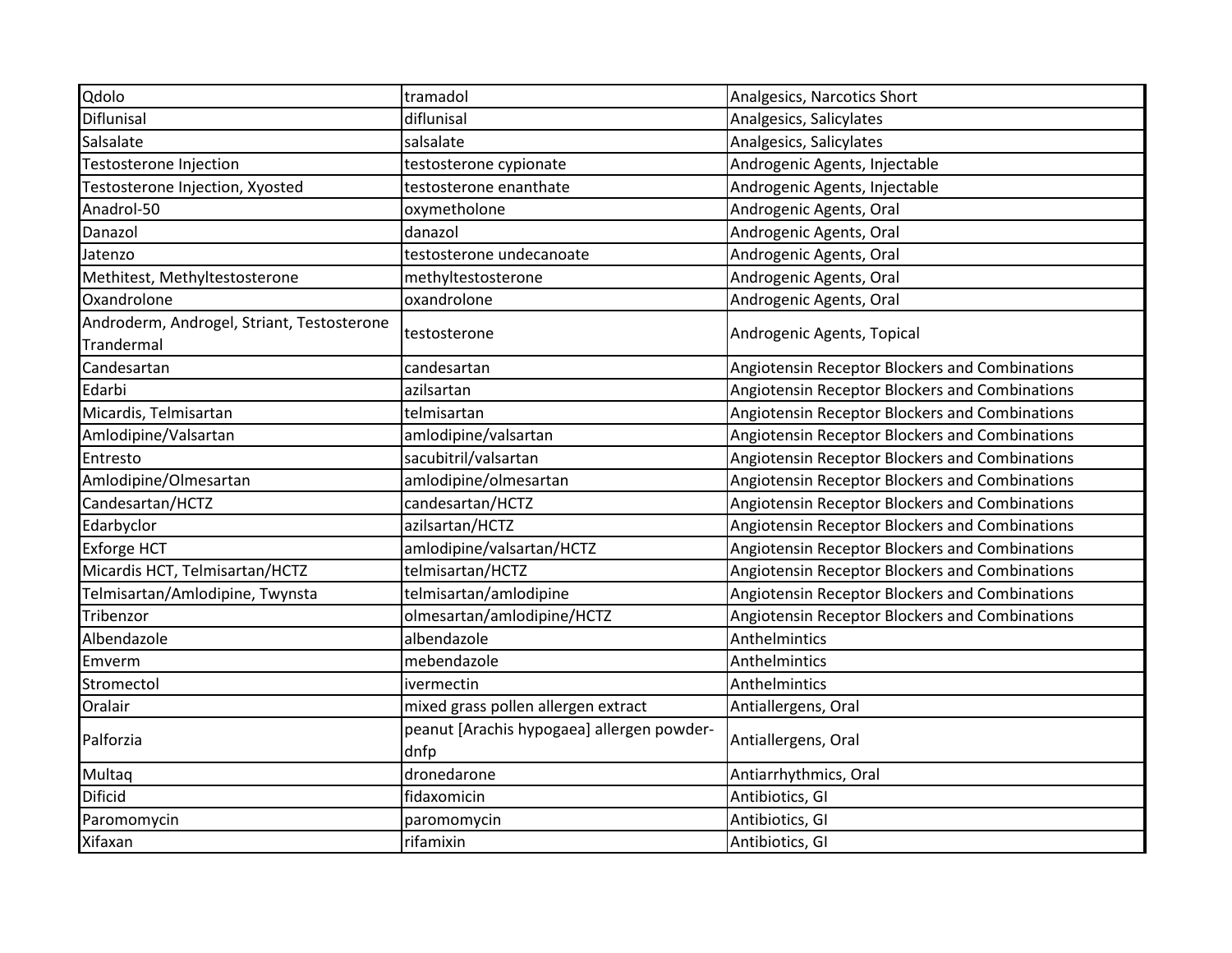| Arikayce                                               | amikacin liposome inhalation suspension | Antibiotics, Inhaled            |
|--------------------------------------------------------|-----------------------------------------|---------------------------------|
| Cayston                                                | aztreonam inhalation solution           | Antibiotics, Inhaled            |
| Tobi Podhaler, Tobramycin Nebulized                    | tobramycin                              | Antibiotics, Inhaled            |
| <b>Mupirocin Cream</b>                                 | mupirocin                               | Antibiotics, Topical            |
| Neo-Synalar                                            | neomycin/fluocinolone                   | Antibiotics, Topical            |
| Neo-Synalar Kit                                        | neomycin/fluocinolone/emollient cream   | Antibiotics, Topical            |
| Xepi                                                   | ozenoxacin                              | Antibiotics, Topical            |
| Cleocin Ovules, Clindamycin Vaginal Cream<br>$(7-day)$ | clindamycin                             | Antibiotics, Vaginal            |
| Solosec                                                | secnidazole                             | Antibiotics, Vaginal            |
| Chlordiazepoxide/Clidinium                             | chlordiazepoxide/clidinium              | Anticholinergics-Antispasmodics |
| Cuvposa, Glycate, Glycopyrrolate Injection             | glycopyrrolate                          | Anticholinergics-Antispasmodics |
| Methscopolamine                                        | methscopolamine                         | Anticholinergics-Antispasmodics |
| Proprantheline                                         | proprantheline                          | Anticholinergics-Antispasmodics |
| Savaysa                                                | edoxaban                                | Anticoagulants                  |
| Fondaparinux                                           | fondaparinux                            | Anticoagulants                  |
| <b>Fragmin Syringes</b>                                | dalteparin                              | Anticoagulants                  |
| Epidiolex                                              | cannabidiol                             | Anticonvulsants                 |
| Nayzilam                                               | midazolam                               | Anticonvulsants                 |
| Vimpat Injection                                       | lacosamide                              | Anticonvulsants                 |
| Aptiom                                                 | eslicarbazepine                         | Anticonvulsants                 |
| Banzel                                                 | rufinamide                              | Anticonvulsants                 |
| <b>Briviact</b>                                        | brivaracetam                            | Anticonvulsants                 |
| Clobazam oral suspension, Sympazan                     | clobazam                                | Anticonvulsants                 |
| Diacomit                                               | stiripentol                             | Anticonvulsants                 |
| Elepsia XR, Levetiracetam ER                           | levetiracetam extended-release          | Anticonvulsants                 |
| Eprontia                                               | topiramate                              | Anticonvulsants                 |
| Equetro                                                | carbamazepine extended-release          | Anticonvulsants                 |
| Felbamate                                              | felbamate                               | Anticonvulsants                 |
| Fintepla                                               | fenfluramine                            | Anticonvulsants                 |
| Fycompa                                                | perampanel                              | Anticonvulsants                 |
| Gabitril, Tiagabine                                    | tiagabine                               | Anticonvulsants                 |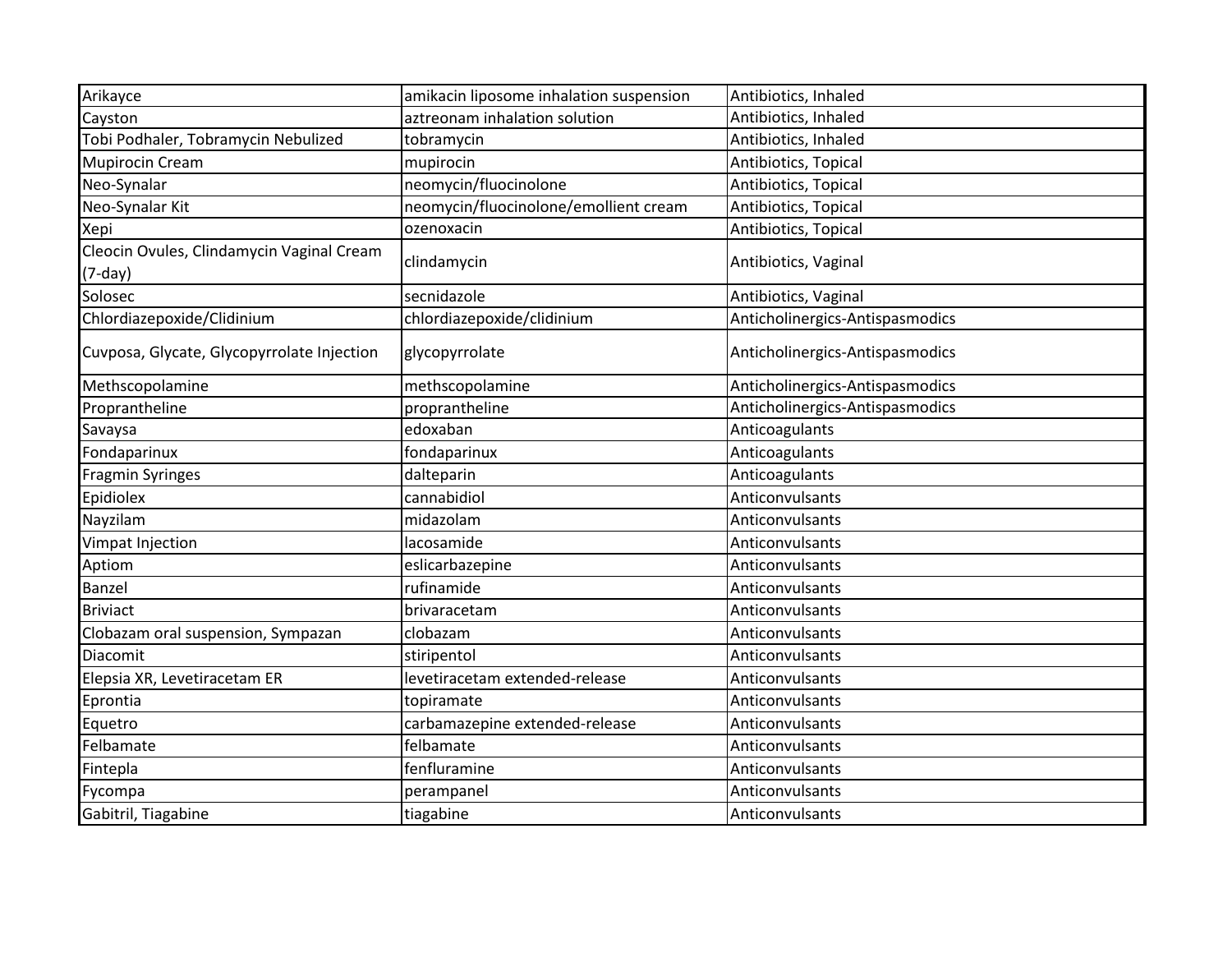| Lamictal Kits/ODT, Lamotrigine ER/ODT/Kits | lamotrigine                     | Anticonvulsants |
|--------------------------------------------|---------------------------------|-----------------|
| Lyrica CR                                  | pregabalin extended-release     | Anticonvulsants |
| <b>Oxtellar XR</b>                         | oxcarbazepine                   | Anticonvulsants |
| Sabril                                     | vigabatrin                      | Anticonvulsants |
| Stavzor, Valproic Acid Capsules            | valproic acid                   | Anticonvulsants |
| Topiramate ER, Trokendi XR                 | topiramate extended-release     | Anticonvulsants |
| <b>Valtoco Nasal Spray</b>                 | diazepam                        | Anticonvulsants |
| <b>Xcopri</b>                              | cenobamate                      | Anticonvulsants |
| Brisdelle, Paxil Suspension, Pexeva        | paroxetine                      | Antidepressants |
| <b>Escitalopram Oral Solution</b>          | escitalopram                    | Antidepressants |
| Fluoxetine 10 mg, 20 mg Tablets            | fluoxetine                      | Antidepressants |
| Fluoxetine 90 mg Delayed-Release           | fluoxetine DR                   | Antidepressants |
| Fluoxetine [PMDD], Sarafem                 | fluoxetine [PMDD]               | Antidepressants |
| <b>Fluvoxamine ER</b>                      | fluvoxamine extended-release    | Antidepressants |
| Paroxetine ER                              | paroxetine extended-release     | Antidepressants |
| Desvenlafaxine ER                          | desvenlafaxine extended-release | Antidepressants |
| Drizalma, Duloxetine 40 mg                 | duloxetine                      | Antidepressants |
| Fetzima                                    | levomilnacipran                 | Antidepressants |
| Savella                                    | milnacipran                     | Antidepressants |
| Trintellix (previously Brintellix)         | vortioxetine                    | Antidepressants |
| Venlafaxine ER Tablets                     | venlafaxine extended-release    | Antidepressants |
| Nefazodone                                 | nefazodone                      | Antidepressants |
| Trazodone 300 mg                           | trazodone                       | Antidepressants |
| Viibryd                                    | viladazone                      | Antidepressants |
| Emsam                                      | selegiline                      | Antidepressants |
| Marplan                                    | isocarboxazid                   | Antidepressants |
| Phenylzine                                 | phenylzine                      | Antidepressants |
| Tranylcypromine                            | tranylcypromine                 | Antidepressants |
| Imipramine Capsules                        | imipramine pamoate              | Antidepressants |
| Protriptyline                              | protriptyline                   | Antidepressants |
| Trimipramine                               | trimipramine                    | Antidepressants |
| Aplenzin, Forfivo XL                       | bupropion extended-release      | Antidepressants |
| Maprotiline                                | maprotiline                     | Antidepressants |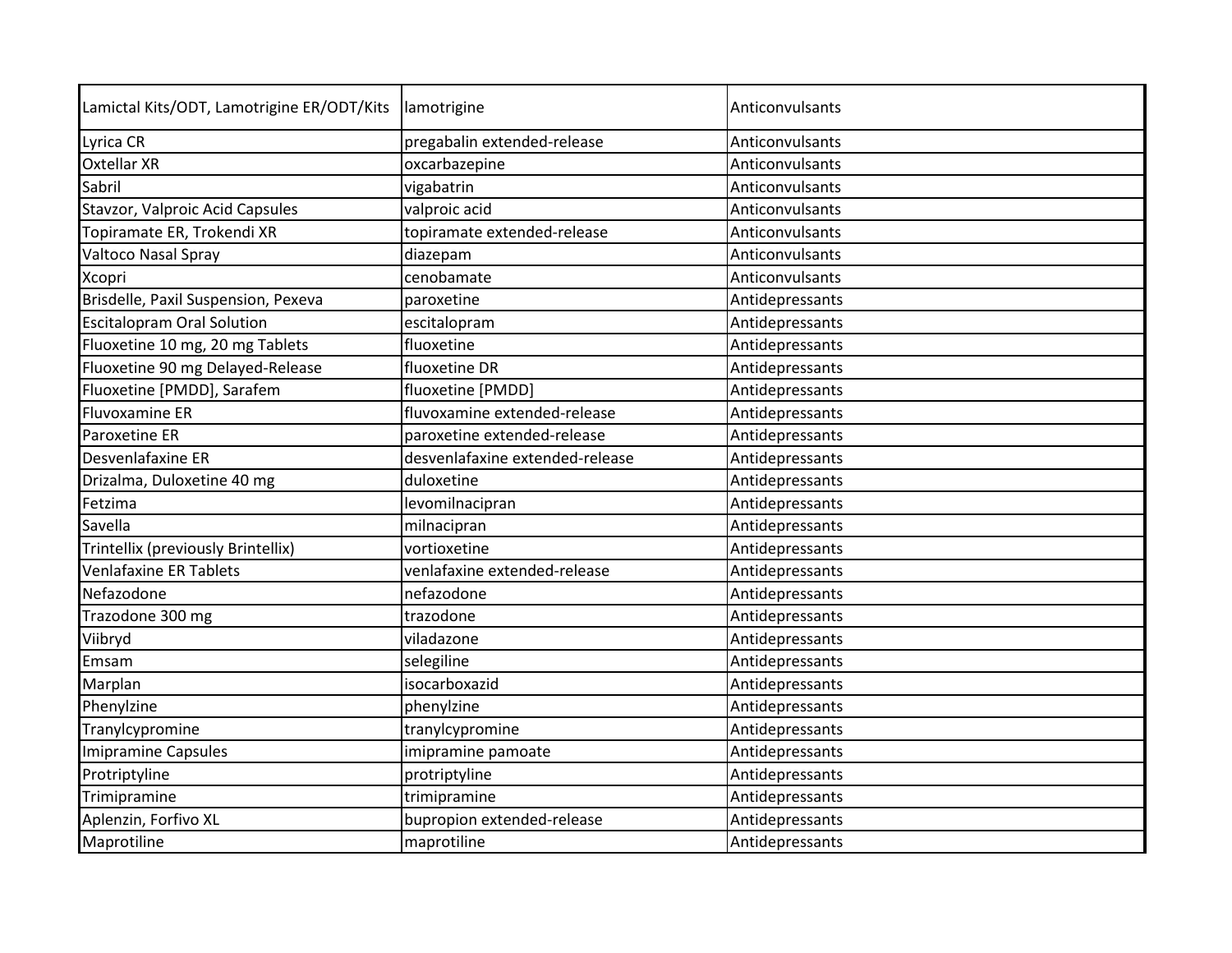| Spravato                                   | esketamine                             | Antidepressants               |
|--------------------------------------------|----------------------------------------|-------------------------------|
| Alogliptin, Nesina                         | alogliptin                             | Antidiabetic Agents           |
| Alogliptin/Metformin                       | alogliptin/metformin                   | Antidiabetic Agents           |
| Alogliptin/Pioglitazone                    | alogliptin/pioglitazone                | Antidiabetic Agents           |
| Janumet XR                                 | sitagliptin/metformin ER               | Antidiabetic Agents           |
| Jentadueto XR                              | linagliptin/metformin ER               | Antidiabetic Agents           |
| Fortamet, Metformin ER (generic Fortamet), |                                        |                               |
| <b>Riomet ER</b>                           | metformin ER                           | <b>Antidiabetic Agents</b>    |
| Glyxambi                                   | empagliflozin/linagliptin              | Antidiabetic Agents           |
| Invokamet XR                               | canagliflozin/metformin ER             | Antidiabetic Agents           |
| Qtern                                      | dapagliflozin/saxagliptin              | Antidiabetic Agents           |
| Segluromet                                 | ertugliflozin/metformin                | Antidiabetic Agents           |
| Steglatro                                  | ertugliflozin                          | Antidiabetic Agents           |
| Steglujan                                  | ertugliflozin/sitagliptin              | Antidiabetic Agents           |
| Synjardy, Synjardy XR                      | empaglifozin/metformin, ER             | Antidiabetic Agents           |
| <b>Trijardy XR</b>                         | empagliflozin/linagliptin/metformin ER | Antidiabetic Agents           |
| Tolbutamide                                | tolbutamide                            | Antidiabetic Agents           |
| Avandia                                    | rosiglitazone                          | Antidiabetic Agents           |
| Pioglitazone/Glimepride                    | pioglitazone/glimepiride               | Antidiabetic Agents           |
| Pioglitazone/Metformin                     | pioglitazone/metformin                 | Antidiabetic Agents           |
| Symlin Pen                                 | pramlintide acetate                    | Antidiabetic Agents           |
| Adlyxin                                    | lixisenatide                           | Antidiabetic Agents           |
| <b>Bydureon BCise</b>                      | exenatide ER                           | Antidiabetic Agents           |
| Cycloset                                   | bromocriptine                          | Antidiabetic Agents           |
| Ozempic, Rybelsus                          | semaglutide                            | Antidiabetic Agents           |
| Soliqua                                    | insulin glargine/lixisenatide          | Antidiabetic Agents           |
| Trulicity                                  | dulaglutide                            | Antidiabetic Agents           |
| Xultophy                                   | insulin degludec/liraglutide           | Antidiabetic Agents           |
| Alosetron                                  | alosetron                              | Antidiarrheals                |
| Motofen                                    | difenoxin/atropine                     | Antidiarrheals                |
| Mytesi                                     | crofelemer                             | Antidiarrheals                |
| Opium Tincture                             | opium tincture                         | Antidiarrheals                |
| Viberzi                                    | eluxadoline                            | Antidiarrheals                |
| Akynzeo                                    | netupitant/palonosetron                | Antiemetic/Antivertigo Agents |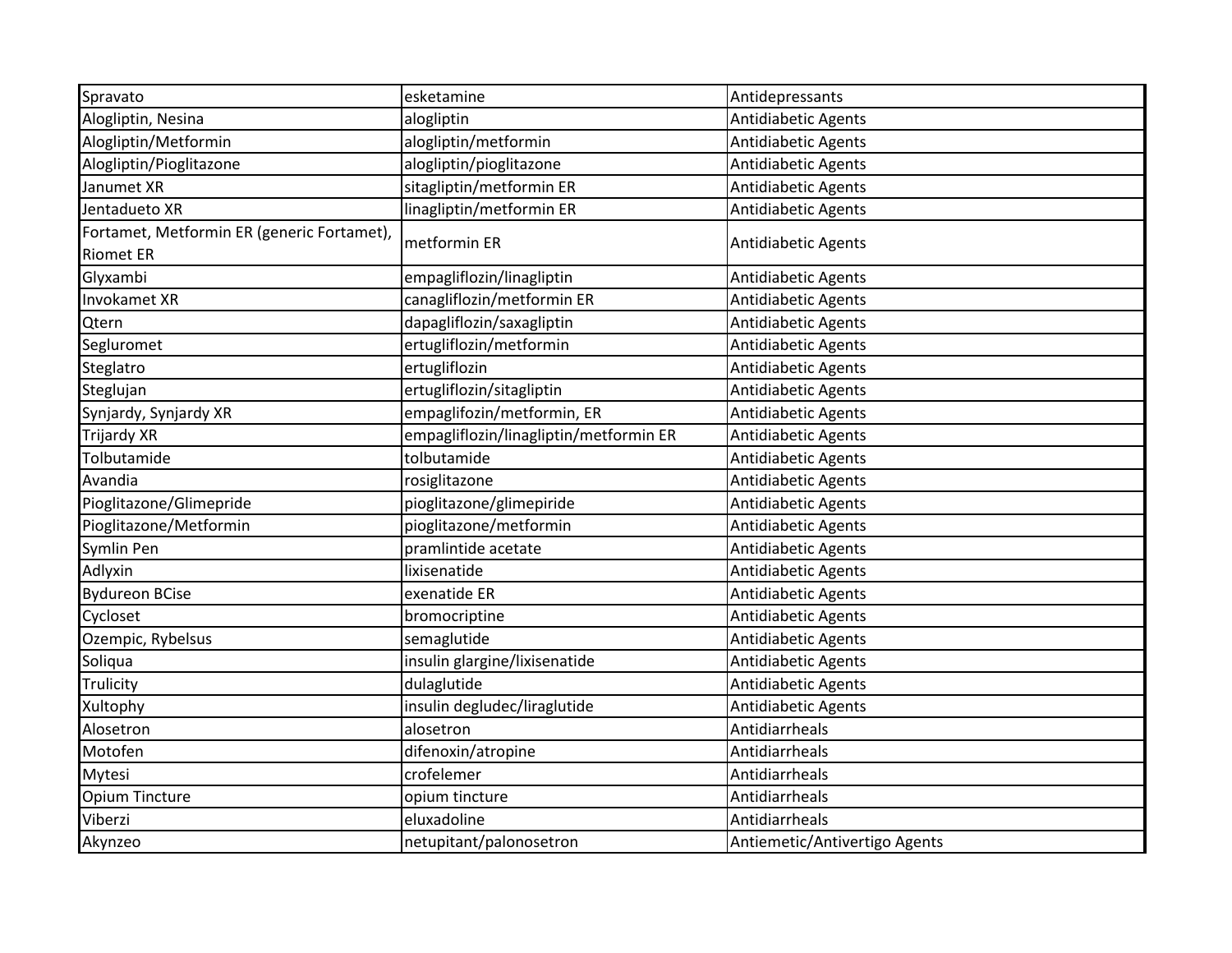| Anzemet                                | dolasetron                 | Antiemetic/Antivertigo Agents |
|----------------------------------------|----------------------------|-------------------------------|
| Compro                                 | prochlorperazine           | Antiemetic/Antivertigo Agents |
| Dimenhydrinate Injection               | dimenhydrinate             | Antiemetic/Antivertigo Agents |
| Dronabinol, Syndros                    | dronabinol                 | Antiemetic/Antivertigo Agents |
| <b>Emend Suspension</b>                | aprepitant                 | Antiemetic/Antivertigo Agents |
| Gimoti                                 | metoclopramide nasal spray | Antiemetic/Antivertigo Agents |
| Granisetron, Sancuso                   | granisetron                | Antiemetic/Antivertigo Agents |
| Metoclopramide ODT                     | metoclopramide             | Antiemetic/Antivertigo Agents |
| Ondansetron Injection, Zuplenz         | ondansetron                | Antiemetic/Antivertigo Agents |
| Promethazine 50 mg Suppository         | promethazine               | Antiemetic/Antivertigo Agents |
| Trimethobenzamide                      | trimethobenzamide          | Antiemetic/Antivertigo Agents |
| Varubi                                 | rolapitant                 | Antiemetic/Antivertigo Agents |
| <b>Tranexamic Acid</b>                 | tranexamic acid            | Antifibrinolytic Agents       |
| Fluconazole Injection                  | fluconazole                | Antifungals, Injectable       |
| Ambisome                               | amphotericin B liposome    | Antifungals, Injectable       |
| Cancidas                               | caspofungin                | Antifungals, Injectable       |
| Voriconazole Injection                 | voriconazole               | Antifungals, Injectable       |
| Itraconazole, Sporanox Solution        | Itraconazole               | Antifungals, Oral             |
| <b>Brexafemme</b>                      | ibrexafungerp              | Antifungals, Oral             |
| Cresemba                               | isavuconazonium            | Antifungals, Oral             |
| Flucytosine                            | flucytosine                | Antifungals, Oral             |
| Griseofulvin                           | griseofulvin               | Antifungals, Oral             |
| <b>Lamisil Granules</b>                | terbinafine                | Antifungals, Oral             |
| Noxafil                                | posaconazole               | Antifungals, Oral             |
| Oravig                                 | miconazole                 | Antifungals, Oral             |
| Vfend Suspension, Voriconazole         | voriconazole               | Antifungals, Oral             |
| <b>Bensal HP</b>                       | salicylic acid             | Antifungals, Topical          |
| Ciclopirox, Ciclodan Kit, Loprox Kit   | ciclopirox                 | Antifungals, Topical          |
| Clotrimazole/Betamethasone Lotion      | clotrimazole/betamethasone | Antifungals, Topical          |
| Extina, Ketoconazole Foam, Ketodan Kit | ketoconazole               | Antifungals, Topical          |
| Jublia                                 | efinaconazole              | Antifungals, Topical          |
| Kerydin                                | tavaborole                 | Antifungals, Topical          |
| Luzu                                   | luliconazole               | Antifungals, Topical          |
| Naftifine Cream, Naftin Gel            | naftifine                  | Antifungals, Topical          |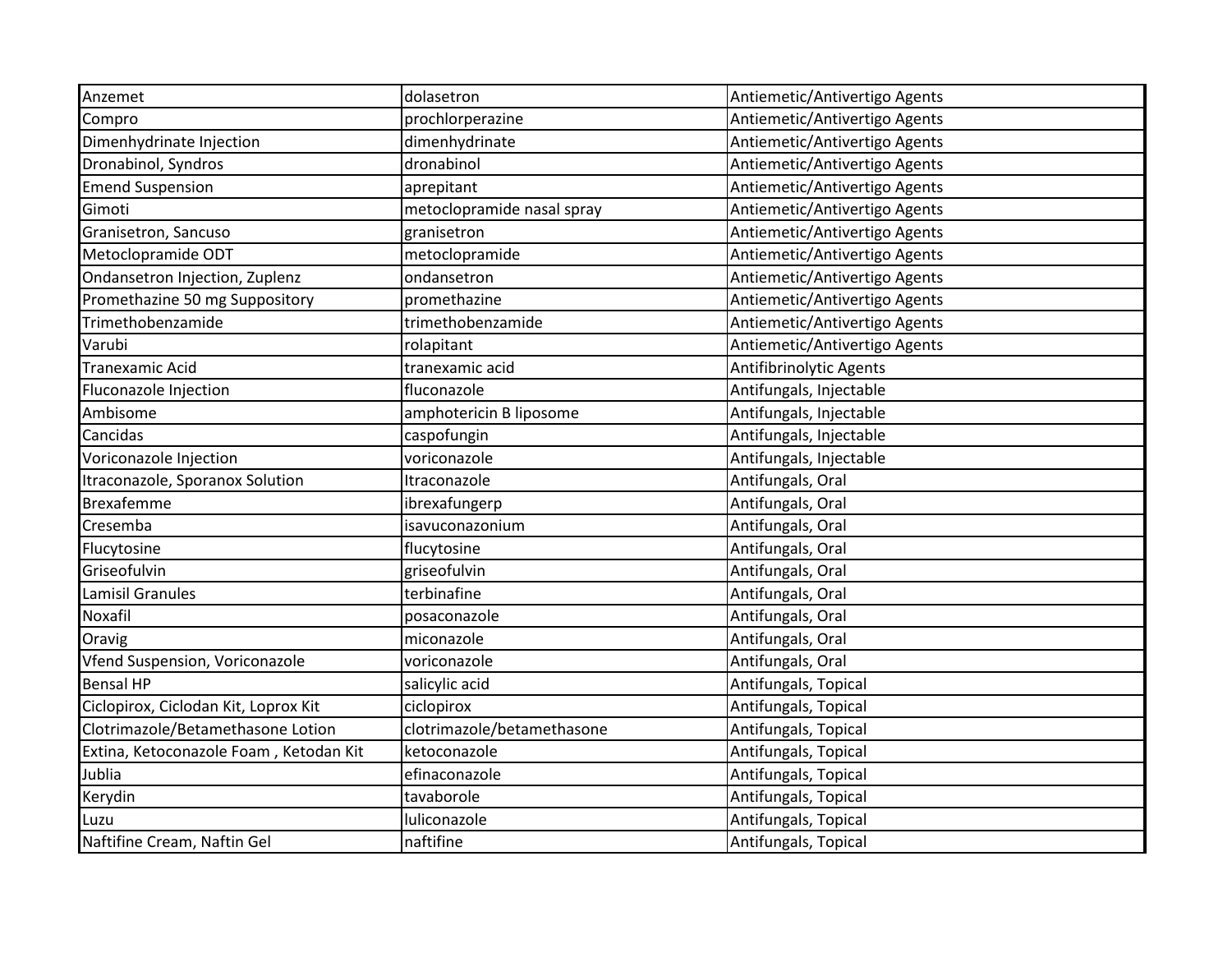| Nystatin/Triamcinolone Cream           | nystatin/triamcinolone           | Antifungals, Topical              |
|----------------------------------------|----------------------------------|-----------------------------------|
| Vusion                                 | miconazole/zinc oxide/petrolatum | Antifungals, Topical              |
| Clarinex-D                             | desloratadine/pseudoephedrine    | Antihistamines                    |
| Clarinex Syrup, Desloratadine          | desloratadine                    | Antihistamines                    |
| Karbinal ER, Ryvent                    | carbinoxamine ER                 | Antihistamines                    |
| Levocetirizine Solution                | levocetirizine                   | Antihistamines                    |
| Ryvent                                 | carbinoxamine                    | Antihistamines                    |
| Xenical                                | orlistat                         | Antihyperlipidemics, Other        |
| Saxenda                                | liraglutide                      | Antihyperlipidemics, Other        |
| <b>Clonidine TTS</b>                   | clonidine TTS                    | Antihypertensives, Sympatholytics |
| Colchicine QLL, Gloperba, Mitigare QLL | colchicine                       | Antihyperuricemics                |
| Febuxostat                             | febuxostat                       | Antihyperuricemics                |
| Krintafel                              | tafenoquine                      | Antimalarials                     |
| Atovaquone/Proguanil, Malarone         | atovaquone/proguanil             | Antimalarials                     |
| Coartem                                | artemether/lumefantrine          | Antimalarials                     |
| Quinine Sulfate                        | quinine sulfate                  | Antimalarials                     |
| Aimovig                                | erenumab-aooe                    | Antimigraine Agents, Other        |
| Ajovy                                  | fremanezumab-vfrm                | Antimigraine Agents, Other        |
| Nurtec ODT                             | rimegepant                       | Antimigraine Agents, Other        |
| Elyxyb                                 | celecoxib                        | Antimigraine Agents, Other        |
| Emgality                               | galcanezumab-gnlm                | Antimigraine Agents, Other        |
| Reyvow                                 | lasmiditan                       | Antimigraine Agents, Other        |
| Ubrelvy                                | ubrogepant                       | Antimigraine Agents, Other        |
| Almotriptan                            | almotriptan                      | Antimigraine Agents, Triptans     |
| Dihydroergotamine, Migranal, Trudhesa  | dihydroergotamine mesylate       | Antimigraine Agents, Triptans     |
| Eletriptan                             | eletriptan                       | Antimigraine Agents, Triptans     |
| Ergomar                                | ergotamine                       | Antimigraine Agents, Triptans     |
| Frova                                  | frovatriptan                     | Antimigraine Agents, Triptans     |
| Migergot                               | ergotamine/caffeine              | Antimigraine Agents, Triptans     |
| Nazatriptan                            | nazatriptan                      | Antimigraine Agents, Triptans     |
| Onzetra Xsail, Sumatriptan Injection,  |                                  |                                   |
| Tosymra, Zembrace                      | sumatriptan                      | Antimigraine Agents, Triptans     |
| Treximet                               | sumatriptan/naproxen             | Antimigraine Agents, Triptans     |
| Zolmitriptan, Zomig, Zomig ZMT         | zolmitriptan                     | Antimigraine Agents, Triptans     |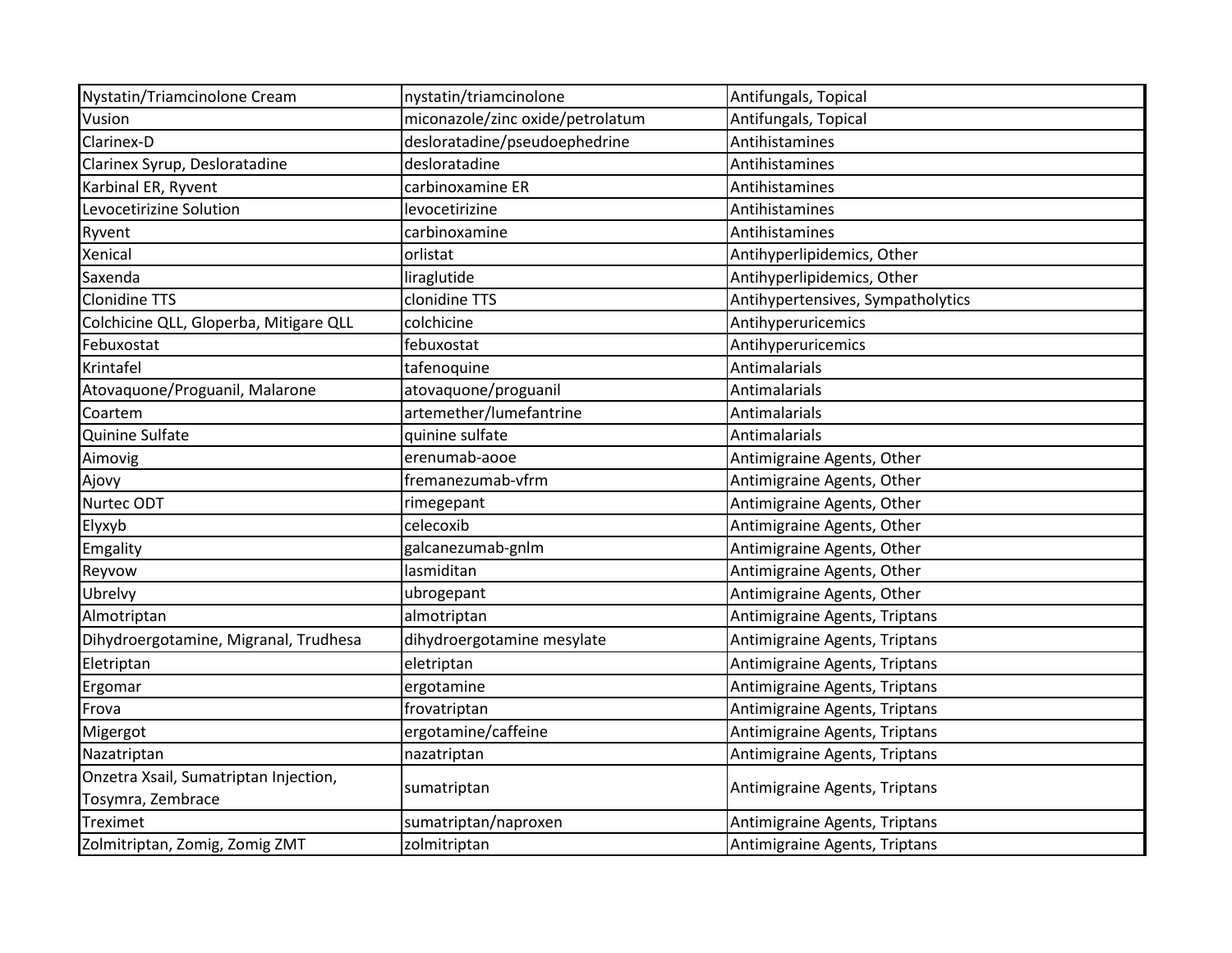| Pretomanid                                | pretomanid                  | Antimycobacterium Agents    |
|-------------------------------------------|-----------------------------|-----------------------------|
| Sirturo                                   | bedaquiline                 | Antimycobacterium Agents    |
| Eurax                                     | crotamiton                  | Antiparasitics, Topical     |
| Ivermectin                                | ivermectin                  | Antiparasitics, Topical     |
| Lindane                                   | lindane                     | Antiparasitics, Topical     |
| Malathion, Ovide                          | malathion                   | Antiparasitics, Topical     |
| Natroba, Spinosad                         | spinosad                    | Antiparasitics, Topical     |
| Apokyn, Kynmobi                           | apomorphine                 | <b>Antiparkinson Agents</b> |
| Carbidopa/Levodopa ODT, Rytary            | carbidopa/levodopa          | Antiparkinson Agents        |
| Gocovri                                   | amantadine extended-release | <b>Antiparkinson Agents</b> |
| Inbrija                                   | levodopa                    | Antiparkinson Agents        |
| Mirapex ER, Pramipexole ER                | pramipexole                 | <b>Antiparkinson Agents</b> |
| Neupro                                    | rotigotine                  | Antiparkinson Agents        |
| Nourianz                                  | istradefylline              | Antiparkinson Agents        |
| Ropinirole ER                             | ropinirole                  | Antiparkinson Agents        |
| Tolcapone                                 | tolcapone                   | Antiparkinson Agents        |
| Xadago                                    | safinamide                  | Antiparkinson Agents        |
| Zelapar                                   | selegiline                  | Antiparkinson Agents        |
| Zontivity                                 | vorapaxar                   | <b>Antiplatelet Drugs</b>   |
| Benznidazole                              | benznidazole                | Antiprotozoals              |
| Daraprim                                  | pyrimethamine               | Antiprotozoals              |
| Lampit                                    | nifurtimox                  | Antiprotozoals              |
| Flagyl 375 mg, Metronidazole 375 mg       | metronidazole               | Antiprotozoals              |
| Nitazoxanide                              | Nitazoxanide                | Antiprotozoals              |
| Doxepin Cream, Prudoxin, Zonalon          | doxepin                     | Antipruritics, Topical      |
| Calcipotriene ointment, Sorilux           | calcipotriene               | <b>Antipsoriatic Agents</b> |
| Calcipotriene/betamethasone, Enstilar,    | calcipotriene/betamethasone | Antipsoriatic Agents        |
| <b>Taclonex</b>                           |                             |                             |
| Calcitriol, Vectical                      | calcitriol                  | Antipsoriatic Agents        |
| Methoxsalen                               | methoxsalen                 | Antipsoriatic Agents        |
| Cytovene Injection, Ganciclovir Injection | ganciclovir                 | Antivirals, General         |
| Prevymis                                  | letermovir                  | Antivirals, General         |
| Valcyte Powder, Valganciclovir Powder     | valganciclovir              | Antivirals, General         |
| Valacyclovir QLL                          | valacyclovir                | Antivirals, Oral            |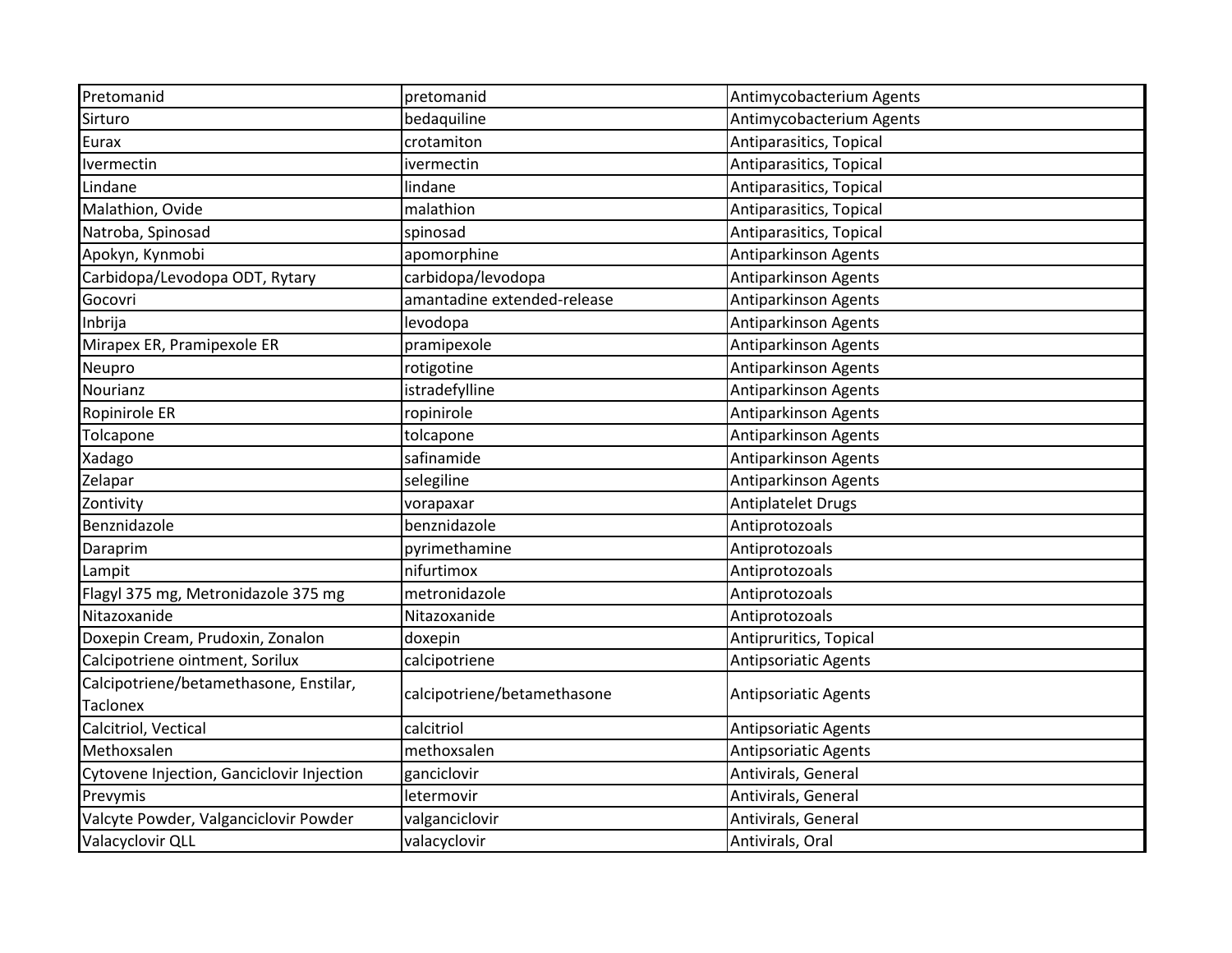| Sitavig                             | acyclovir                  | Antivirals, Oral                             |
|-------------------------------------|----------------------------|----------------------------------------------|
| Xofluza                             | baloxivir                  | Antivirals, Oral                             |
| <b>Acyclovir Ointment</b>           | acyclovir                  | Antivirals, Topical                          |
| Denavir                             | penciclovir                | Antivirals, Topical                          |
| Xerese                              | acyclovir/hydrocortisone   | Antivirals, Topical                          |
| Meprobamate                         | meprobamate                | Anxiolytics Benzodiazepines and Barbiturates |
| Alprazolam ER, ODT, Concentrate     | alprazolam                 | Anxiolytics Benzodiazepines and Barbiturates |
| Clonazepam ODT                      | clonazepam                 | Anxiolytics Benzodiazepines and Barbiturates |
| Clorazepate                         | clorazepate                | Anxiolytics Benzodiazepines and Barbiturates |
| Loreev XR                           | lorazepam extended-release | Anxiolytics Benzodiazepines and Barbiturates |
| Oxazepam                            | oxazepam                   | Anxiolytics Benzodiazepines and Barbiturates |
| Midazolam                           | midazolam                  | Anxiolytics Benzodiazepines and Barbiturates |
| Temazepam 7.5 mg, 22.5 mg           | temazepam                  | Anxiolytics Benzodiazepines and Barbiturates |
| Triazolam                           | triazolam                  | Anxiolytics Benzodiazepines and Barbiturates |
| Amytal                              | amobarbital                | Anxiolytics Benzodiazepines and Barbiturates |
| Seconal                             | secobarbital               | Anxiolytics Benzodiazepines and Barbiturates |
| Bevespi Aerosphere                  | glycopyrrolate/formoterol  | Asthma and COPD Agents                       |
| <b>Duaklir Pressair</b>             | aclidinium/formotoerol     | Asthma and COPD Agents                       |
| Incruse Ellipta                     | umeclidinium               | Asthma and COPD Agents                       |
| Lonhala Magnair                     | glycopyrrolate             | <b>Asthma and COPD Agents</b>                |
| Spiriva Respimat                    | tiotropium                 | Asthma and COPD Agents                       |
| Tudorza Pressair                    | aclidinium                 | Asthma and COPD Agents                       |
| Yupelri                             | revefenacin                | Asthma and COPD Agents                       |
| Albuterol Inhalation 0.021%, 0.042% | albuterol                  | Asthma and COPD Agents                       |
| <b>Albuterol Tablets</b>            | albuterol                  | Asthma and COPD Agents                       |
| <b>Brovana</b>                      | aformoterol                | Asthma and COPD Agents                       |
| Levalbuterol, Xopenex HFA           | levalbuterol               | Asthma and COPD Agents                       |
| Metaproterenol                      | metaproterenol             | Asthma and COPD Agents                       |
| Perforomist                         | formoterol                 | Asthma and COPD Agents                       |
| ProAir Digihaler and Respiclick     | albuterol                  | Asthma and COPD Agents                       |
| Striverdi Respimat                  | oladaterol                 | Asthma and COPD Agents                       |
| Terbutaline                         | terbutaline                | Asthma and COPD Agents                       |
| Alvesco                             | ciclesonide                | Asthma and COPD Agents                       |
| Armonair Digihaler                  | fluticasone propionate     | Asthma and COPD Agents                       |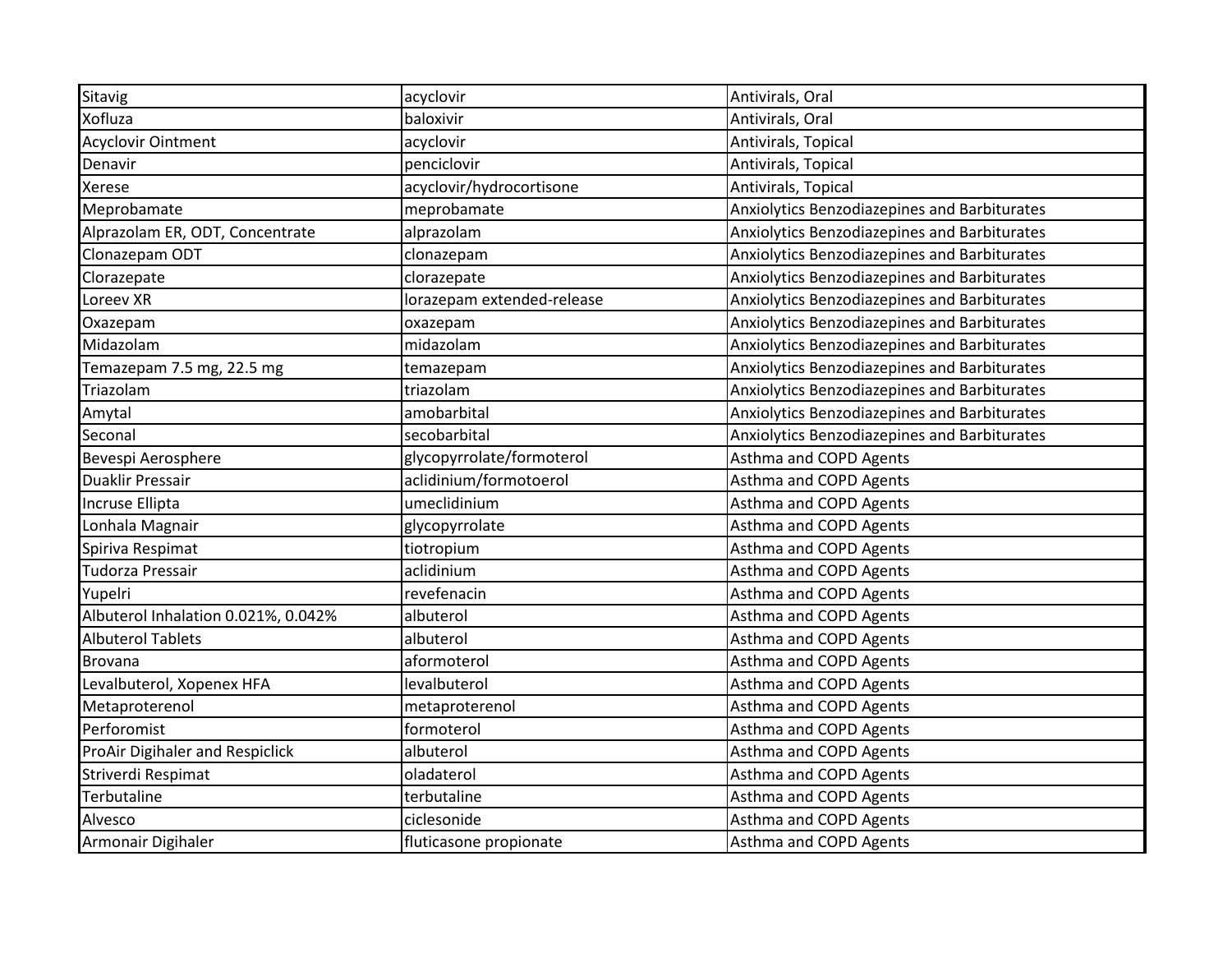| <b>Arnuity Ellipta</b>                                                      | fluticasone furoate                  | Asthma and COPD Agents         |
|-----------------------------------------------------------------------------|--------------------------------------|--------------------------------|
| Asmanex Twisthaler/HFA                                                      | mometasone                           | Asthma and COPD Agents         |
| Qvar Redihaler                                                              | beclomethasone                       | Asthma and COPD Agents         |
| AirDuo, Fluticasone/Salmeterol                                              | fluticasone/salmeterol               | Asthma and COPD Agents         |
| <b>Breo Ellipta</b>                                                         | fluticasone/vilanterol               | Asthma and COPD Agents         |
| Breztri Aerosphere                                                          | budesonide/glycopyrrolate/formoterol | Asthma and COPD Agents         |
| <b>Trelegy Ellipta</b>                                                      | fluticasone/umeclidinium/vilanterol  | Asthma and COPD Agents         |
| Daliresp                                                                    | roflumilast                          | Asthma and COPD Agents         |
| Abilify Maintena, Abilify MyCite,<br>Aripiprazole, Aristada/Aristada Initio | aripiprazole                         | <b>Atypical Antipsychotics</b> |
| Asenapine, Secuado                                                          | asenapine                            | <b>Atypical Antipsychotics</b> |
| Caplyta                                                                     | lumateperone                         | <b>Atypical Antipsychotics</b> |
| Clozapine, Clozapine ODT, Versacloz                                         | clozapine                            | <b>Atypical Antipsychotics</b> |
| Fanapt                                                                      | iloperidone                          | <b>Atypical Antipsychotics</b> |
| Invega Hafyera, Sustenna, Trinza;<br>Paliperidone                           | paliperidone                         | <b>Atypical Antipsychotics</b> |
| Latuda                                                                      | lurasidone                           | <b>Atypical Antipsychotics</b> |
| Nuplazid                                                                    | pimavanserin                         | <b>Atypical Antipsychotics</b> |
| Olanzapine, Zyprexa Relprevv                                                | olanzapine                           | <b>Atypical Antipsychotics</b> |
| Olanzapine/Fluoxetine                                                       | olanzapine/fluoxetine                | <b>Atypical Antipsychotics</b> |
| Quetiapine IR and ER                                                        | quetiapine                           | <b>Atypical Antipsychotics</b> |
| Rexulti                                                                     | brexpiprazole                        | <b>Atypical Antipsychotics</b> |
| Perseris, Risperdal Consta, Risperidone                                     | risperidone                          | <b>Atypical Antipsychotics</b> |
| Vraylar                                                                     | cariprazine                          | <b>Atypical Antipsychotics</b> |
| Ziprasidone                                                                 | ziprasidone                          | <b>Atypical Antipsychotics</b> |
| Amoxicillin/Clavulanate chewable tablets,<br>250/125 mg tablets             | amoxicillin/clavulanate              | <b>Augmentin Products</b>      |
| Amoxicillin/Clavulanate ER                                                  | amoxicillin/clavulanate ER           | <b>Augmentin Products</b>      |
| Amoxicillin/clavulanate 250-62.5 mg/5 ml,<br>Augmentin 125-31.25 mg/5 mL    | amoxicillin/clavulanate              | <b>Augmentin Products</b>      |
| Aztreonam injection, Azactam Injection                                      | aztreonam                            | Aztreonam                      |
| <b>Bystolic</b>                                                             | nebivolol                            | <b>Beta Blockers</b>           |
| Coreg CR                                                                    | carvedilol extended-release          | <b>Beta Blockers</b>           |
| Corzide                                                                     | nadolol/bendroflurmethiazide         | <b>Beta Blockers</b>           |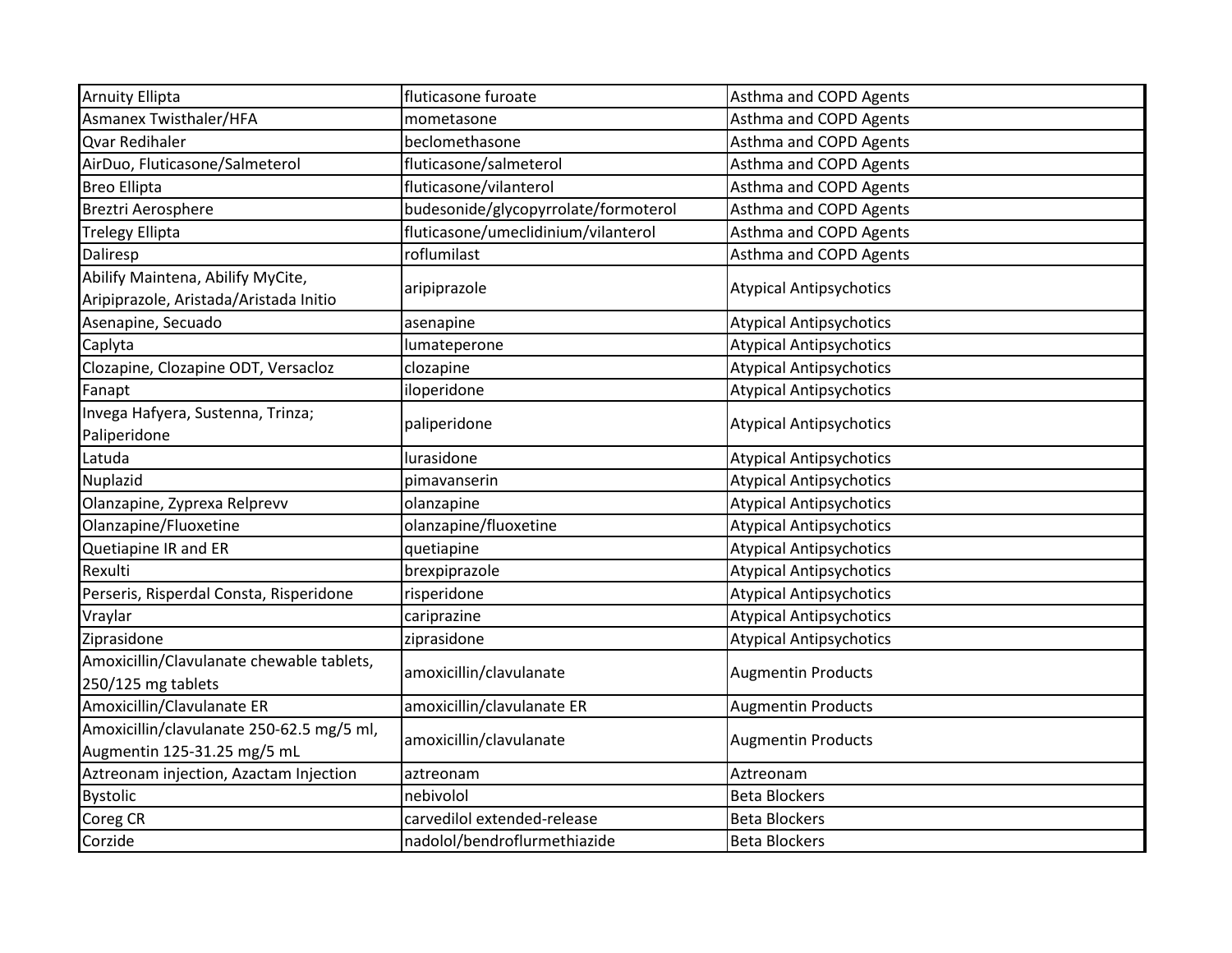| Innopran XL                                                      | propranolol extended-release   | <b>Beta Blockers</b>             |
|------------------------------------------------------------------|--------------------------------|----------------------------------|
| Metoprolol/Hydrochlorothiazide                                   | metoprolol/hydrochlorothiazide | <b>Beta Blockers</b>             |
| Sotylize                                                         | sotalol                        | <b>Beta Blockers</b>             |
| Timolol                                                          | timolol                        | <b>Beta Blockers</b>             |
| Cholestyramine, cholestyramine lite,<br>Prevalite powder packets | cholestyramine                 | <b>Bile Acid Sequestrants</b>    |
| Colestid and colestipol granules and packets                     | colestipol                     | <b>Bile Acid Sequestrants</b>    |
| Welchol                                                          | colesevelam                    | <b>Bile Acid Sequestrants</b>    |
| <b>Bylvay</b>                                                    | odevixibat                     | <b>Bile Salts</b>                |
| Chenodal                                                         | chenodiol                      | <b>Bile Salts</b>                |
| Cholbam                                                          | cholic acid                    | <b>Bile Salts</b>                |
| Livmarli                                                         | maralixibat                    | <b>Bile Salts</b>                |
| Ocaliva                                                          | obeticholic acid               | <b>Bile Salts</b>                |
| Reltone                                                          | ursodiol                       | <b>Bile Salts</b>                |
| Arcalyst                                                         | rilonacept                     | <b>Biologic Immunomodulators</b> |
| Enbrel                                                           | etanercept                     | <b>Biologic Immunomodulators</b> |
| Humira                                                           | adalimumab                     | <b>Biologic Immunomodulators</b> |
| Ilaris                                                           | canakinumab                    | <b>Biologic Immunomodulators</b> |
| Xeljanz                                                          | tofacitinib                    | <b>Biologic Immunomodulators</b> |
| Xeljanz XR                                                       | tofacitinib extended-release   | <b>Biologic Immunomodulators</b> |
| Actemra Subcutaneous                                             | tocilizumab                    | <b>Biologic Immunomodulators</b> |
| Cimzia                                                           | certolizumab                   | <b>Biologic Immunomodulators</b> |
| Cosentyx                                                         | secukinumab                    | <b>Biologic Immunomodulators</b> |
| Dupixent                                                         | dupilumab                      | <b>Biologic Immunomodulators</b> |
| Enspryng                                                         | satralizumab-mwge              | <b>Biologic Immunomodulators</b> |
| Fasenra Pen                                                      | benralizumab                   | <b>Biologic Immunomodulators</b> |
| Kevzara                                                          | sarilumab                      | <b>Biologic Immunomodulators</b> |
| Kineret                                                          | anakinra                       | <b>Biologic Immunomodulators</b> |
| Nucala Pen                                                       | mepolizumab                    | <b>Biologic Immunomodulators</b> |
| Olumiant                                                         | baricitinib                    | <b>Biologic Immunomodulators</b> |
| Orencia Subcutaneous                                             | abatacept                      | <b>Biologic Immunomodulators</b> |
| Otezla                                                           | apremilast                     | <b>Biologic Immunomodulators</b> |
| Rezurock                                                         | belumosudil                    | <b>Biologic Immunomodulators</b> |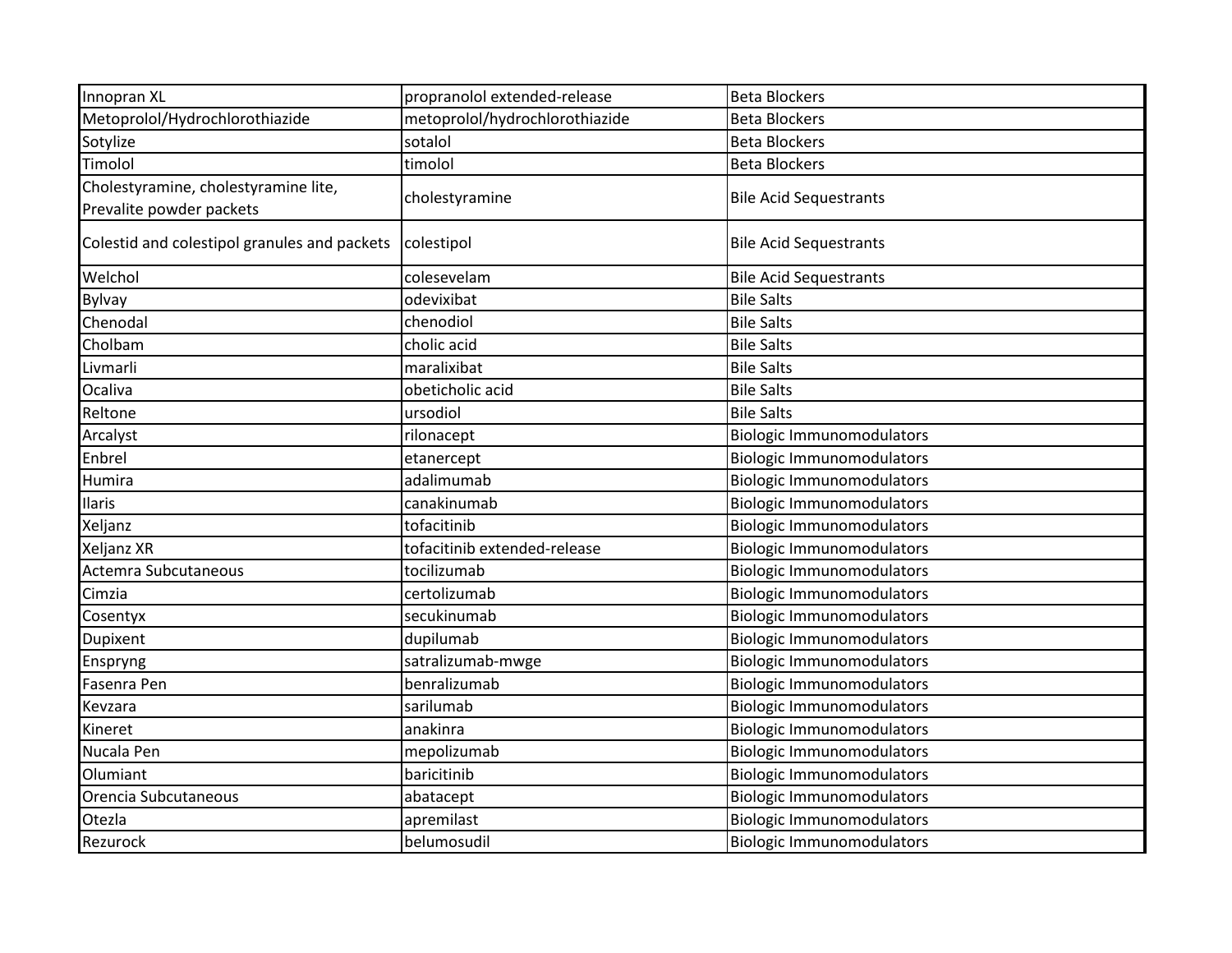| Rinvoq                           | upadacitinib               | <b>Biologic Immunomodulators</b>               |
|----------------------------------|----------------------------|------------------------------------------------|
| Siliq                            | brodalumab                 | <b>Biologic Immunomodulators</b>               |
| Simponi                          | golimumab                  | <b>Biologic Immunomodulators</b>               |
| Skyrizi                          | risankizumab               | <b>Biologic Immunomodulators</b>               |
| Stelara                          | ustekinumab                | <b>Biologic Immunomodulators</b>               |
| Taltz                            | ixekizumab                 | <b>Biologic Immunomodulators</b>               |
| Tremfya                          | guselkumab                 | <b>Biologic Immunomodulators</b>               |
| Vesicare LS                      | solifenacin                | <b>Bladder Relaxant Preparations</b>           |
| Darifenacin                      | darifenacin                | <b>Bladder Relaxant Preparations</b>           |
| Flavoxate                        | flavoxate                  | <b>Bladder Relaxant Preparations</b>           |
| Gelnique                         | oxybutunin                 | <b>Bladder Relaxant Preparations</b>           |
| Gemtesa                          | vibegron                   | <b>Bladder Relaxant Preparations</b>           |
| Myrbetriq, Myrbetriq Granules    | mirabegron                 | <b>Bladder Relaxant Preparations</b>           |
| Tolterodine IR, Tolterodine ER   | tolterodine                | <b>Bladder Relaxant Preparations</b>           |
| Trospium IR, Trospium ER         | trospium                   | <b>Bladder Relaxant Preparations</b>           |
| Actonel 5 mg and 30 mg, Atelvia, | risedronate                | Bone Resorption Suppression and Related Agents |
| Risedronate                      |                            |                                                |
| Alendronate Oral Solution        | alendronate                | Bone Resorption Suppression and Related Agents |
| Forteo                           | teriparatide               | Bone Resorption Suppression and Related Agents |
| Fosamax Plus D                   | alendronate with vitamin D | Bone Resorption Suppression and Related Agents |
| Ibandronate                      | ibandronate                | Bone Resorption Suppression and Related Agents |
| Miacalcin Injection              | calcitonin-salmon          | Bone Resorption Suppression and Related Agents |
| Risedronate Delayed-Release      | risedronate DR             | Bone Resorption Suppression and Related Agents |
| Tymlos                           | abaloparatide              | Bone Resorption Suppression and Related Agents |
| Cardura XL                       | doxazosin                  | <b>BPH Agents</b>                              |
| Cialis 2.5 mg, 5 mg              | tadalafil                  | <b>BPH Agents</b>                              |
| Dutasteride/Tamsulosin           | dutasteride/tamsulosin     | <b>BPH Agents</b>                              |
| Rapaflo                          | silodosin                  | <b>BPH Agents</b>                              |
| Nymalize                         | nimodipine                 | <b>Calcium Channel Blockers</b>                |
| Isradipine                       | isradipine                 | <b>Calcium Channel Blockers</b>                |
| Katerzia                         | amlodipine                 | <b>Calcium Channel Blockers</b>                |
| Nisoldipine ER                   | nisoldipine ER             | <b>Calcium Channel Blockers</b>                |
| Diltiazem CD 360 mg, Matzim LA   | diltiazem ER               | <b>Calcium Channel Blockers</b>                |
| Verapamil ER PM                  | verapamil ER               | <b>Calcium Channel Blockers</b>                |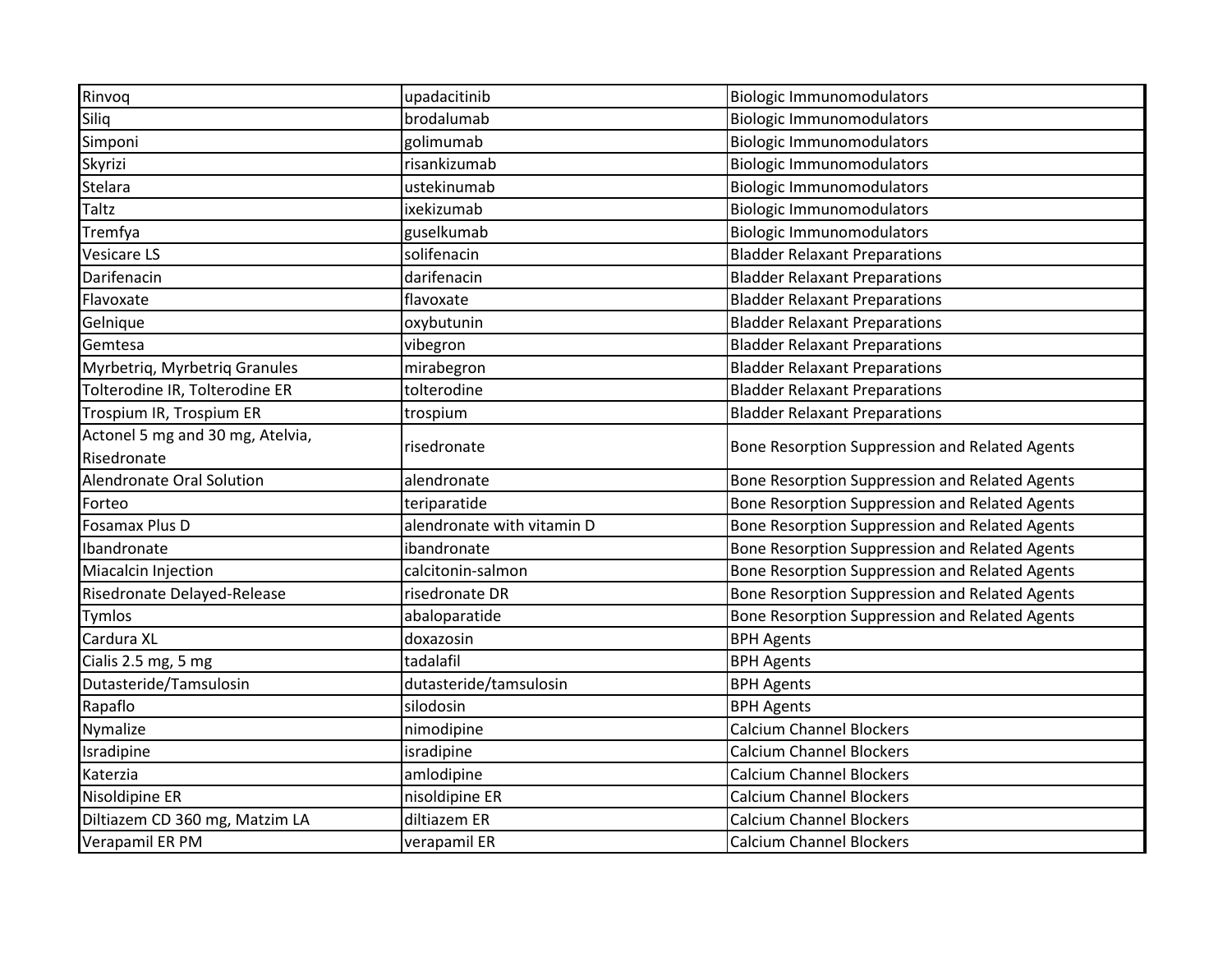| Carbaglu                                            | carglumic acid                           | Carbaglu                                      |
|-----------------------------------------------------|------------------------------------------|-----------------------------------------------|
| <b>Doribax</b>                                      | doripenem                                | Carbapenems                                   |
| Meropenem                                           | meropenem                                | Carbapenems                                   |
| Meropenem/Sodium Chloride                           | meropenem/sodium chloride                | Carbapenems                                   |
| Primaxin, Imipenem/Cilastin                         | imipenem/cilastin                        | Carbapenems                                   |
| Celestone Soluspan                                  | betamethasone                            | Celestone Soluspan                            |
| <b>Cefadroxil Tablets</b>                           | cefadroxil                               | <b>Cephalosporins and Related Antibiotics</b> |
| Cephalexin 750 mg and Tablets                       | cephalexin                               | <b>Cephalosporins and Related Antibiotics</b> |
| Cefaclor ER, Suspension                             | cefaclor                                 | <b>Cephalosporins and Related Antibiotics</b> |
| Cefixime, Suprax                                    | cefixime                                 | <b>Cephalosporins and Related Antibiotics</b> |
| Cefpodoxime                                         | cefpodoxime                              | <b>Cephalosporins and Related Antibiotics</b> |
| Avycaz                                              | ceftazidime/avibactam                    | Cephalosporins, Injectable                    |
| Teflaro                                             | ceftaroline                              | Cephalosporins, Injectable                    |
| Zerbaxa                                             | ceftolozane/tazobactam                   | Cephalosporins, Injectable                    |
| Depen Titratabs                                     | penicillamine                            | <b>Chelating Agents</b>                       |
| <b>Deferasirox Granules</b>                         | deferasirox                              | <b>Chelating Agents</b>                       |
| Ferriprox                                           | deferiprone                              | <b>Chelating Agents</b>                       |
| Fulphila, Neulasta, Nyvepria, Udenyca,              |                                          |                                               |
| Ziextenzo                                           | pegfilgrastim                            | <b>Colony Stimulating Factors</b>             |
| Granix                                              | tbo filgrastrim                          | <b>Colony Stimulating Factors</b>             |
| Leukine                                             | sargramostim                             | <b>Colony Stimulating Factors</b>             |
| Neupogen, Nivestym, Zarxio                          | filgrastim                               | <b>Colony Stimulating Factors</b>             |
| Amethia, Amethia Lo, Amethyst, Camrese,             |                                          |                                               |
| Camrese Lo, Quartette, Twirla, Tyblume,<br>generics | levonorgestrel/ethinyl estradiol         | Contraceptives                                |
| Annovera                                            | segesterone acetate/ethinyl estradiol    | Contraceptives                                |
| Aranelle, Leena, generics                           | norethindrone / ethinyl estradiol        | Contraceptives                                |
|                                                     | levonorgestrel/ethinyl estradiol/ferrous |                                               |
| <b>Balcoltra</b>                                    | biglycinate                              | Contraceptives                                |
|                                                     | drospirenone/ ethinyl estradiol/         |                                               |
| Generics, Safyral                                   | levomefolate calcium                     | Contraceptives                                |
| Gianvi, Ocella, Zarah, generics                     | drospirenone/ethinyl estradiol/          | Contraceptives                                |
|                                                     | norethindrone acetate/ethinyl            |                                               |
| Layolis FE, Wymza FE, generics                      | estradiol/ferrous fumarate               | Contraceptives                                |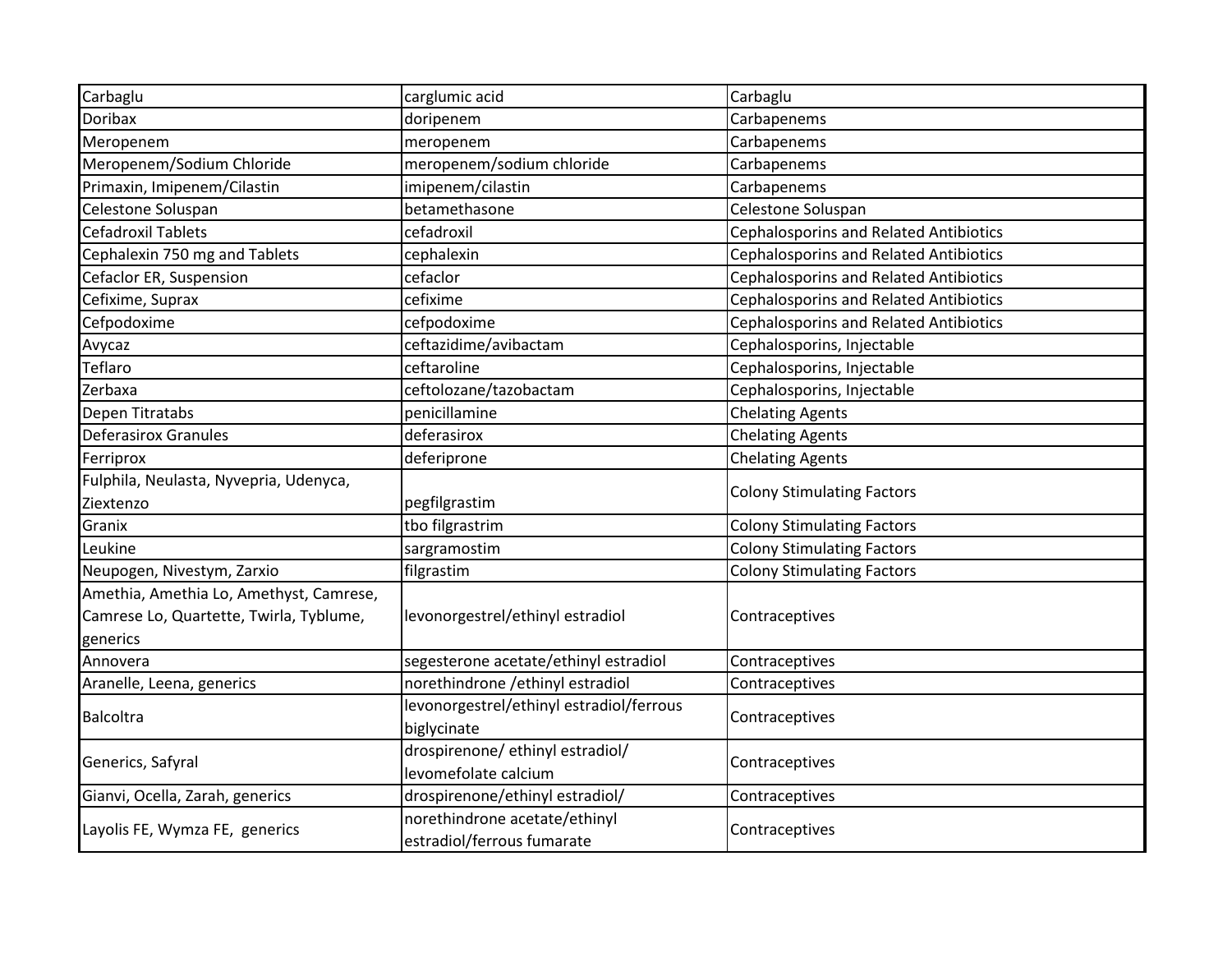|                                                                       | norethindrone acetate/ethinyl                |                                    |
|-----------------------------------------------------------------------|----------------------------------------------|------------------------------------|
| Lo Loestrin FE, Minastrin 24 FE                                       | estradiol/ferrous fumarate                   | Contraceptives                     |
| Natazia                                                               | estradiol valerate/dienogest                 | Contraceptives                     |
| <b>Nextstellis</b>                                                    | drospirenone/estetrol                        | Contraceptives                     |
| Phexxi                                                                | lactic acid/citric acid/potassium bitartrate | Contraceptives                     |
| Slynd                                                                 | drospirenone                                 | Contraceptives                     |
| Tri-Lo Estaryll, Tri-Lo Marzia, Tri-Lo Sprintec,<br>generics          | norgestimate/ethinyl estradiol               | Contraceptives                     |
| Xulane, generics                                                      | norelgestromin/ethinyl estradiol             | Contraceptives                     |
| Zovia 1/50E, generics                                                 | ethinyl estradiol/ethynodiol                 | Contraceptives                     |
| Corlanor                                                              | ivabradine                                   | Corlanor                           |
| Analpram-HC Cream,<br>Hydrocortisone/Pramoxine, Procort               | hydrocortisone acetate/pramoxine             | <b>Corticosteroid Combinations</b> |
| Alkindi Sprinkle                                                      | hydrocortisone                               | Corticosteroids, Oral              |
| Emflaza                                                               | deflazacort                                  | Corticosteroids, Oral              |
| Hemady, Taperdex                                                      | dexamethasone                                | Corticosteroids, Oral              |
| Millipred, Prednisolone ODT, 10mg/5mL,<br>20mg/5mL                    | prednisolone                                 | Corticosteroids, Oral              |
| Ortikos                                                               | budesonide extended-release                  | Corticosteroids, Oral              |
| Rayos                                                                 | prednisone delayed-release                   | Corticosteroids, Oral              |
| Augmented Betamethasone                                               | augmented betamethasone                      | Corticosteroids, Topical           |
| Clobetasol, Clobex Shampoo, Clodan Kit,<br>Olux-E                     | clobetasol                                   | Corticosteroids, Topical           |
| <b>Ultravate X Kit</b>                                                | halobetasol/lactic acid                      | Corticosteroids, Topical           |
| Bryhali, Halobetasol Aerosol and Ointment,<br><b>Ultravate Lotion</b> | halobetasol                                  | Corticosteroids, Topical           |
| Apexicon E, Diflorasone Diacetate                                     | diflorasone diacetate                        | Corticosteroids, Topical           |
| Alclometasone Dipropionate                                            | alclometasone dipropionate                   | Corticosteroids, Topical           |
| Cloderm, Clocortolone Pivalate                                        | clocortolone pivalate                        | Corticosteroids, Topical           |
| Prednicarbate                                                         | prednicarbate                                | Corticosteroids, Topical           |
| Fluticasone                                                           | fluticasone                                  | Corticosteroids, Topical           |
| Halog                                                                 | halcinonide                                  | Corticosteroids, Topical           |
| Mometasone Furoate                                                    | mometasone furoate                           | Corticosteroids, Topical           |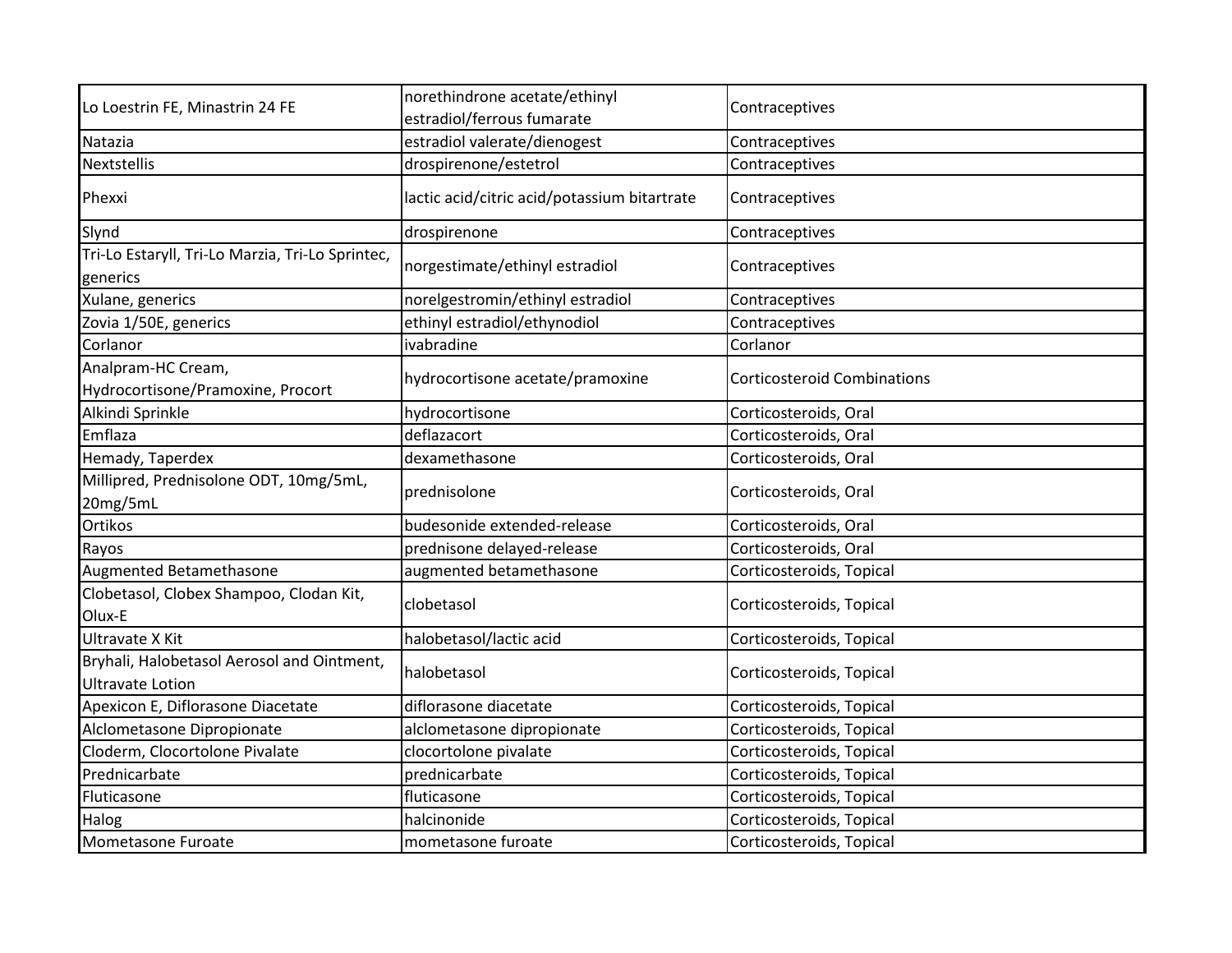| <b>Hydrocortisone Butyrate</b>             | hydrocortisone butyrate                | Corticosteroids, Topical        |
|--------------------------------------------|----------------------------------------|---------------------------------|
| Betamethasone Dipropionate                 | betamethasone dipropionate             | Corticosteroids, Topical        |
| Luxiq, Betamethasone Valerate              | betamethasone valerate                 | Corticosteroids, Topical        |
| Pandel                                     | hydrocortisone probutate               | Corticosteroids, Topical        |
| Capex, Synalar/Kit, Fluocinolone Acetonide | fluocinolone acetonide                 | Corticosteroids, Topical        |
| Texacort                                   | hydrocortisone                         | Corticosteroids, Topical        |
| Amcinonide                                 | amcinonide                             | Corticosteroids, Topical        |
| Topicort, Desoximetasone                   | desoximetasone                         | Corticosteroids, Topical        |
| <b>Trianex</b>                             | augmented triamcinolone                | Corticosteroids, Topical        |
| Fluocinonide                               | fluocinonide                           | Corticosteroids, Topical        |
| Desonide, Desonate                         | desonide                               | Corticosteroids, Topical        |
| Cordran Tape, Flurandrenolide              | flurandrenolide                        | Corticosteroids, Topical        |
| <b>Beser Kit</b>                           | fluticasone propionate/emollient cream | Corticosteroids, Topical        |
| Kenalog, Triamcinolone Acetonide           | triamcinolone acetonide                | Corticosteroids, Topical        |
| Crinone                                    | progesterone                           | Crinone                         |
| <b>Bronchitol</b>                          | mannitol                               | Cystic Fibrosis, Oral           |
| Kalydeco                                   | ivacaftor                              | Cystic Fibrosis, Oral           |
| Orkambi                                    | lumacaftor/ivacaftor                   | Cystic Fibrosis, Oral           |
| Symdeko                                    | tezacaftor/ivacaftor and ivacaftor     | Cystic Fibrosis, Oral           |
| Triktafta                                  | elexacaftor/tezacaftor/ivacaftor and   | Cystic Fibrosis, Oral           |
|                                            | ivacaftor)                             |                                 |
| Cystadrops, Cystaran, Procysbi             | cysteamine                             | <b>Cystine Depleting Agents</b> |
| <b>Abbott Test Strips</b>                  | blood glucose test strips              | Diabetic Supplies Insulin Pens  |
| <b>Humalog Pens</b>                        | insulin lispro                         | Diabetic Supplies Insulin Pens  |
| Humulin Pens, Novolin Pens                 | insulin                                | Diabetic Supplies Insulin Pens  |
| Insulin Aspart Pens                        | insulin aspart                         | Diabetic Supplies Insulin Pens  |
| Insulin Aspart/Aspart Protamine Pens       | insulin aspart/aspart protamine        | Diabetic Supplies Insulin Pens  |
| Insulin Lispro Pens                        | insulin lispro                         | Diabetic Supplies Insulin Pens  |
| Insulin Lispro/Lispro Protamine Pens       | insulin lispro/lispro protamine        | Diabetic Supplies Insulin Pens  |
| <b>Insulin Syringes</b>                    | insulin syringes                       | Diabetic Supplies Insulin Pens  |
| Lancet Device and Lancets                  | lancets                                | Diabetic Supplies Insulin Pens  |
| <b>Novolog Pens</b>                        | insulin aspart                         | Diabetic Supplies Insulin Pens  |
| Pen Needles                                | pen needles                            | Diabetic Supplies Insulin Pens  |
| <b>Precision Ketone Test Strips</b>        | ketone test strips                     | Diabetic Supplies Insulin Pens  |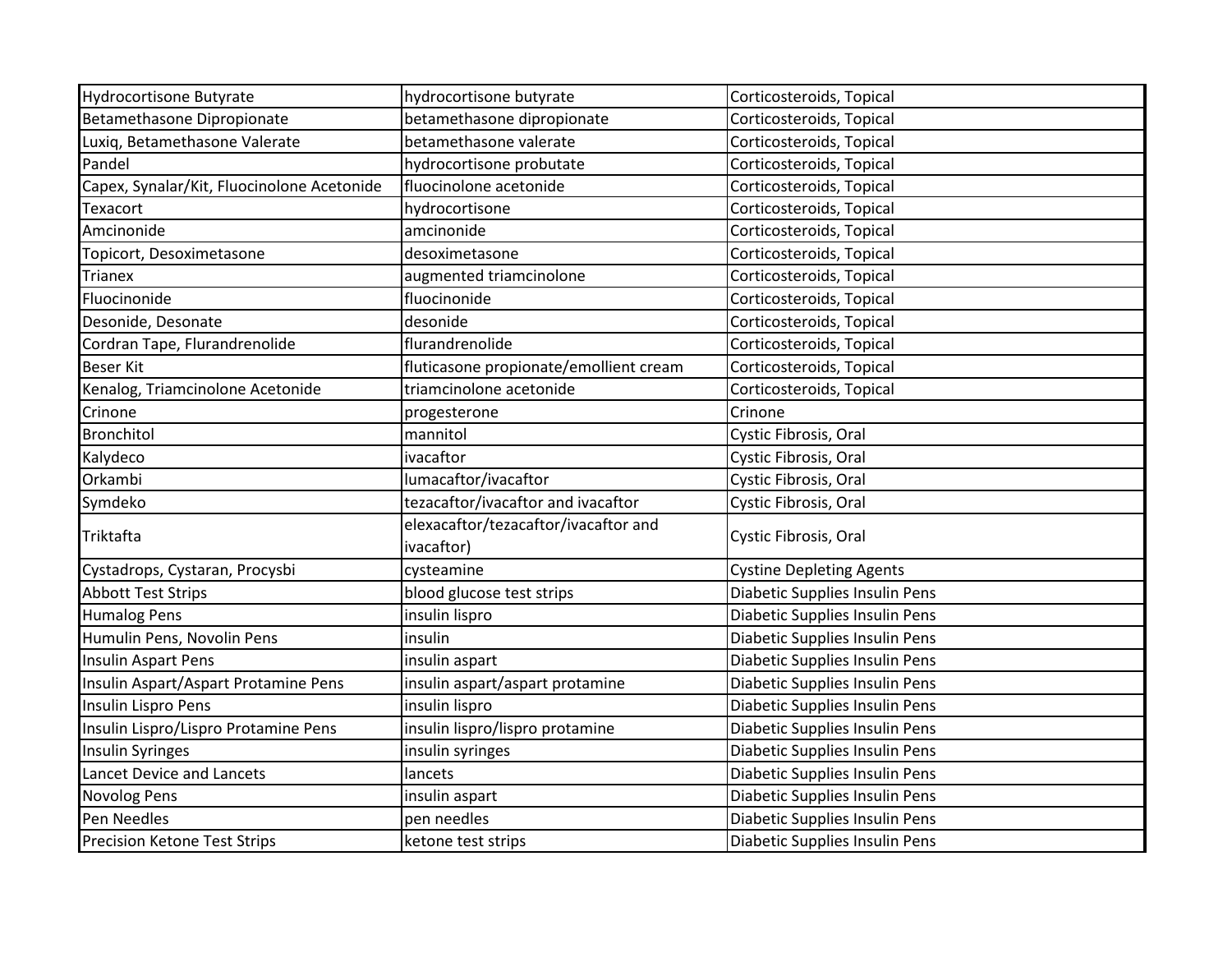| Apidra Pens                                                        | insulin glulisine                        | Diabetic Supplies Insulin Pens             |
|--------------------------------------------------------------------|------------------------------------------|--------------------------------------------|
| Bagsimi, Gvoke                                                     | glucagon                                 | Diabetic Supplies Insulin Pens             |
| Basaglar, Semglee, Toujeo Pens                                     | insulin glargine                         | Diabetic Supplies Insulin Pens             |
| <b>Fiasp Pens</b>                                                  | insulin aspart with niacinamide          | Diabetic Supplies Insulin Pens             |
| Lyumjev Pens                                                       | insulin lispro-aabc                      | Diabetic Supplies Insulin Pens             |
| Tresiba Pens                                                       | insulin degludec                         | Diabetic Supplies Insulin Pens             |
| Zegalogue                                                          | dasiglucagon                             | Diabetic Supplies Insulin Pens             |
| Carospir                                                           | spirinolactone suspension                | <b>Diuretics</b>                           |
| Eplerenone                                                         | eplerenone                               | <b>Diuretics</b>                           |
| <b>Ethacrynic Acid</b>                                             | ethacryinic acid                         | <b>Diuretics</b>                           |
| Kerendia                                                           | finerenone                               | <b>Diuretics</b>                           |
| Triamterene                                                        | triamterene                              | <b>Diuretics</b>                           |
| Egrifta                                                            | tesamorelin                              | Egrifta                                    |
| Elaprase                                                           | idursulfase                              | Elaprase                                   |
| Aralast-NP                                                         | alpha-1 proteinase inhibitor             | Enzyme Inhibitors, Systemic                |
| Glassia                                                            | alpha-1 proteinase inhibitor             | Enzyme Inhibitors, Systemic                |
| Prolastin-C                                                        | alpha-1 proteinase inhibitor             | Enzyme Inhibitors, Systemic                |
| Zemaira                                                            | alpha-1 proteinase inhibitor             | Enzyme Inhibitors, Systemic                |
| Zokinvy                                                            | lonafarnib                               | Enzyme Inhibitors, Systemic                |
| Cerdelga                                                           | eliglustat                               | Enzyme Replacement, Gauchers Disease       |
| Cerezyme                                                           | imiglucerase                             | Enzyme Replacement, Gauchers Disease       |
| Elelyso                                                            | taliglucerase                            | Enzyme Replacement, Gauchers Disease       |
| <b>VPRIV</b>                                                       | velaglucerase                            | Enzyme Replacement, Gauchers Disease       |
| Epinephrine injection generics EXCEPT by<br>Mylan, EpiPen, Symjepi | epinephrine                              | Epinephrine Injection                      |
| Epogen, Procrit, Retacrit                                          | epoetin alfa                             | <b>Erythropoiesis Stimulating Proteins</b> |
| Aranesp                                                            | darbepoetin alfa                         | <b>Erythropoiesis Stimulating Proteins</b> |
| Mircera                                                            | methoxy polyethylene glycol-epoetin beta | <b>Erythropoiesis Stimulating Proteins</b> |
| Bijuva                                                             | estradiol/progesterone                   | Estrogen Agents, Oral - Transdermal        |
| Norethindrone/ethinyl estradiol                                    | norethindrone/ethinyl estradiol          | Estrogen Agents, Oral - Transdermal        |
| Divigel, Elestrin                                                  | estradiol topical gel                    | Estrogen Agents, Oral - Transdermal        |
| Estradiol Patch, Minivelle                                         | estradiol transdermal patch              | Estrogen Agents, Oral - Transdermal        |
| <b>Duavee</b>                                                      | conjugated estrogen/bazedoxifene         | Estrogen Agents, Oral - Transdermal        |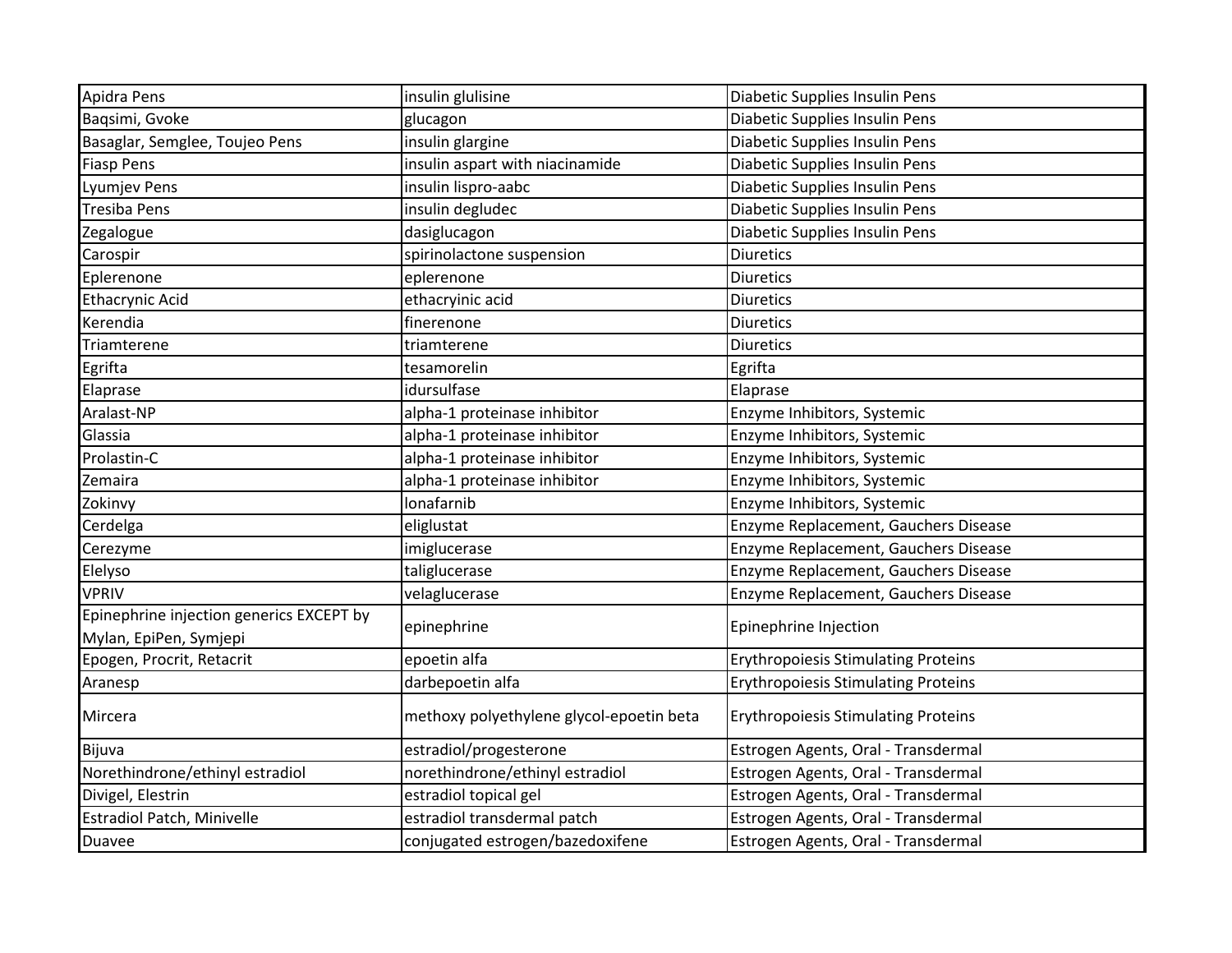| Osphena                                                                                      | ospemifene                                        | Estrogen Agents, Oral - Transdermal |
|----------------------------------------------------------------------------------------------|---------------------------------------------------|-------------------------------------|
| Etoposide, Etopophos, Toposar                                                                | etoposide                                         | Etoposide                           |
| Galafold                                                                                     | migalastat                                        | <b>Fabry Disease Agents</b>         |
| Antara, Fenofibrate, Fenoglide, Triglide                                                     | fenofibrate                                       | <b>Fibric Acid Derivatives</b>      |
| Fenofibric Acid                                                                              | fenofibric acid                                   | <b>Fibric Acid Derivatives</b>      |
| Fenofibric Acid DR                                                                           | fenofibric acid delayed-release                   | <b>Fibric Acid Derivatives</b>      |
| Firmagon                                                                                     | degarelix                                         | Firmagon                            |
| <b>Baxdela</b>                                                                               | delafloxacin                                      | Fluoroquinolones                    |
| Levofloxacin oral solution, injection                                                        | levofloxacin                                      | Fluoroquinolones                    |
| Gattex                                                                                       | teduglitide                                       | Gattex                              |
| Amitiza                                                                                      | lubiprostone                                      | GI Motility, Chronic                |
| Kristalose                                                                                   | lactulose                                         | GI Motility, Chronic                |
| Linzess                                                                                      | linaclotide                                       | GI Motility, Chronic                |
| Motegrity                                                                                    | prucalopride                                      | GI Motility, Chronic                |
| Movantik                                                                                     | naloxegol                                         | GI Motility, Chronic                |
| Relistor                                                                                     | methylnaltrexone                                  | GI Motility, Chronic                |
| Symproic                                                                                     | naldemedine                                       | GI Motility, Chronic                |
| Trulance                                                                                     | plecanatide                                       | GI Motility, Chronic                |
| Dalvance                                                                                     | dalbavancin                                       | Glycopeptides                       |
| Firvanq                                                                                      | vancomycin                                        | Glycopeptides                       |
| Vibativ                                                                                      | telavancin                                        | Glycopeptides                       |
| Increlex                                                                                     | mecasermin                                        | <b>Growth Factors</b>               |
| Voxzogo                                                                                      | vosoritide                                        | <b>Growth Factors</b>               |
| Genotropin, Humatrope, Norditropin,<br>Nutropin AQ, Omnitrope, Saizen, Zomacton,<br>Zorbtive | somatotropin (recombinant)                        | Growth Hormone                      |
| Pylera                                                                                       | bismuth subcitrate/metronidazole/<br>tetracycline | H Pylori Treatment                  |
| Amoxicillin/Clarithromycin/Lansoprazole                                                      | amoxicillin/clarithromycin/ lansoprazole          | H Pylori Treatment                  |
| Omeclamox                                                                                    | amoxicillin/clarithromycin/omeprazole             | H Pylori Treatment                  |
| <b>Talicia</b>                                                                               | omeprazole/amoxicillin/rifabutin                  | H Pylori Treatment                  |
| <b>Famotidine Oral Suspenion</b>                                                             | famotidine                                        | H2 Antagonists                      |
| Nizatidine Capsules, Oral Solution                                                           | nizatidine                                        | H2 Antagonists                      |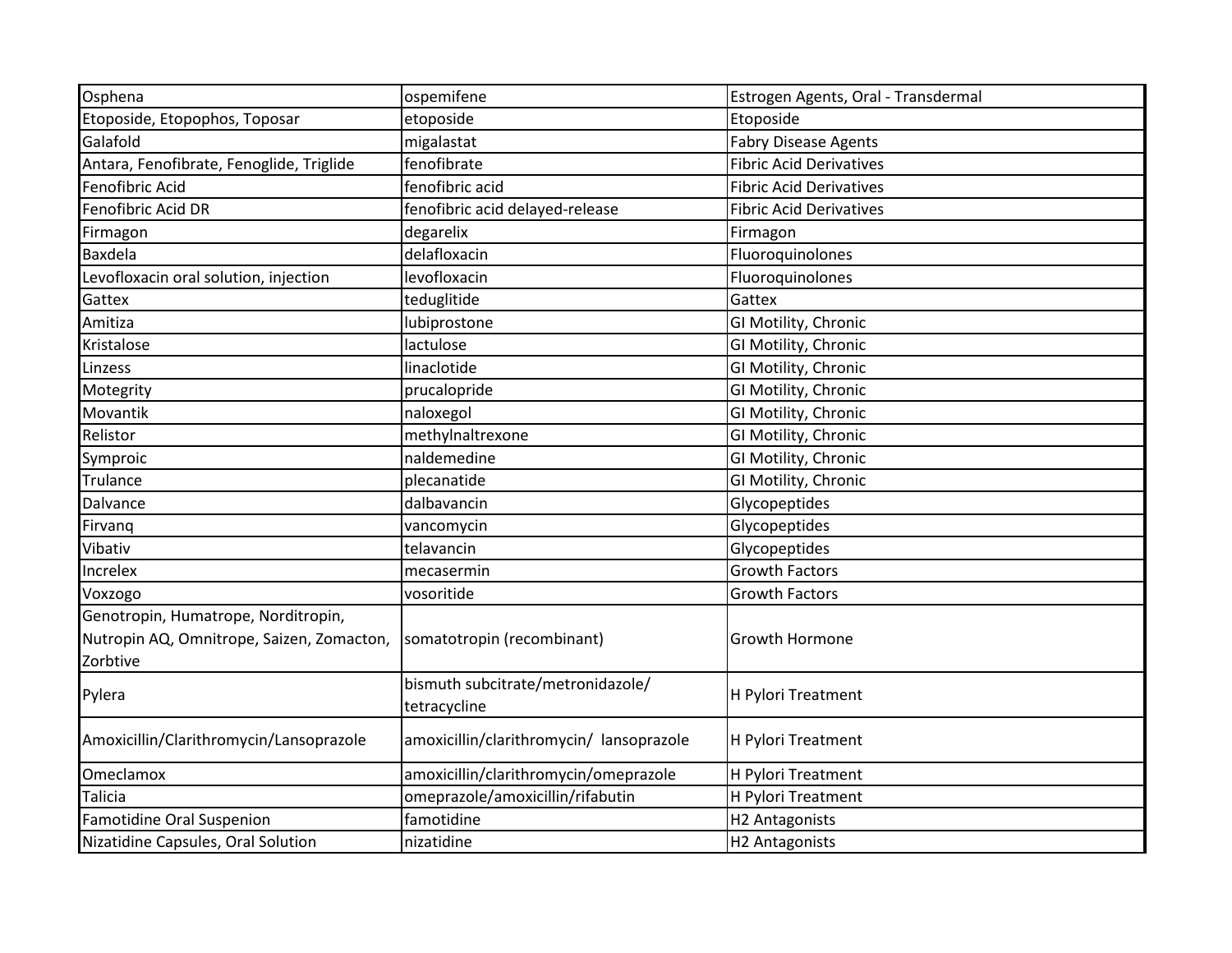| Orladeyo                                                      | berotralstat                                       | <b>HAE Treatments</b>                      |
|---------------------------------------------------------------|----------------------------------------------------|--------------------------------------------|
| Cinryze, Ruconest                                             | C1 esterase inhibitor                              | <b>HAE Treatments</b>                      |
| Takhzyro                                                      | lanadelumab                                        | <b>HAE Treatments</b>                      |
| Adynovate, Eloctate, Esperoct, Jivi, Kovaltry,<br>Recombinate | factor VIII recombinant                            | Hemophilia Treatment                       |
| Alprolix, Idelvion, Ixinity, Rebinyn, Rixubis                 | factor IX recombinant                              | Hemophilia Treatment                       |
| Humate-P                                                      | von Willebrand factor complex human                | <b>Hemophilia Treatment</b>                |
| Vonvedi                                                       | von Willebrand factor recombinant                  | Hemophilia Treatment                       |
| FEIBA                                                         | antiinhibitor factor complex                       | <b>Hemophilia Treatment</b>                |
| Hemlibra                                                      | emicizumab                                         | <b>Hemophilia Treatment</b>                |
| Novoseven RT, Sevenfact                                       | factor VIIa recombinant                            | Hemophilia Treatment                       |
| Tretten                                                       | factor VIII A-subunit recombinant                  | <b>Hemophilia Treatment</b>                |
| Adefovir                                                      | adefovir                                           | <b>Hepatitis B Agents</b>                  |
| Vemlidy                                                       | tenofovir alafenamide                              | <b>Hepatitis B Agents</b>                  |
| Mavyret                                                       | glecaprevir/pibrentasvir                           | <b>Hepatitis C Agents</b>                  |
| Sofosbuvir/Velpatasvir                                        | sofosbuvir/velpatasvir                             | <b>Hepatitis C Agents</b>                  |
| Vosevi                                                        | sofosbuvir/velpatasvir/voxilaprevir                | <b>Hepatitis C Agents</b>                  |
| Harvoni, Ledipasvir/Sofosbuvir                                | ledipasvir/sofosbuvir                              | <b>Hepatitis C Agents</b>                  |
| Sovaldi                                                       | sofosbuvir                                         | <b>Hepatitis C Agents</b>                  |
| Zepatier                                                      | elbasvir/grazoprevir                               | <b>Hepatitis C Agents</b>                  |
| Ribapak                                                       | ribavirin                                          | <b>Hepatitis C Agents</b>                  |
| Tegsedi                                                       | inotersen                                          | Hereditary Transthyretin Amloidosis Agents |
| Edurant                                                       | rilpivirine                                        | <b>HIV-AIDS</b>                            |
| Evotaz                                                        | atazanavir/cobicistat                              | <b>HIV-AIDS</b>                            |
| Isentress/Isentress HD                                        | raltegravir                                        | <b>HIV-AIDS</b>                            |
| Odefsey                                                       | emtricitabine/rilpivirine/tenofovir<br>alafenamide | <b>HIV-AIDS</b>                            |
| Prezcobix                                                     | darunavir/cobicistat                               | <b>HIV-AIDS</b>                            |
| Prezista                                                      | darunavir                                          | <b>HIV-AIDS</b>                            |
| <b>Tivicay PD</b>                                             | dolutegravir                                       | <b>HIV-AIDS</b>                            |
| Tybost                                                        | cobicistat                                         | <b>HIV-AIDS</b>                            |
| Abacivir/Lamivudine/Zidovudine                                | abacivir/lamivudine/zidovudine                     | <b>HIV-AIDS</b>                            |
| Aptivus                                                       | tipranavir                                         | <b>HIV-AIDS</b>                            |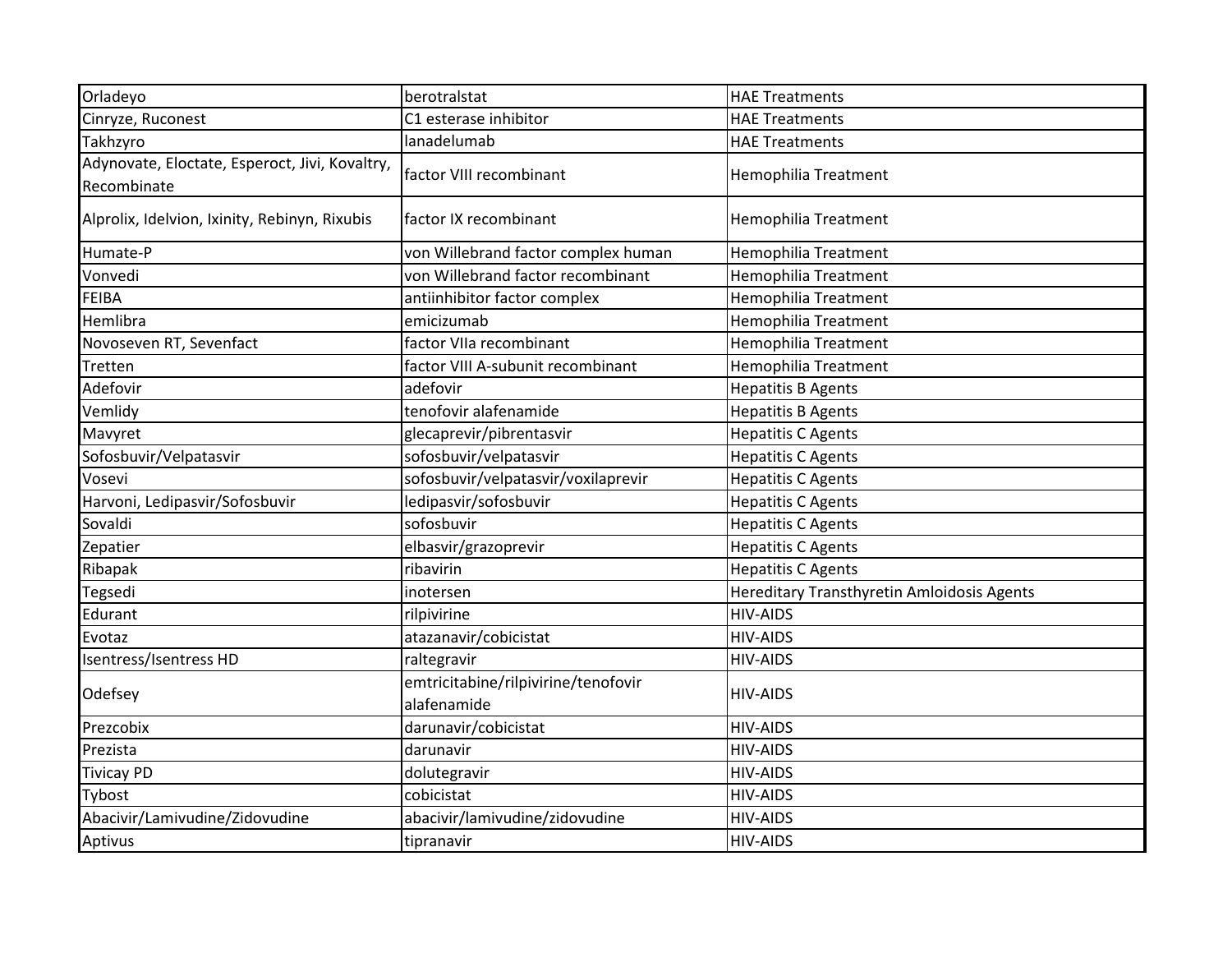| Complera                   | emtricitabine/rilpivirine/tenofovir                                     | <b>HIV-AIDS</b>                           |
|----------------------------|-------------------------------------------------------------------------|-------------------------------------------|
| Crixivan                   | indinavir                                                               | <b>HIV-AIDS</b>                           |
| Delstrigo                  | doravirine/lamivudine/tenofovir disoproxil                              | <b>HIV-AIDS</b>                           |
|                            | fumurate                                                                |                                           |
| Dovato                     | dolutegravir/lamivudine                                                 | <b>HIV-AIDS</b>                           |
| Fuzeon                     | enfuvirtide                                                             | <b>HIV-AIDS</b>                           |
| Intelence                  | etavirine                                                               | <b>HIV-AIDS</b>                           |
| Invirase                   | saquinavir                                                              | <b>HIV-AIDS</b>                           |
| Lexiva                     | fosamprenavir                                                           | <b>HIV-AIDS</b>                           |
| Nevirapine ER              | nevirapine extended-release                                             | <b>HIV-AIDS</b>                           |
| Norvir Powder and Solution | ritonavir                                                               | <b>HIV-AIDS</b>                           |
| Pifeltro                   | doravirine                                                              | <b>HIV-AIDS</b>                           |
| Reyataz Powder             | atazanavir                                                              | <b>HIV-AIDS</b>                           |
| Rukobia                    | fostemsavir                                                             | <b>HIV-AIDS</b>                           |
| Selzentry                  | maraviroc                                                               | <b>HIV-AIDS</b>                           |
| Stribild                   | elvitegravir/cobicistat/emtricitabine/tenofovi<br>r disoproxil fumarate | <b>HIV-AIDS</b>                           |
| Symfi/Symfi Lo             | efavirenz/lamivudine/tenofovir disoproxil<br>fumarate                   | <b>HIV-AIDS</b>                           |
| Temixys                    | lamivudine/tenofovir disoproxil fumarate                                | <b>HIV-AIDS</b>                           |
| Vitekta                    | elvitegravir                                                            | <b>HIV-AIDS</b>                           |
| <b>HP Acthar Gel</b>       | respiratory corticotropin injection                                     | <b>HP Acthar Gel</b>                      |
| Amphadase                  | bovine hyaluronidase                                                    | Hyaluronidase                             |
| Hylenex                    | recombinant hyaluronidase                                               | Hyaluronidase                             |
| Vitrase                    | ovine hyaluronidase                                                     | Hyaluronidase                             |
| Qbrexza                    | glycopyrronium                                                          | <b>Hyperhidrosis Agents</b>               |
| Lokelma                    | sodium zirconium cyclosilicate                                          | Hyperkalemia Agents                       |
| Veltassa                   | patiromer                                                               | Hyperkalemia Agents                       |
| Natpara                    | parathyroid hormone                                                     | <b>Hyperparathyroid Agents</b>            |
| Afrezza                    | insulin inhaled                                                         | Hypoglycemics, Insulin and Related Agents |
| Apidra vials               | insulin glulisine                                                       | Hypoglycemics, Insulin and Related Agents |
| <b>Fiasp vials</b>         | insulin aspart with niacinamide                                         | Hypoglycemics, Insulin and Related Agents |
| Lyumjev vials              | insulin lispro-aabc                                                     | Hypoglycemics, Insulin and Related Agents |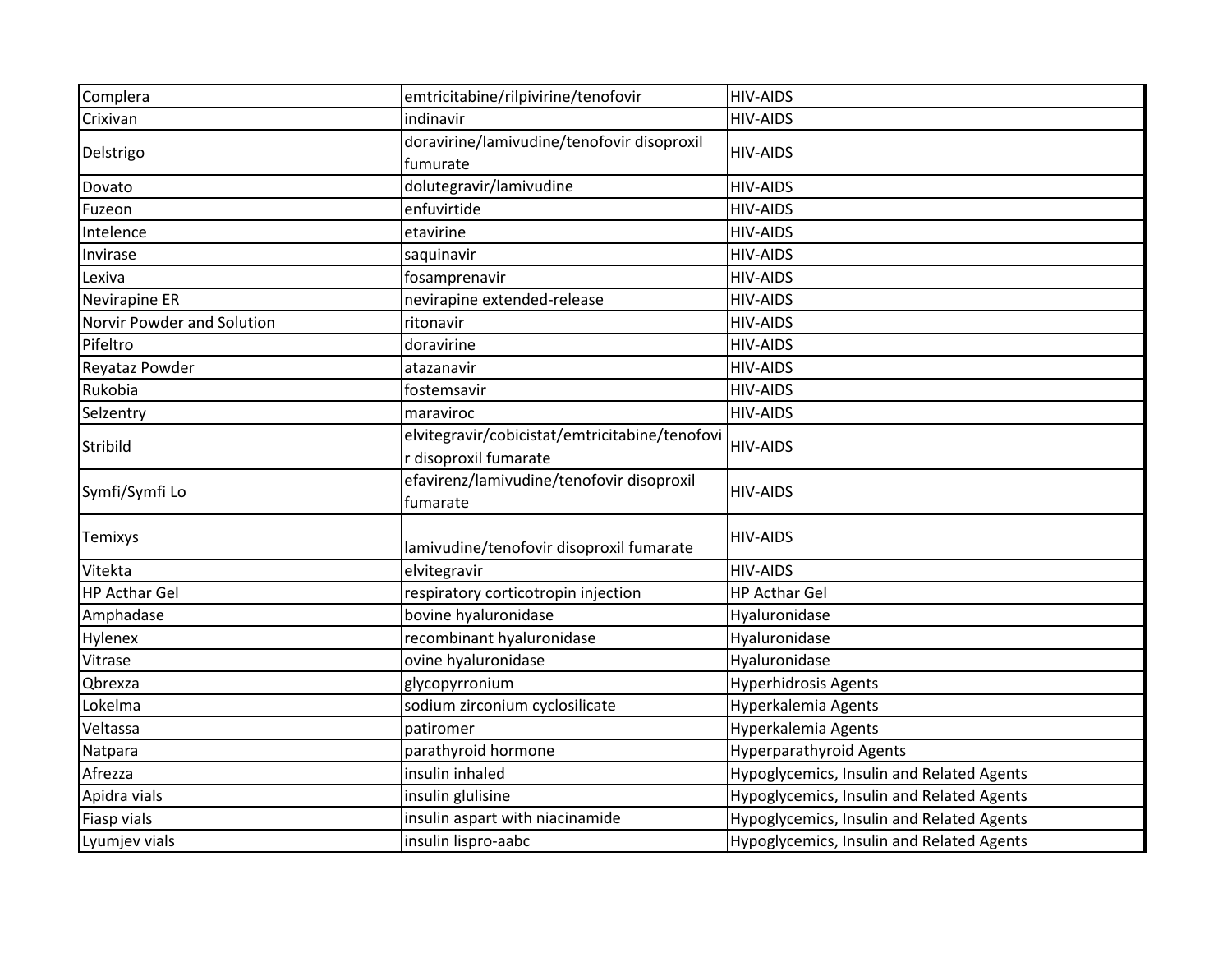| Novolin vials                                 | insulin regular/isophane        | Hypoglycemics, Insulin and Related Agents |
|-----------------------------------------------|---------------------------------|-------------------------------------------|
| Semglee vials                                 | insulin glargine                | Hypoglycemics, Insulin and Related Agents |
| Tresiba vials                                 | insulin degludec                | Hypoglycemics, Insulin and Related Agents |
| Crysvita                                      | burosumab-twza                  | Hypophosphatemia Treatments               |
| Imcivree                                      | setmelanotide                   | Imcrivree                                 |
| CytoGam                                       | cytomegalovirus immune globulin | <b>Immune Globulins</b>                   |
| Bivigam, Carimune, Cutaquig, Cuvitru,         |                                 |                                           |
| Flebogamma, Gamastan, Gammagard,              |                                 |                                           |
| Gammaked, Gammaplex, Gamunex,                 | immune globulin                 | Immune Globulins                          |
| Hizentra, Hyqvia, Octagam, Panzyga, Privigin, |                                 |                                           |
| Xembify                                       |                                 |                                           |
| <b>HepaGam B</b>                              | hepatitis B immune globulin     | <b>Immune Globulins</b>                   |
| Sylatron                                      | peginterferon alfa-2b           | Immunomodulators, Antineoplastic          |
| <b>Benlysta Subcutaneous</b>                  | belimumab                       | Immunomodulators, Lupus                   |
| Lupkynis                                      | voclosporin                     | Immunomodulators, Lupus                   |
| Cellcept suspension, mycophenolic mofetil     | mycophenolic mofetil            | Immunosuppressives, Oral                  |
| suspension                                    |                                 |                                           |
| Astagraf XL, Envarsus XR                      | tacrolimus ER                   | Immunosuppressives, Oral                  |
| <b>Prograf Granules</b>                       | tacrolimus for oral suspension  | Immunosuppressives, Oral                  |
| Tavneos                                       | avacopan                        | Immunosuppressives, Oral                  |
| Zortress                                      | everolimus                      | Immunosuppressives, Oral                  |
| Invanz                                        | ertapenem                       | Invanz                                    |
| Accrufer                                      | ferric malton                   | Iron, Oral                                |
| Feriva 21-7 and FA                            | iron vitamin                    | Iron, Oral                                |
| Infed                                         | iron dextran                    | Iron, Parenteral                          |
| Venofer                                       | iron sucrose                    | Iron, Parenteral                          |
| Ferumoxytol                                   | ferumoxytol                     | Iron, Parenteral                          |
| Injectafer                                    | ferric carboxymaltose           | Iron, Parenteral                          |
| Monoferric                                    | ferric derisomal                | Iron, Parenteral                          |
| Sodium Ferric Gluconate Complex               | sodium ferric gluconate complex | Iron, Parenteral                          |
| Salex, Salicylic Acid Foam/Gel                | salicylic acid                  | Keratolytics                              |
| Uream Cream                                   | urea                            | Keratolytics                              |
| Keveyis                                       | dichlorphenamide                | Keveyis                                   |
| Firdase, Ruzurgi                              | amifampridine                   | Lambert-Eaton Myasthenic Syndrome Agents  |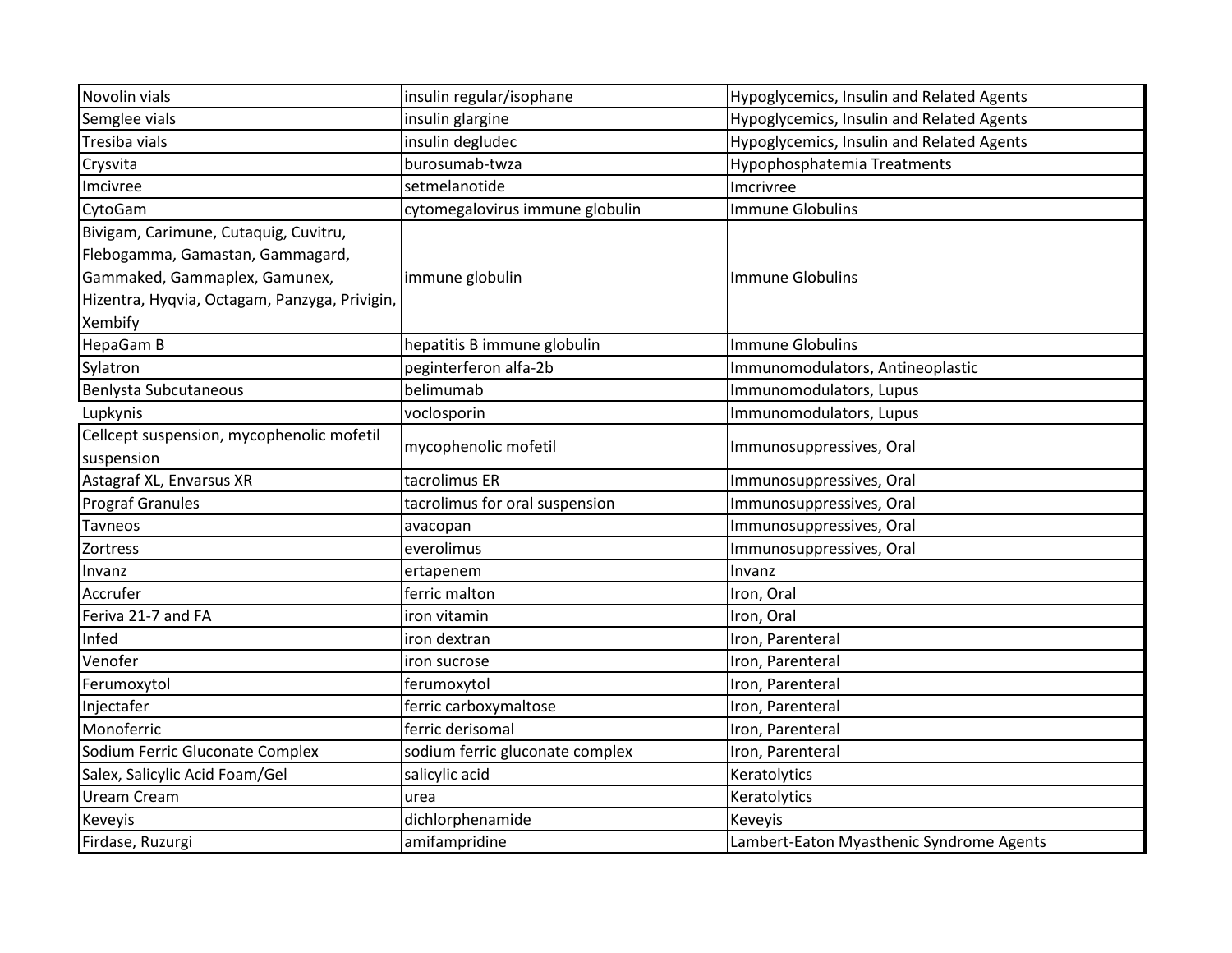| Lanoxin 0.0625mg, 0.1875mg                                         | digoxin                                                  | Lanoxin                         |
|--------------------------------------------------------------------|----------------------------------------------------------|---------------------------------|
| Clenpiq, Prepopik                                                  | sodium picosulfate, magnesium, citric acid               | <b>Laxatives and Cathartics</b> |
| Gavilyte-H                                                         | polyethylene glycol, electrolytes, bisacodyl             | <b>Laxatives and Cathartics</b> |
| Plenvu                                                             | polyethylene glycol, sodium, ascorbic acid,<br>potassium | Laxatives and Cathartics        |
| Suprep                                                             | sodium, potassium, magnesium                             | <b>Laxatives and Cathartics</b> |
| <b>Montelukast Granules</b>                                        | montelukast                                              | Leukotriene Modifiers           |
| Zafirlukast                                                        | zafirlukast                                              | Leukotriene Modifiers           |
| Zileuton ER                                                        | zileuton extended-release                                | Leukotriene Modifiers           |
| Zyflo                                                              | zileuton                                                 | Leukotriene Modifiers           |
| Cubicin, Daptomycin 350 mg                                         | daptomycin                                               | Lipopeptides                    |
| Juxtapid                                                           | lomitapide                                               | Lipotropics, Other              |
| Nexletol                                                           | bempedoic acid                                           | Lipotropics, Other              |
| Nexlizet                                                           | bempedoic acid and ezetimibe                             | Lipotropics, Other              |
| Praluent                                                           | alirocumab                                               | Lipotropics, Other              |
| Repatha                                                            | evolocumab                                               | Lipotropics, Other              |
| Vascepa                                                            | icosapent ethyl                                          | Lipotropics, Other              |
| Ezetimibe/Simvasting 10/80 mg                                      | ezetimibe/simvastatin                                    | Lipotropics, Statins            |
| Simvastatin 80mg                                                   | simvastatin                                              | Lipotropics, Statins            |
| Altoprev                                                           | lovastatin                                               | Lipotropics, Statins            |
| Amlodipine/Atorvastatin                                            | amlodipine/atorvastatin                                  | Lipotropics, Statins            |
| Ezallor                                                            | rosuvastatin                                             | Lipotropics, Statins            |
| Fluvastatin                                                        | fluvastatin                                              | Lipotropics, Statins            |
| Livalo, Zypitamag                                                  | pitavastatin                                             | Lipotropics, Statins            |
| Erythromycin Oral                                                  | erythromycin                                             | Macrolides-Ketolides            |
| Makena                                                             | hydroxyprogesterone caproate                             | Makena                          |
| Megace ES, Megestrol ES                                            | megestrol acetate                                        | Megace ES                       |
| Otrexup, Rasuvo, Reditrex, Xatmep                                  | methotrexate                                             | Methotrexate                    |
| Milrinone                                                          | milrinone                                                | Milrinone                       |
| Bupap, Butalbital/Acetaminophen 50-300 mg butalbital/acetaminophen |                                                          | <b>Miscellaneous Analgesics</b> |
| Butalbital/Acetaminophen/Caffeine<br>Capsules, Zebutal             | butalbital/acetaminophen/caffeine                        | <b>Miscellaneous Analgesics</b> |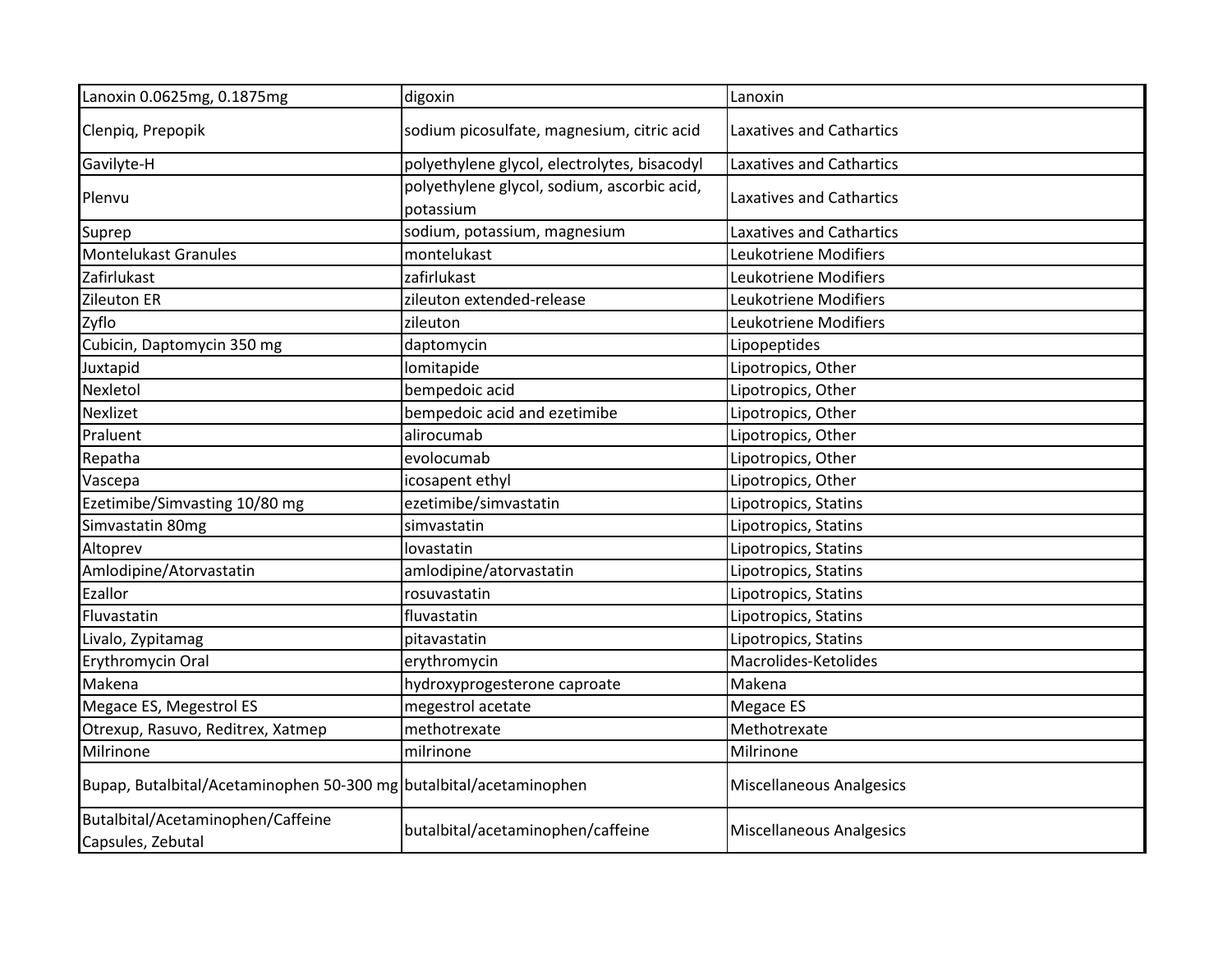| Conzip, Tramadol ER            | tramadol ER                        | <b>Miscellaneous Analgesics</b>  |
|--------------------------------|------------------------------------|----------------------------------|
| Austedo                        | deutetrabenazine                   | <b>Movement Disorder Agents</b>  |
| Ingrezza                       | valbenazine                        | <b>Movement Disorder Agents</b>  |
| Tetrabenazine                  | tetrabenazine                      | <b>Movement Disorder Agents</b>  |
| Mozobil                        | plerixafor                         | Mozobil                          |
| Dalfampridine                  | dalfampridine                      | Multiple Sclerosis Agents        |
| Aubagio                        | teriflunamide                      | Multiple Sclerosis Agents        |
| Bafiertam                      | monomethyl fumarate                | <b>Multiple Sclerosis Agents</b> |
| Betaseron, Extavia             | interferon beta-1b                 | Multiple Sclerosis Agents        |
| Copaxone 40mg, Glatiramer 20mg | glatiramer                         | <b>Multiple Sclerosis Agents</b> |
| Gilenya                        | fingolimod                         | <b>Multiple Sclerosis Agents</b> |
| Kesimpta                       | ofatumumab                         | <b>Multiple Sclerosis Agents</b> |
| Mavenclad                      | cladribine                         | <b>Multiple Sclerosis Agents</b> |
| Mayzent                        | siponimod                          | Multiple Sclerosis Agents        |
| Plegridy                       | peginterferon beta-1a              | <b>Multiple Sclerosis Agents</b> |
| Ponvory                        | ponesimod                          | Multiple Sclerosis Agents        |
| Rebif                          | interferon beta-1a                 | Multiple Sclerosis Agents        |
| Vumerity                       | diroximel fumarate                 | <b>Multiple Sclerosis Agents</b> |
| Zeposia                        | ozanimod                           | Multiple Sclerosis Agents        |
| <b>Myalept</b>                 | metreleptin                        | Myalept                          |
| Narcotic Fill Limit            | n/a                                | Narcotic Fill Limit              |
| Xyrem                          | sodium oxybate                     | Narcolepsy Agents                |
|                                | calcium/magnesium/potassium/sodium | Narcolepsy Agents                |
| Xywav                          | oxybates                           |                                  |
| Azelastine 0.15%               | azelastine                         | <b>Nasal Antihistamines</b>      |
| Dymista                        | azelastine/fluticasone             | <b>Nasal Antihistamines</b>      |
| Olopatadine 0.6%               | olopatadine                        | <b>Nasal Antihistamines</b>      |
| Beconase AQ, Qnasl             | beclomethasone                     | <b>Nasal Steroids</b>            |
| <b>Budesonide</b>              | budesonide                         | <b>Nasal Steroids</b>            |
| Flunisolide                    | flunisolide                        | <b>Nasal Steroids</b>            |
| Mometasone Furoate             | mometasone furoate                 | <b>Nasal Steroids</b>            |
| Omnaris, Zetonna               | ciclesonide                        | <b>Nasal Steroids</b>            |
| Veramyst                       | fluticasone furoate                | <b>Nasal Steroids</b>            |
| <b>Xhance</b>                  | fluticasone propionate             | <b>Nasal Steroids</b>            |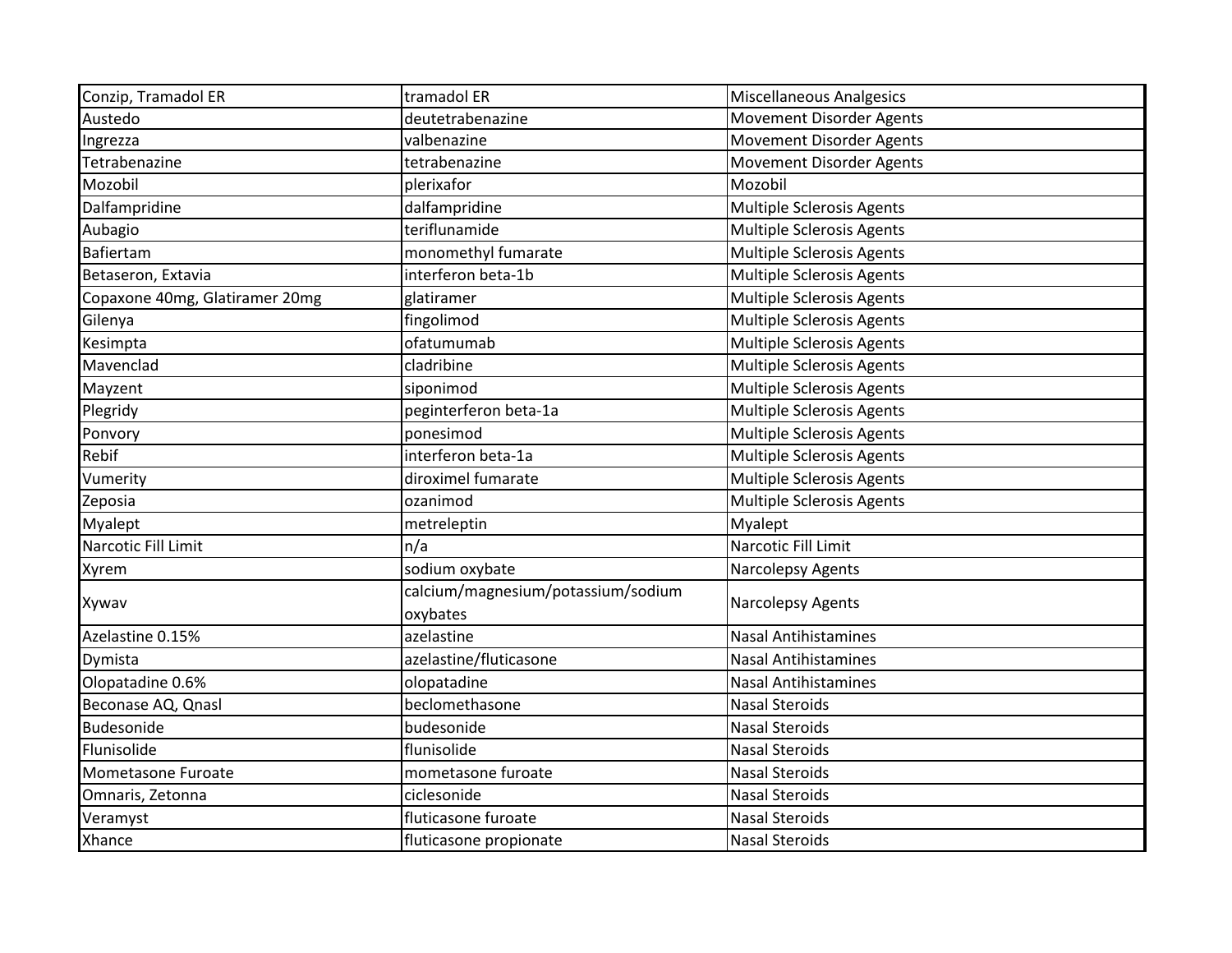| Droxidopa                                                     | droxidopa                  | Neurogenic Orthostatic Hypotension Agents |
|---------------------------------------------------------------|----------------------------|-------------------------------------------|
| Gralise, Horizant                                             | gabapentin                 | Neuropathic Pain                          |
| Lidocaine Ointment, Lidocaine Patch, Ztlido                   | lidocaine                  | Neuropathic Pain                          |
| Cambia, Zipsor                                                | diclofenac potassium       | <b>NSAIDs and COX II</b>                  |
| Celecoxib                                                     | celecoxib                  | <b>NSAIDs and COX II</b>                  |
| Diclofenac/Misoprostol                                        | diclofenac/misoprostol     | <b>NSAIDs and COX II</b>                  |
| Diclofenac ER, Zorvolex                                       | diclofenac                 | <b>NSAIDs and COX II</b>                  |
| <b>Duexis</b>                                                 | ibuprofen/famotidine       | <b>NSAIDs and COX II</b>                  |
| <b>Etodolac ER</b>                                            | etodolac                   | <b>NSAIDs and COX II</b>                  |
| Fenoprofen, Nalfon                                            | fenoprofen                 | <b>NSAIDs and COX II</b>                  |
| Indomethacin ER                                               | indomethacin               | <b>NSAIDs and COX II</b>                  |
| Ketoprofen IR, ER                                             | ketoprofen                 | <b>NSAIDs and COX II</b>                  |
| Meclofenamate                                                 | meclofenamate              | <b>NSAIDs and COX II</b>                  |
| Mefenamic Acid                                                | mefenamic acid             | <b>NSAIDs and COX II</b>                  |
| Naprelan, Naproxen CR, DR, Oral Suspension                    | naproxen                   | <b>NSAIDs and COX II</b>                  |
| Oxaprozin                                                     | oxaprozin                  | <b>NSAIDs and COX II</b>                  |
| <b>Relafen DS</b>                                             | nabumetone                 | <b>NSAIDs and COX II</b>                  |
| Sprix                                                         | ketorolac                  | <b>NSAIDs and COX II</b>                  |
| Tolmetin                                                      | tolmetin                   | <b>NSAIDs and COX II</b>                  |
| Vimovo                                                        | naproxen/esomeprazole      | <b>NSAIDs and COX II</b>                  |
| Vivlodex                                                      | meloxicam                  | <b>NSAIDs and COX II</b>                  |
| Diclofenac Patch, Diclofenac Solution, Licart,<br>Pennsaid 2% | diclofenac                 | NSAIDs, Topical                           |
| Nuedexta                                                      | dextromethorphan/quinidine | Nuedexta                                  |
| Dojolvi                                                       | triheptanoin               | Nutritionals, Triglycerides               |
| Bynfezia, Mycapssa, Octreotide                                | octreotide                 | <b>Octreotide and Related Agents</b>      |
| Isturisa                                                      | osilodrostat               | <b>Octreotide and Related Agents</b>      |
| Korlym                                                        | mifepristone               | <b>Octreotide and Related Agents</b>      |
| Sandostatin LAR                                               | octreotide ER              | <b>Octreotide and Related Agents</b>      |
| Xermelo                                                       | telotristat                | <b>Octreotide and Related Agents</b>      |
| Signifor                                                      | pasireotide                | <b>Octreotide and Related Agents</b>      |
| <b>Signifor LAR</b>                                           | pasireotide ER             | <b>Octreotide and Related Agents</b>      |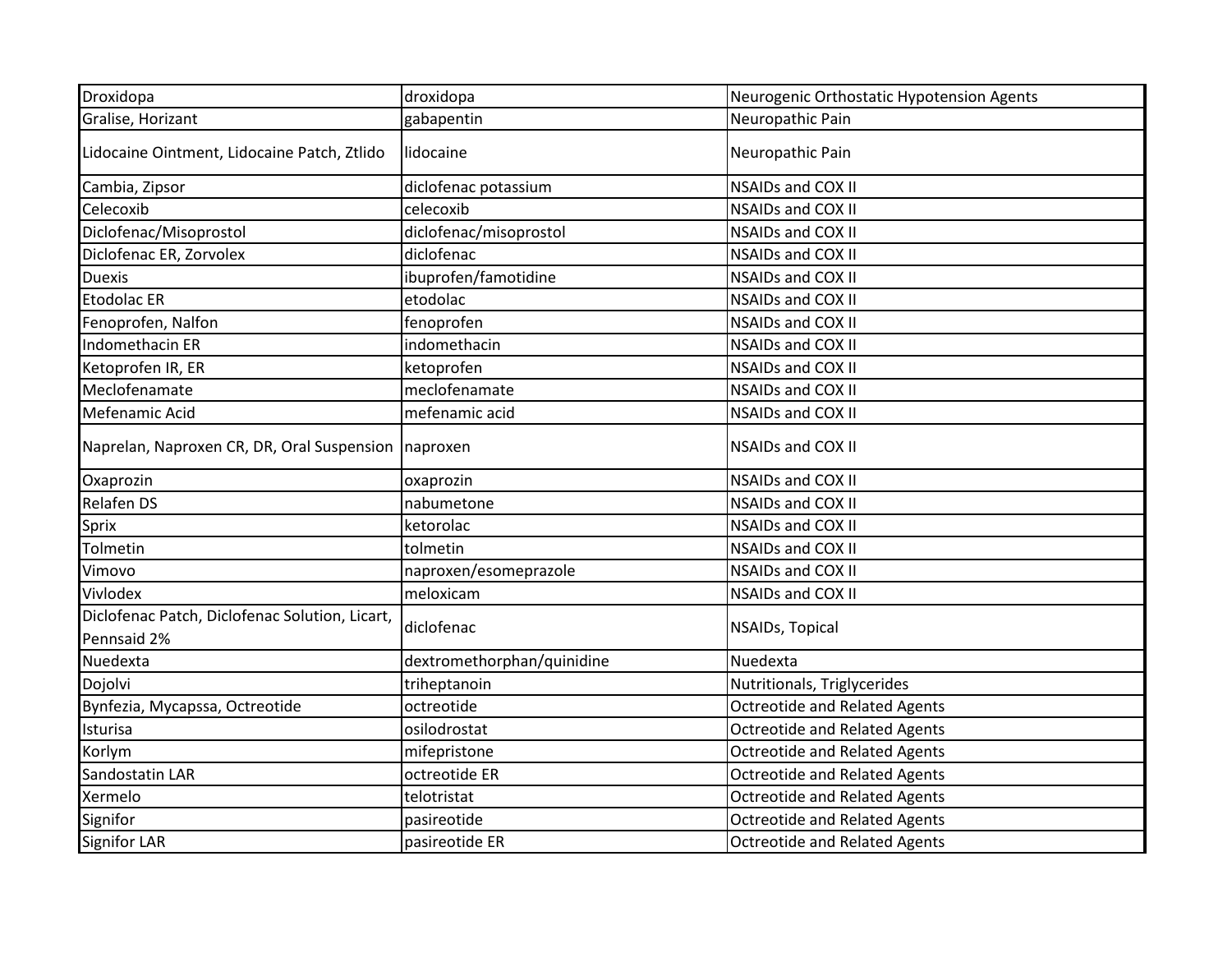| Somatuline Depot        | lanreotide ER                        | <b>Octreotide and Related Agents</b> |
|-------------------------|--------------------------------------|--------------------------------------|
| Somavert                |                                      | <b>Octreotide and Related Agents</b> |
|                         | pegvisomant                          |                                      |
| <b>Ibrance Capsules</b> | palbociclib                          | Oncology, Oral - Breast              |
| Kisgali                 | riociclib                            | Oncology, Oral - Breast              |
| Kisqali Femara          | riociclib/letrozole                  | Oncology, Oral - Breast              |
| Nerlynx                 | neratinib                            | Oncology, Oral - Breast              |
| Phesgo                  | pertuzumab/trastuzumab/hyaluronidase | Oncology, Oral - Breast              |
| Pigray                  | alpelisib                            | Oncology, Oral - Breast              |
| Talzenna                | talazoparib                          | Oncology, Oral - Breast              |
| Tukysa                  | tucatinib                            | Oncology, Oral - Breast              |
| Verzenio                | abemaciclib                          | Oncology, Oral - Breast              |
| <b>Bosulif</b>          | bosutinib                            | Oncology, Oral - Hematologic         |
| <b>Brukinsa</b>         | zanubrutinib                         | Oncology, Oral - Hematologic         |
| Calquence               | acalabrutinib                        | Oncology, Oral - Hematologic         |
| Copiktra                | duvelisib                            | Oncology, Oral - Hematologic         |
| Daurismo                | glasdegib                            | Oncology, Oral - Hematologic         |
| Farydak                 | panobinostat                         | Oncology, Oral - Hematologic         |
| Iclusig                 | ponatinib                            | Oncology, Oral - Hematologic         |
| Idhifa                  | enasidenib                           | Oncology, Oral - Hematologic         |
| Imbruvica               | ibrutinib                            | Oncology, Oral - Hematologic         |
| Inqovi                  | decitabine/cedazuridine              | Oncology, Oral - Hematologic         |
| Inrebic                 | fedratinib                           | Oncology, Oral - Hematologic         |
| Ninlaro                 | ixazomib                             | Oncology, Oral - Hematologic         |
| Onureg                  | azacitidine                          | Oncology, Oral - Hematologic         |
| Pomalyst                | pomalidomide                         | Oncology, Oral - Hematologic         |
| Purixan                 | mercaptopurine                       | Oncology, Oral - Hematologic         |
| Rydapt                  | midostaurin                          | Oncology, Oral - Hematologic         |
| Scemblix                | asciminib                            | Oncology, Oral-Hematologic           |
| Sprycel                 | dasatinib                            | Oncology, Oral - Hematologic         |
| <b>Tasigna</b>          | nilotinib                            | Oncology, Oral - Hematologic         |
| Tibsovo                 | ivosidenib                           | Oncology, Oral - Hematologic         |
| Ukoniq                  | umbralisib                           | Oncology, Oral - Hematologic         |
| Venclexta               | venetoclax                           | Oncology, Oral - Hematologic         |
| Xospata                 | gilteritinib                         | Oncology, Oral - Hematologic         |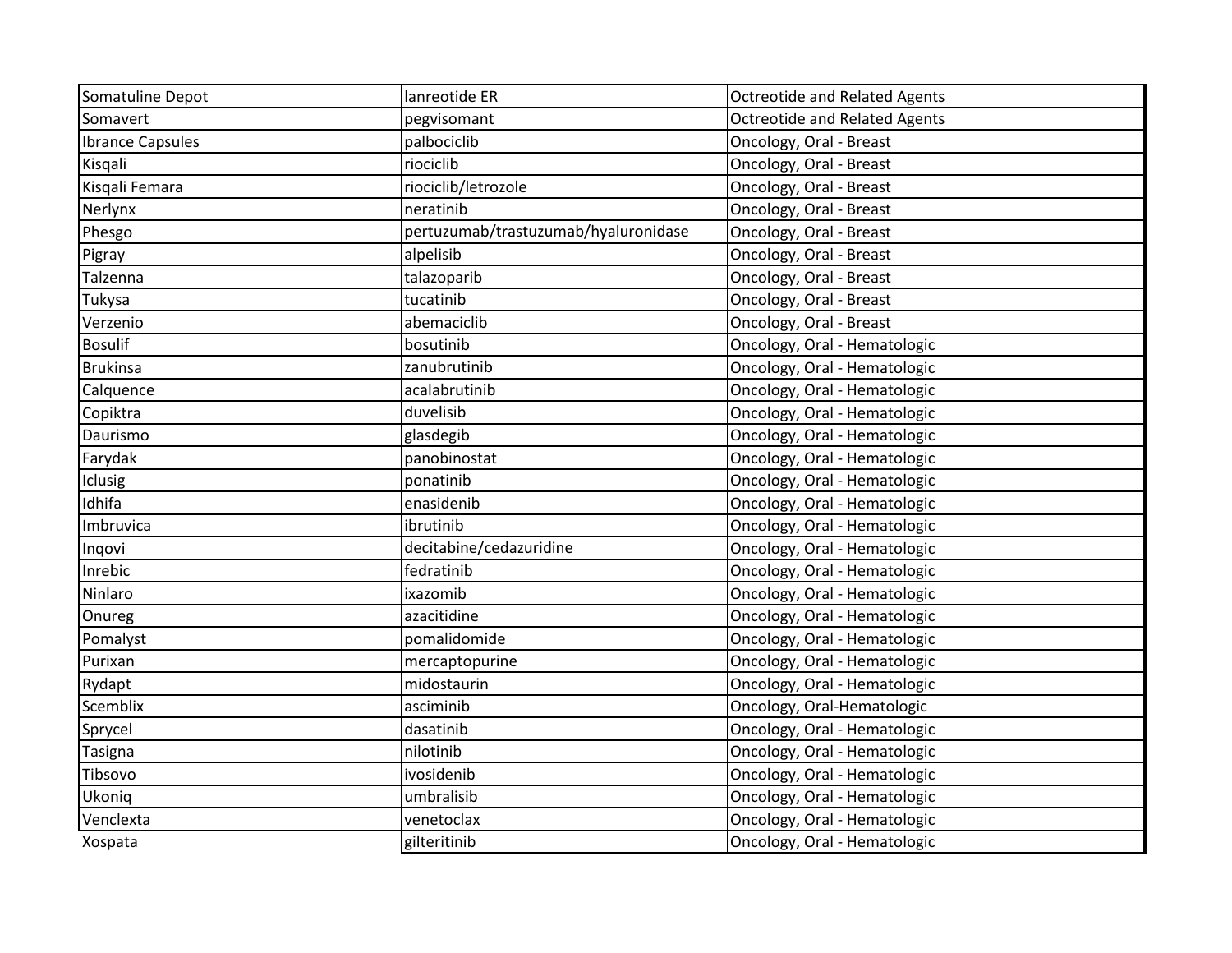| Xpovio          | selinexor              | Oncology, Oral - Hematologic |
|-----------------|------------------------|------------------------------|
| Zolinza         | vorinostat             | Oncology, Oral - Hematologic |
| Zydelig         | idelalisib             | Oncology, Oral - Hematologic |
| Alecensa        | alectinib              | Oncology, Oral - Lung        |
| Alunbrig        | brigatinib             | Oncology, Oral - Lung        |
| Erlotinib       | erlotinib              | Oncology, Oral - Lung        |
| Exkivity        | mobocertinib           | Oncology, Oral - Lung        |
| Gavreto         | pralsetinib            | Oncology, Oral - Lung        |
| Gilotrif        | afatinib               | Oncology, Oral - Lung        |
| Iressa          | gefitinib              | Oncology, Oral - Lung        |
| Lobrena         | lorlatinib             | Oncology, Oral - Lung        |
| Lumakras        | sotorasib              | Oncology, Oral - Lung        |
| Retevmo         | selpercatinib          | Oncology, Oral - Lung        |
| Rozlytrek       | entrectinib            | Oncology, Oral - Lung        |
| Tabrecta        | capmatinib             | Oncology, Oral - Lung        |
| Tagrisso        | osimertinib            | Oncology, Oral - Lung        |
| Tepmetko        | tepotinib              | Oncology, Oral - Lung        |
| Vizimpro        | dacomitinib            | Oncology, Oral - Lung        |
| Xalkori         | crizotinib             | Oncology, Oral - Lung        |
| Zykadia         | ceritinib              | Oncology, Oral - Lung        |
| Ayvakit         | avapritinib            | Oncology, Oral - Other       |
| <b>Balversa</b> | larotrectinib          | Oncology, Oral - Other       |
| Cometriq        | cabozantinib           | Oncology, Oral - Other       |
| Koselugo        | selumetinib            | Oncology, Oral - Other       |
| Lonsurf         | trifluridine/tipiracil | Oncology, Oral - Other       |
| Nexavar         | sorafenib              | Oncology, Oral - Other       |
| Pemazyre        | pemigatinib            | Oncology, Oral - Other       |
| Qinlock         | ripretinib             | Oncology, Oral - Other       |
| Stivarga        | regorafenib            | Oncology, Oral - Other       |
| <b>Tazverik</b> | tazemetostat           | Oncology, Oral - Other       |
| Temozolomide    | temozolomide           | Oncology, Oral - Other       |
| Truseltiq       | infigratinib           | Oncology, Oral - Other       |
| <b>Turalio</b>  | pexidartinib           | Oncology, Oral - Other       |
| Vitrakvi        | larotrectinib          | Oncology, Oral - Other       |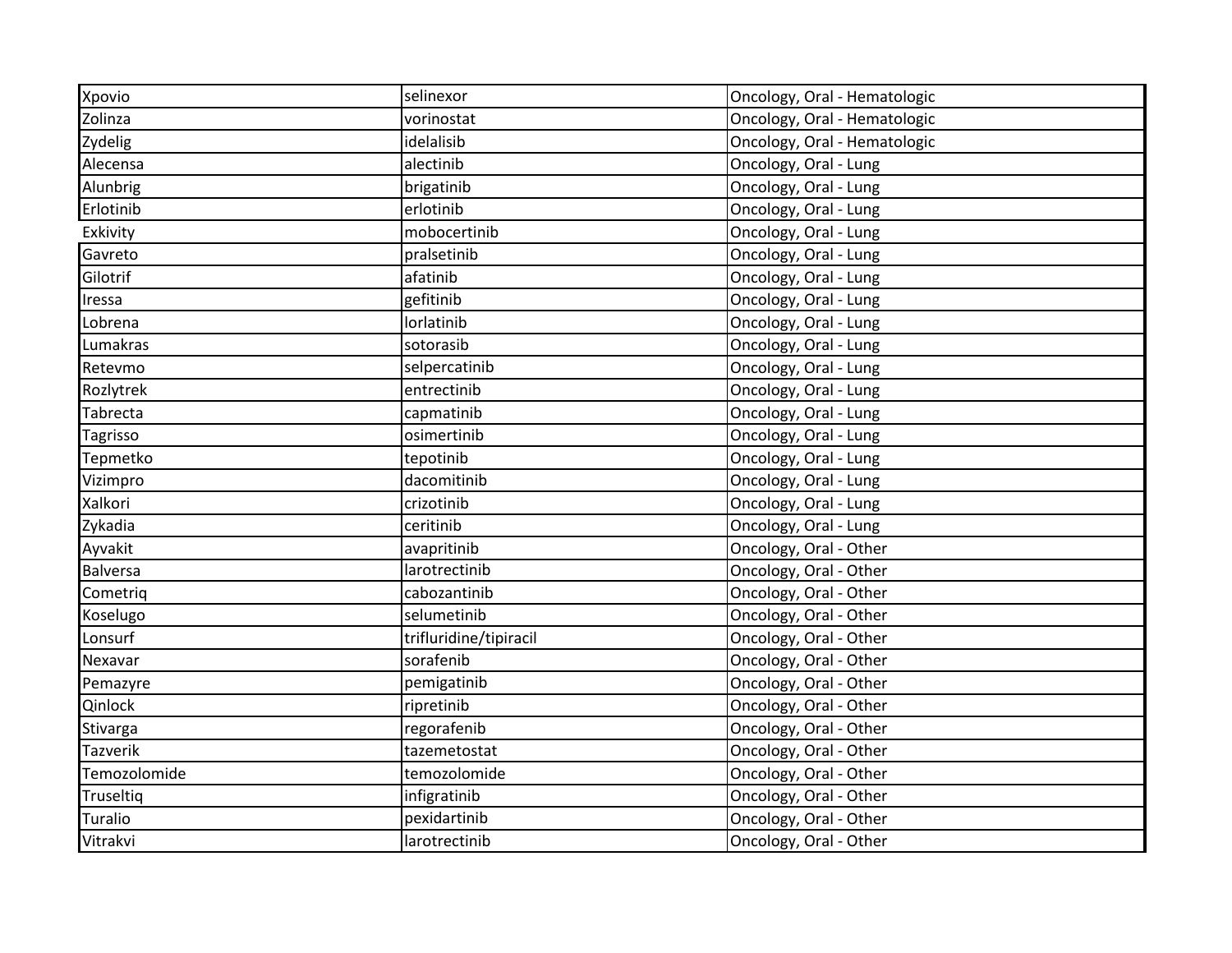| Caprelsa                        | vandetanib                      | Oncology, Oral - Other        |
|---------------------------------|---------------------------------|-------------------------------|
| Lynparza                        | olaparib                        | Oncology, Oral - Ovarian      |
| Rubraca                         | rucaparib                       | Oncology, Oral - Ovarian      |
| Zejula                          | niraparib                       | Oncology, Oral - Ovarian      |
| Abiraterone, Yonsa, Zytiga      | abiraterone                     | Oncology, Oral - Prostate     |
| Erleada                         | apalutamide                     | Oncology, Oral - Prostate     |
| Nubeqa                          | darolutamide                    | Oncology, Oral - Prostate     |
| Orgovyx                         | relugolix                       | Oncology, Oral - Prostate     |
| Xtandi capsules                 | enzalutamide                    | Oncology, Oral - Prostate     |
| Afinitor, Afinitor Disperz      | everolimus                      | Oncology, Oral - Renal        |
| Cabometyx                       | cabozantinib                    | Oncology, Oral - Renal        |
| Fotivda                         | tivozanib                       | Oncology, Oral - Renal        |
| Inlyta                          | axitinib                        | Oncology, Oral - Renal        |
| Lenvima                         | levatinib                       | Oncology, Oral - Renal        |
| Sutent                          | sunitinib                       | Oncology, Oral - Renal        |
| Votrient                        | pazopanib                       | Oncology, Oral - Renal        |
| Welireg                         | belzutifan                      | Oncology, Oral - Renal        |
| <b>Braftovi</b>                 | encorafenib                     | Oncology, Oral - Skin         |
| Cotellic                        | cobimetinib                     | Oncology, Oral - Skin         |
| Erivedge                        | vismodegib                      | Oncology, Oral - Skin         |
| Mekinist                        | trametinib                      | Oncology, Oral - Skin         |
| Mektovi                         | binimetinib                     | Oncology, Oral - Skin         |
| Odomzo                          | sonidegib                       | Oncology, Oral - Skin         |
| <b>Tafinlar</b>                 | dabrafenib                      | Oncology, Oral - Skin         |
| Zelboraf                        | vemurafenib                     | Oncology, Oral - Skin         |
| AzaSite                         | azithromycin                    | <b>Ophthalmic Antibiotics</b> |
| <b>Bacitracin</b>               | bacitracin                      | <b>Ophthalmic Antibiotics</b> |
| <b>Besivance</b>                | besifloxacin                    | <b>Ophthalmic Antibiotics</b> |
| Gatifloxacin Ophthalmic         | gatifloxacin                    | <b>Ophthalmic Antibiotics</b> |
| Levofloxacin Ophthalmic         | levofloxacin                    | <b>Ophthalmic Antibiotics</b> |
| Moxeza                          | moxifloxacin                    | <b>Ophthalmic Antibiotics</b> |
| Natacyn                         | natamycin                       | <b>Ophthalmic Antibiotics</b> |
| Neomycin/Polymyxin B/Gramicidin | neomycin/polymyxin B/gramicidin | <b>Ophthalmic Antibiotics</b> |
| Zirgan                          | ganciclovir                     | <b>Ophthalmic Antivirals</b>  |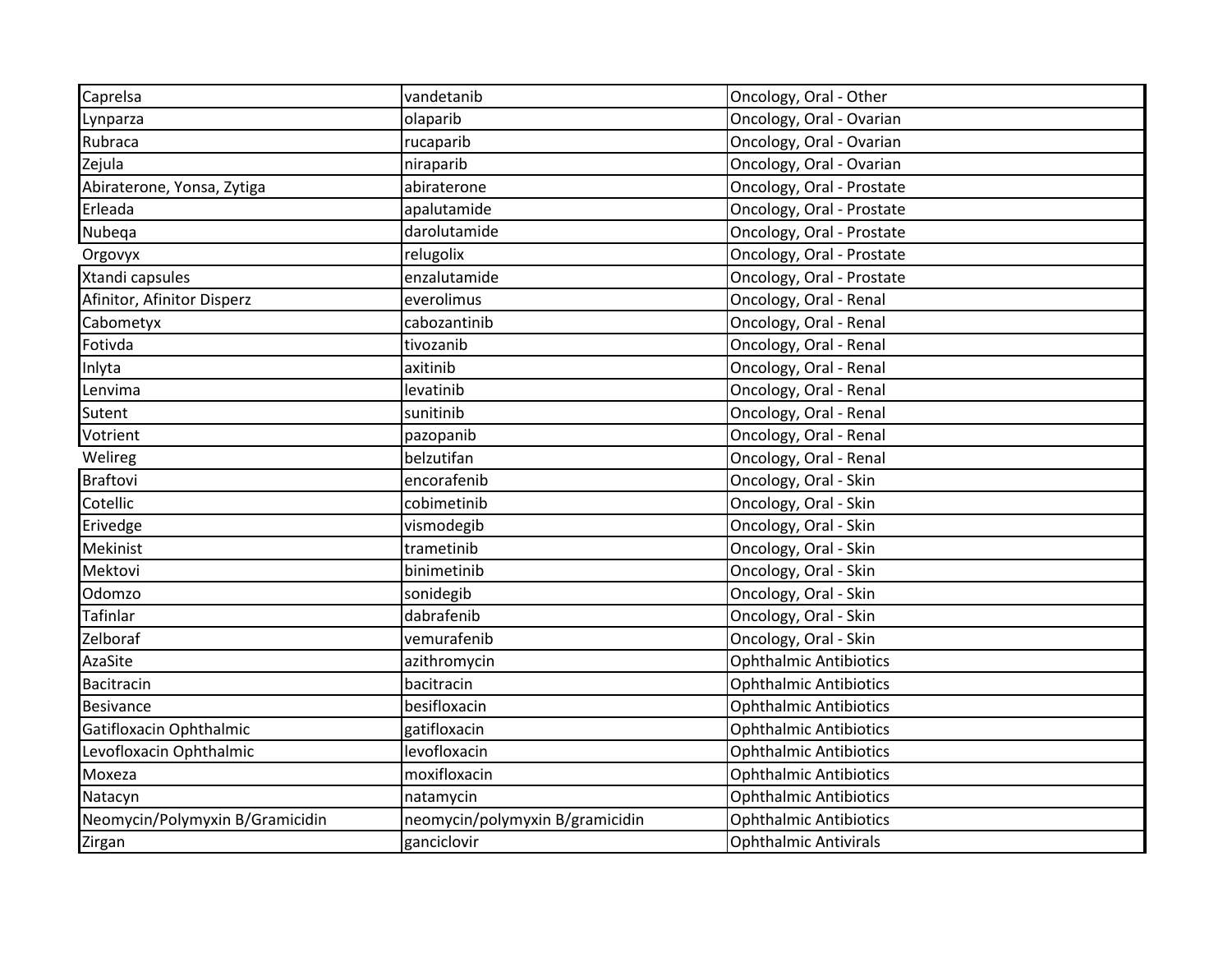| Lotemax Gel, Lotemax SM Gel, Loteprednol | loteprednol                         | Ophthlamics, Antiinflammatories                   |
|------------------------------------------|-------------------------------------|---------------------------------------------------|
| Acuvail                                  | ketorolac                           | Ophthlamics, Antiinflammatories                   |
| Bromfenac, Bromsite, Prolensa            | bromfenac                           | Ophthlamics, Antiinflammatories                   |
| Nevanac                                  | nepafanac                           | Ophthlamics, Antiinflammatories                   |
| Cequa, Restatis Multidose                | cyclosporine                        | Ophthalmics, Antiinflammatory Immunomodulators    |
| Eysuvis                                  | loteprednol                         | Ophthalmics, Antiinflammatory Immunomodulators    |
| Apraclonidine 0.5%                       | apraclonidine                       | Ophthalmics, Glaucoma Agents                      |
| Brimonidine P 0.15%                      | brimonidine                         | Ophthalmics, Glaucoma Agents                      |
| Simbrinza                                | brinzolamide/brimonidine            | Ophthalmics, Glaucoma Agents                      |
| Betimol, Istalol, Timoptic Ocudose       | timolol                             | Ophthalmics, Glaucoma Agents                      |
| Combigan 10 mL                           | timolol/brimonidine                 | Ophthalmics, Glaucoma Agents                      |
| Cosopt PF                                | timolol/dorzolamide                 | Ophthalmics, Glaucoma Agents                      |
| Azopt                                    | brinzolamide                        | Ophthalmics, Glaucoma Agents                      |
| Pilocarpine                              | pilocarpine                         | Ophthalmics, Glaucoma Agents                      |
| Bimatoprost 0.03%                        | bimatoprost                         | Ophthalmics, Glaucoma Agents                      |
| Vyzulta                                  | latanoprostene bunod                | Ophthalmics, Glaucoma Agents                      |
| Xelpros                                  | latanoprost emulsion                | Ophthalmics, Glaucoma Agents                      |
| Zioptan                                  | tafluprost                          | Ophthalmics, Glaucoma Agents                      |
| Rhopressa                                | netarsudil                          | Ophthalmics, Glaucoma Agents                      |
| Rocklatan                                | netarsudil/latanoprost              | Ophthalmics, Glaucoma Agents                      |
| <b>Blephamide SOP</b>                    | sulfacetamide/prednisolone ointment | <b>Ophthalmic Steroid-Antibiotic Combinations</b> |
| Neomycin/Polymyxin                       | neomycin/polymyxin                  |                                                   |
| B/Bacitracin/Hydrocortisone              | B/bacitracin/hydrocortisone         | Ophthalmic Steroid-Antibiotic Combinations        |
| Neomycin/Polymyxin B/Hydrocortisone      | neomycin/polymyxin B/hydrocortisone | <b>Ophthalmic Steroid-Antibiotic Combinations</b> |
| TobraDex ST, Tobramycin/Dexamethasone    | tobramycin/dexamethasone            | Ophthalmic Steroid-Antibiotic Combinations        |
| Alocril                                  | nedocromil sodium                   | <b>Ophthalmics for Allergic Conjuctivitis</b>     |
| Alomide                                  | lodoxamide tromethamine             | <b>Ophthalmics for Allergic Conjuctivitis</b>     |
| Azelastine                               | azelastine                          | <b>Ophthalmics for Allergic Conjuctivitis</b>     |
| Epinastine                               | epinastine                          | <b>Ophthalmics for Allergic Conjuctivitis</b>     |
| Lastacaft                                | alcaftadine                         | <b>Ophthalmics for Allergic Conjuctivitis</b>     |
| Zerviate                                 | cetirizine                          | <b>Ophthalmics for Allergic Conjuctivitis</b>     |
| Oxervate                                 | cenegermin-bkbj                     | <b>Ophthalmics for Neurotrophic Keratitis</b>     |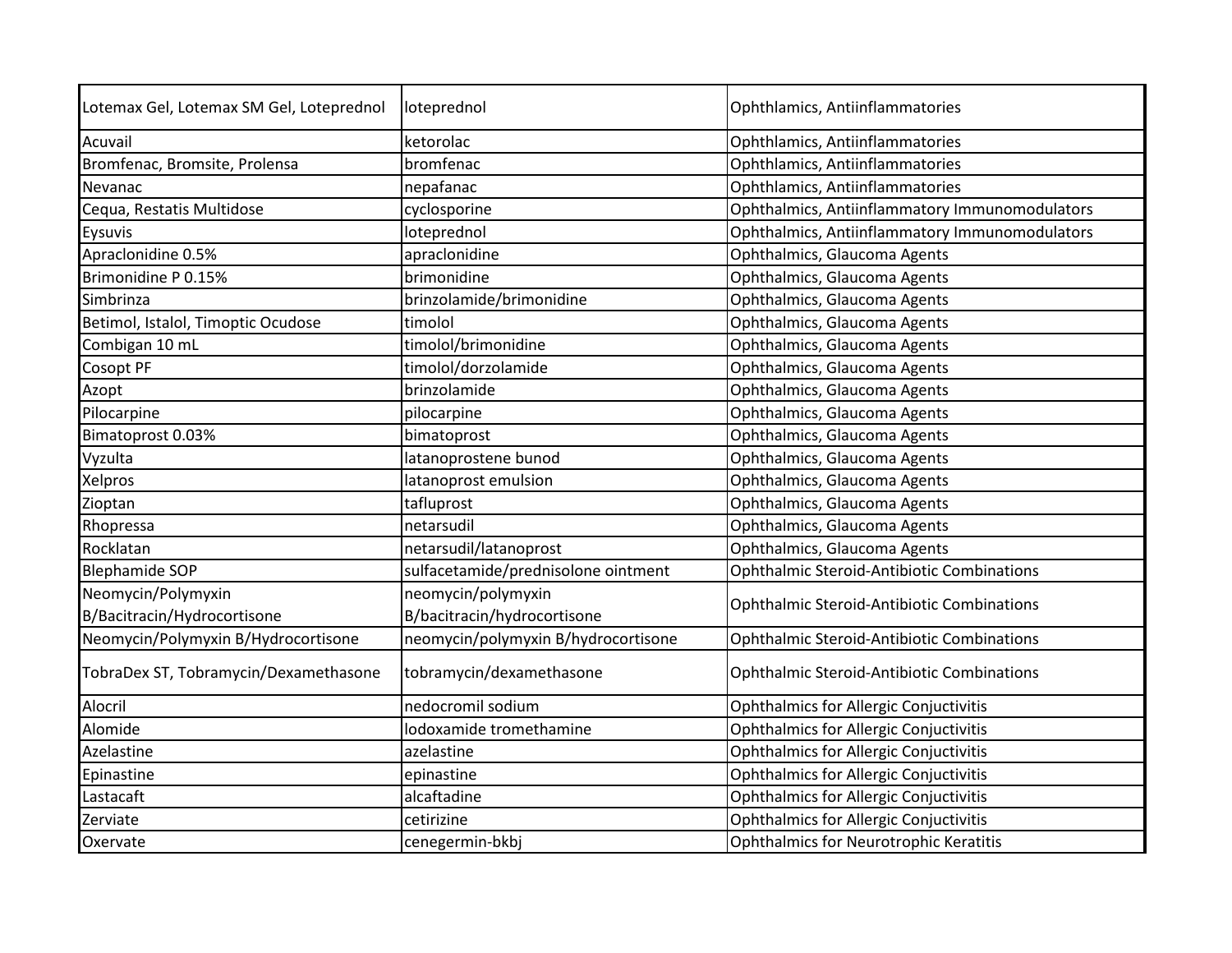| Lucemyra                                       | lofexidine                             | <b>Opiate Dependence Agents</b>      |
|------------------------------------------------|----------------------------------------|--------------------------------------|
| Zubsolv                                        | buprenorphine/naloxone                 | Opiate Dependence Agents             |
| Kloxxado                                       | naloxone                               | <b>Opiate Dependence Agents</b>      |
| Narcan Nasal Spray                             | naloxone                               | <b>Opiate Dependence Agents</b>      |
| Orfadin Suspension                             | nitisinone                             | Orfadin                              |
| Ciprofloxacin Otic                             | ofloxacin                              | <b>Otic Antibiotics</b>              |
| Otovel                                         | ciprofloxacin/fluocinolone             | <b>Otic Antibiotics</b>              |
| Linezolid, Zyvox                               | linezolid                              | Oxazolidinones                       |
| Sivextro                                       | tedizolid                              | Oxazolidinones                       |
| Palynziq                                       | pegvaliase-pqpz                        | Palyzniq                             |
| Pancreaze, Pertzye, Viokace                    | pancrelipase                           | <b>Pancreatic Enzymes</b>            |
| Panretin                                       | alitretinoin                           | Panretin                             |
| Kabiven, Perikabiven                           | amino acid/electrolytes/dextrose/lipid | <b>Parenteral Nutrition Products</b> |
| Clinolipid, Intralipid, Omegaven, Smoflipid    | lipid emulsion                         | <b>Parenteral Nutrition Products</b> |
| Metyrosine                                     | metyrosine                             | Pheochromocytoma Agents              |
| Phenoxybenzamine                               | phenoxybenzamine                       | Pheochromocytoma Agents              |
| Auryxia                                        | ferric citrate                         | <b>Phosphate Binders</b>             |
| Calcium Acetate Tablets, Phoslyra              | calcium acetate                        | <b>Phosphate Binders</b>             |
| Fosrenol Powder, Lanthanum Carbonate           | lanthanum carbonate                    | <b>Phosphate Binders</b>             |
| Renvela Tablets, Sevelamer Carbonate<br>Powder | sevelamer carbonate                    | Phosphate Binders                    |
| Sevelamer Hydrochloride 400 mg                 | sevelamer hydrochloride                | <b>Phosphate Binders</b>             |
| Velphoro                                       | sucroferric oxyhyroxide                | <b>Phosphate Binders</b>             |
| Oriahnn                                        | elagolix/estradiol/norethindrone       | Pituitary Suppressive Agents, LHRH   |
| Orilissa                                       | elagolix                               | Pituitary Suppressive Agents, LHRH   |
| Fensolvi, Lupron Depot, Lupron Depot-Ped       | leuprolide                             | Pituitary Suppressive Agents, LHRH   |
| Xenleta                                        | lefamulin                              | <b>Pleuromutilin Antibiotics</b>     |
| Empaveli                                       | pegcetacoplan                          | <b>PNH Agents</b>                    |
| Oxlumo                                         | lumasiran                              | Primary Hyperoxaluria Agents         |
| Aciphex Sprinkles, Raberprazole                | rabeprazole                            | Proton Pump Inhibitors               |
| <b>Dexilant</b>                                | dexlansoprazole                        | Proton Pump Inhibitors               |
| <b>Esomeprazole Rx</b>                         | esomeprazole                           | Proton Pump Inhibitors               |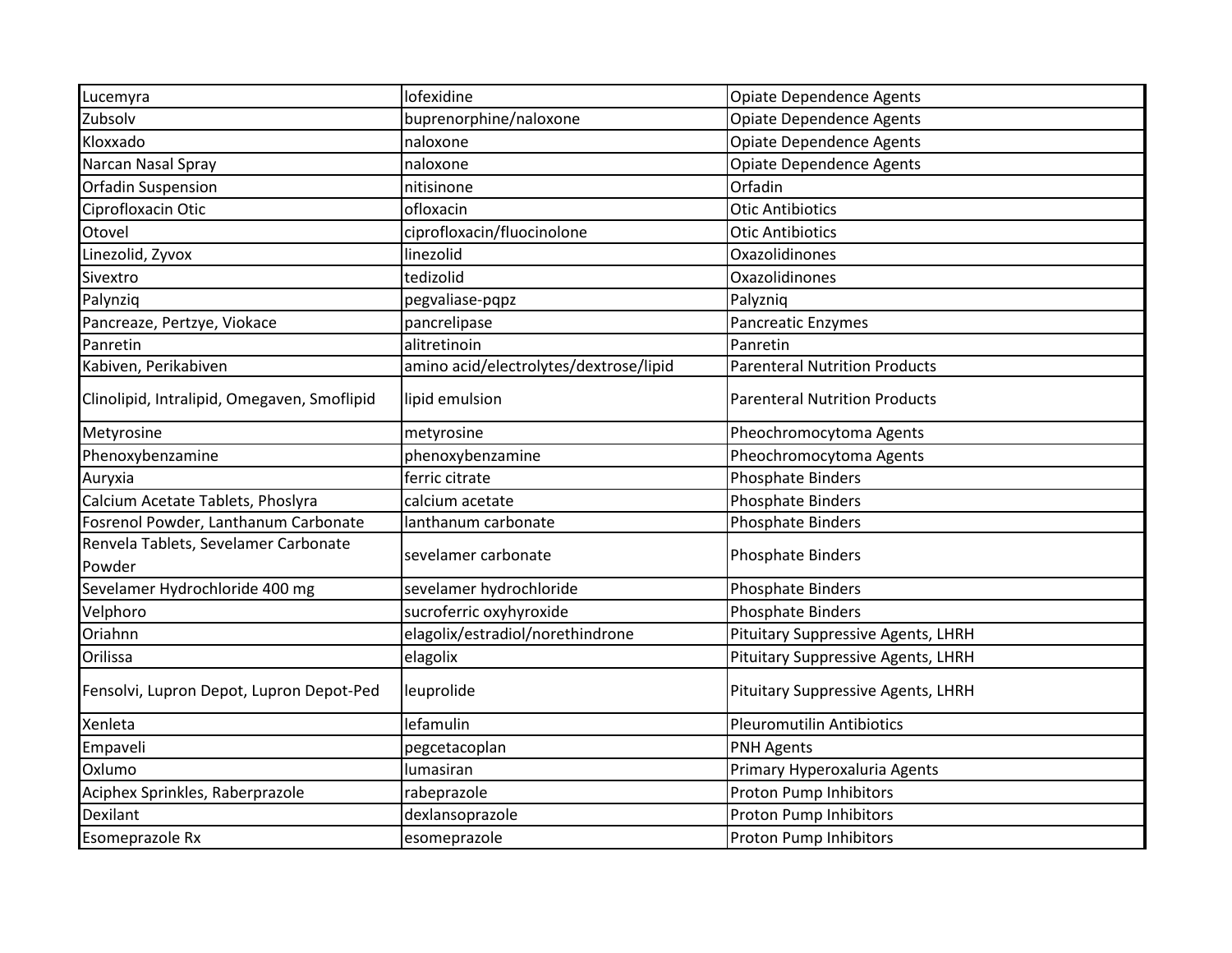| Lansoprazole Rx, Prevacid Rx Solutab      | lansoprazole                    | Proton Pump Inhibitors                        |
|-------------------------------------------|---------------------------------|-----------------------------------------------|
| Prilosec Rx Powder for Oral Suspension    | omeprazole                      | Proton Pump Inhibitors                        |
| Omeprazole/Sodium Bicarbonate Rx, Zegerid | omeprazole/sodium bicarbonate   | Proton Pump Inhibitors                        |
| <b>Rx Powder</b>                          |                                 |                                               |
| Protonix Pak                              | pantoprazole                    | Proton Pump Inhibitors                        |
| Adempas                                   | riociguat                       | <b>Pulmonary Arterial Hypertension Agents</b> |
| Epoprostenol, Flolan                      | epoprostenol                    | <b>Pulmonary Arterial Hypertension Agents</b> |
| Opsumit                                   | macitentan                      | <b>Pulmonary Arterial Hypertension Agents</b> |
| Orenitram, Remodulin, Tyvaso              | trepostinil                     | <b>Pulmonary Arterial Hypertension Agents</b> |
| Revatio Suspension, Sildenafil 20 mg      | sildenafil                      | <b>Pulmonary Arterial Hypertension Agents</b> |
| Tadalafil 20 mg                           | tadalafil                       | <b>Pulmonary Arterial Hypertension Agents</b> |
| <b>Tracleer for Oral Suspension</b>       | bosentan                        | <b>Pulmonary Arterial Hypertension Agents</b> |
| Uptravi                                   | selexipag                       | <b>Pulmonary Arterial Hypertension Agents</b> |
| Ventavis                                  | iloprost                        | <b>Pulmonary Arterial Hypertension Agents</b> |
| Esbriet                                   | pirfenidone                     | <b>Pulmonary Fibrosis Agents</b>              |
| Ofev                                      | nintedinab                      | <b>Pulmonary Fibrosis Agents</b>              |
| Pyridostigmine                            | pyridostigmine                  | Pyridostigmine                                |
| Pyridostigmine Extended-Release           | pyridostigmine extended-release | Pyridostigmine                                |
| Ranolazine                                | ranolazine                      | Ranolazine                                    |
| Ravicti                                   | glycerol phenylbutyrate         | Ravicti                                       |
| Sodium Phenylbutyrate Powder              | sodium phenylbutyrate           | Ravicti                                       |
| Rectiv                                    | nitroglycerin                   | Rectiv                                        |
| Regranex                                  | becaplermin                     | Regranex                                      |
| Santyl                                    | collagenase                     | Santyl                                        |
| Belsomra                                  | suvorexant                      | Sedative Hypnotics                            |
| Dayvigo                                   | lemborexant                     | Sedative Hypnotics                            |
| Edular, Zolpidem Sublingual               | zolpidem                        | Sedative Hypnotics                            |
| Rozerem                                   | ramelteon                       | Sedative Hypnotics                            |
| Hetlioz and Hetlioz LQ                    | tasimelteon                     | Sedative Hypnotics                            |
| Serostim                                  | somatotropin(recombinant)       | Serostim                                      |
| Endari                                    | I-glutamine                     | Sickle Cell Agents                            |
| Oxbryta                                   | voxelotor                       | Sickle Cell Agents                            |
| <b>Sicklos</b>                            | hydroxyurea tablets             | Sickle Cell Agents                            |
| Amrix                                     | cyclobenzaprine ER              | <b>Skeletal Muscle Relaxants</b>              |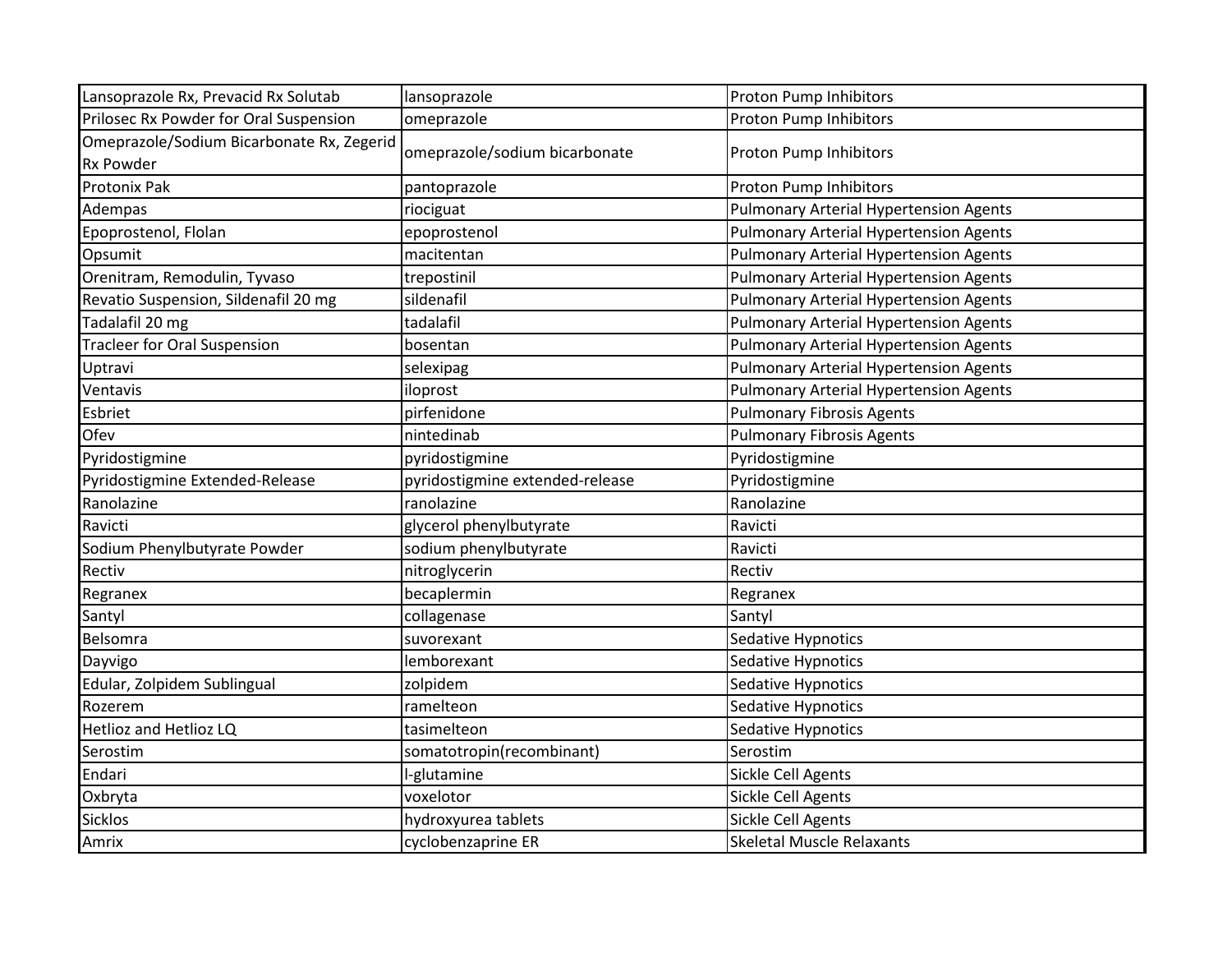| Carisoprodol 250 mg                                                                                                                                            | carisoprodol                                                           | <b>Skeletal Muscle Relaxants</b>     |
|----------------------------------------------------------------------------------------------------------------------------------------------------------------|------------------------------------------------------------------------|--------------------------------------|
| Carisoprodol/Aspirin/Codeine                                                                                                                                   | carisoprodol/aspirin/codeine                                           | <b>Skeletal Muscle Relaxants</b>     |
| Cyclobenzaprine 7.5 mg                                                                                                                                         | cyclobenzaprine                                                        | <b>Skeletal Muscle Relaxants</b>     |
| Norgesic Forte                                                                                                                                                 | orphenadrine/aspirin/caffeine                                          | <b>Skeletal Muscle Relaxants</b>     |
| Ozobax                                                                                                                                                         | baclofen                                                               | <b>Skeletal Muscle Relaxants</b>     |
| Tizanidine capsules, Zanaflex Capsules                                                                                                                         | tizanidine                                                             | <b>Skeletal Muscle Relaxants</b>     |
| Evrysdi                                                                                                                                                        | risdiplam                                                              | Spinal Muscular Atrophy              |
| Adzenys XR, Amphetamine ER oral<br>suspension, Dyanavel XR, Evekeo                                                                                             | amphetamine                                                            | <b>Stimulants and Related Agents</b> |
| Adderall XR,<br>Amphetamine/Dextroamphetamine IR,<br><b>Mydayis</b>                                                                                            | amphetamine/dextroamphetamine IR/ER                                    | <b>Stimulants and Related Agents</b> |
| Dextroamphetamine IR/ER, Zenzedi                                                                                                                               | dextroamphetamine IR/ER                                                | <b>Stimulants and Related Agents</b> |
| Adhansia XR, Aptensio XR, Concerta,<br>Cotempla XR, Daytrana, Jornay PM,<br>Methylin, Methylphenidate IR/ER, Quillichew<br>ER, Quillivant XR, Ritalin LA 10 mg | methylphenidate IR/ER                                                  | <b>Stimulants and Related Agents</b> |
| Armodafinil                                                                                                                                                    | armodafinil                                                            | <b>Stimulants and Related Agents</b> |
| Atomoxetine                                                                                                                                                    | atomoxetine                                                            | <b>Stimulants and Related Agents</b> |
| Azstarys                                                                                                                                                       | serdexmethylphenidate/dexmethylphenidate Stimulants and Related Agents |                                      |
| <b>Clonidine ER</b>                                                                                                                                            | clonidine ER                                                           | <b>Stimulants and Related Agents</b> |
| Desoxyn, Methamphetamine                                                                                                                                       | methamphetamine                                                        | <b>Stimulants and Related Agents</b> |
| Dexmethylphenidate IR/ER, Focalin XR                                                                                                                           | dexmethylphenidate IR/ER                                               | <b>Stimulants and Related Agents</b> |
| <b>Guanfacine ER</b>                                                                                                                                           | guanfacine ER                                                          | <b>Stimulants and Related Agents</b> |
| Modafinil                                                                                                                                                      | modafinil                                                              | <b>Stimulants and Related Agents</b> |
| Qelbree                                                                                                                                                        | viloxazine                                                             | <b>Stimulants and Related Agents</b> |
| Sunosi                                                                                                                                                         | solriamfetol                                                           | <b>Stimulants and Related Agents</b> |
| Vyvanse                                                                                                                                                        | lisdexamfetamine                                                       | <b>Stimulants and Related Agents</b> |
| Wakix                                                                                                                                                          | pitolisant                                                             | <b>Stimulants and Related Agents</b> |
| Strensiq                                                                                                                                                       | asfotase alfa                                                          | Strensig                             |
| Sulfadiazine                                                                                                                                                   | sulfadiazine                                                           | Sulfonamides                         |
| <b>Synagis</b>                                                                                                                                                 | palivizumab                                                            | Synagis                              |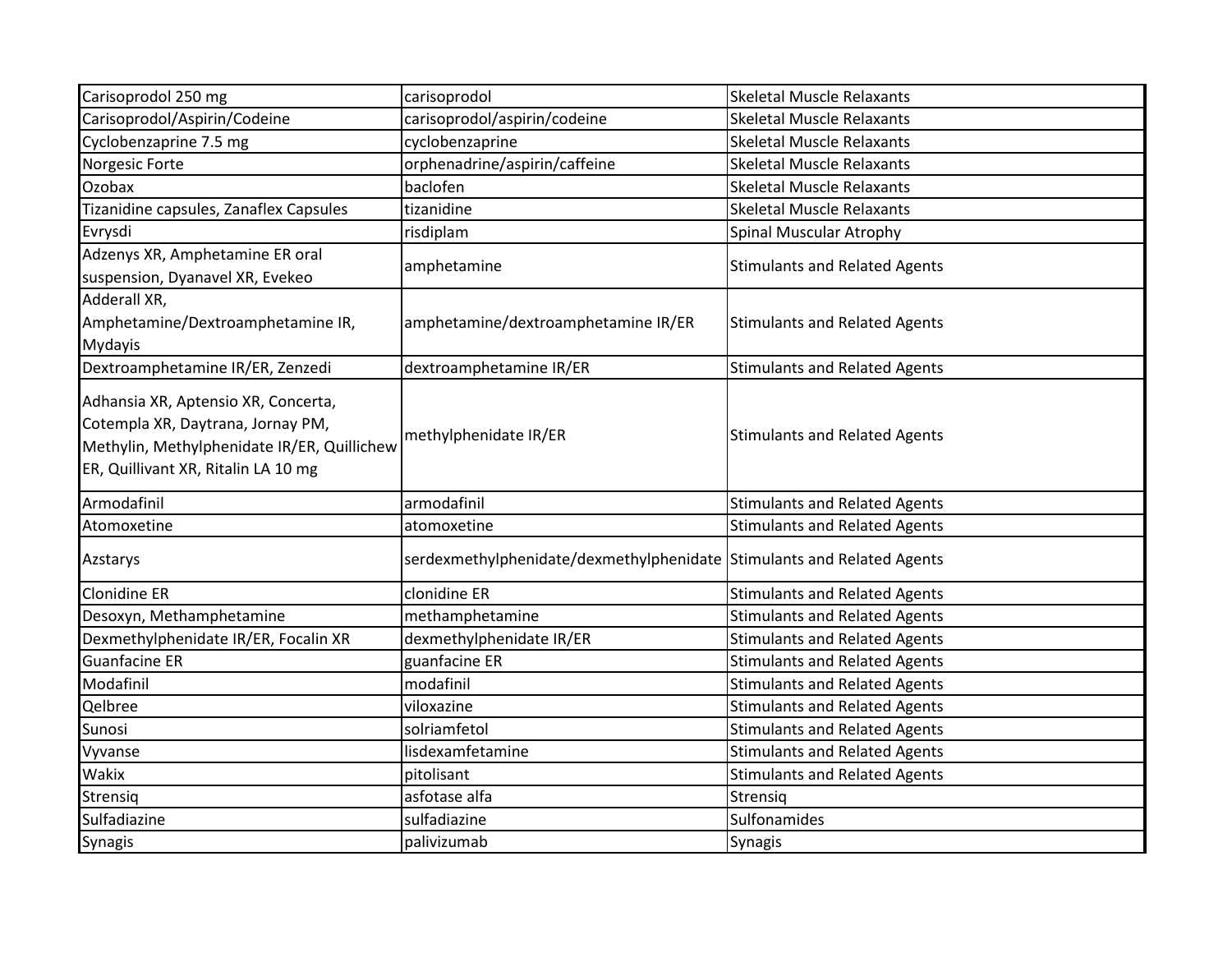| Synribo                                                      | omacetaxine                           | Synribo                                                 |
|--------------------------------------------------------------|---------------------------------------|---------------------------------------------------------|
| Demeclocycline                                               | demeclocycline                        | Tetracyclines                                           |
| Doryx, Doryx MCP, Doxycycline Hyclate DR                     | doxycycline hyclate delayed-release   | Tetracyclines                                           |
| Doxycycline Hyclate IR 75, 150 mg tablets                    | doxycycline hyclate immediate-release | Tetracyclines                                           |
| Doxycycline Monohydrate 75 mg and 150 mg<br>capsules         | doxycycline monohydrate               | Tetracyclines                                           |
| Doxycycline [rosacea] DR, Oracea                             | doxycycline [rosacea] delayed-release | Tetracyclines                                           |
| Minocycline IR tablets, Minocycline ER,<br>Minolira, Solodyn | minocycline                           | Tetracyclines                                           |
| Morgidox Kit                                                 | doxycycline and cleanser              | Tetracyclines                                           |
| Nuzyra                                                       | omadacycline                          | Tetracyclines                                           |
| Thiola EC                                                    | tiopronin delayed-release             | Thiola                                                  |
| Doptelet                                                     | avatrombopag                          | Thrombopoiesis Stimulating Proteins                     |
| Mulpleta                                                     | lusutrombopag                         | Thrombopoiesis Stimulating Proteins                     |
| Promacta                                                     | eltrombopag                           | Thrombopoiesis Stimulating Proteins                     |
| Tavalisse                                                    | fostamatinib                          | <b>Thrombopoiesis Stimulating Proteins</b>              |
| <b>Nplate</b>                                                | romisplostim                          | <b>Thrombopoiesis Stimulating Proteins</b>              |
| Levothyroxine Injection, Thyquidity, Tirosint                | levothyroxine                         | <b>Thyroid Hormones</b>                                 |
| Liothyronine Injection                                       | liothyronine                          | <b>Thyroid Hormones</b>                                 |
| <b>Bupropion [smoking deterrent]</b>                         | bupropion SR                          | <b>Tobacco Cessation</b>                                |
| Nicotrol Inhaler, Nicotrol Nasal Spray                       | nicotine                              | <b>Tobacco Cessation</b>                                |
| Valchlor                                                     | mechlorethamine                       | Topical Antineoplastic and Genital Warts Therapy        |
| Diclofenac 3% Gel                                            | diclofenac                            | Topical Antineoplastic and Genital Warts Therapy        |
| Picato                                                       | ingenol mebutate                      | Topical Antineoplastic and Genital Warts Therapy        |
| <b>Podofilox Solution</b>                                    | podofilox                             | Topical Antineoplastic and Genital Warts Therapy        |
| Veregen                                                      | sinecatechins                         | <b>Topical Antineoplastic and Genital Warts Therapy</b> |
| Zyclara                                                      | imiquimod                             | Topical Antineoplastic and Genital Warts Therapy        |
| Tacrolimus Ointment                                          | tacrolimus                            | <b>Topical Immunomodulators</b>                         |
| Actiq, Fentanyl Oral Lozenges                                | fentanyl oral lozenges                | <b>Transmucosal Fentanyl</b>                            |
| Fentora                                                      | fentanyl buccal tablets               | <b>Transmucosal Fentanyl</b>                            |
| Lazanda                                                      | fentanyl nasal spray                  | <b>Transmucosal Fentanyl</b>                            |
| <b>Subsys</b>                                                | fentanyl sublingual spray             | <b>Transmucosal Fentanyl</b>                            |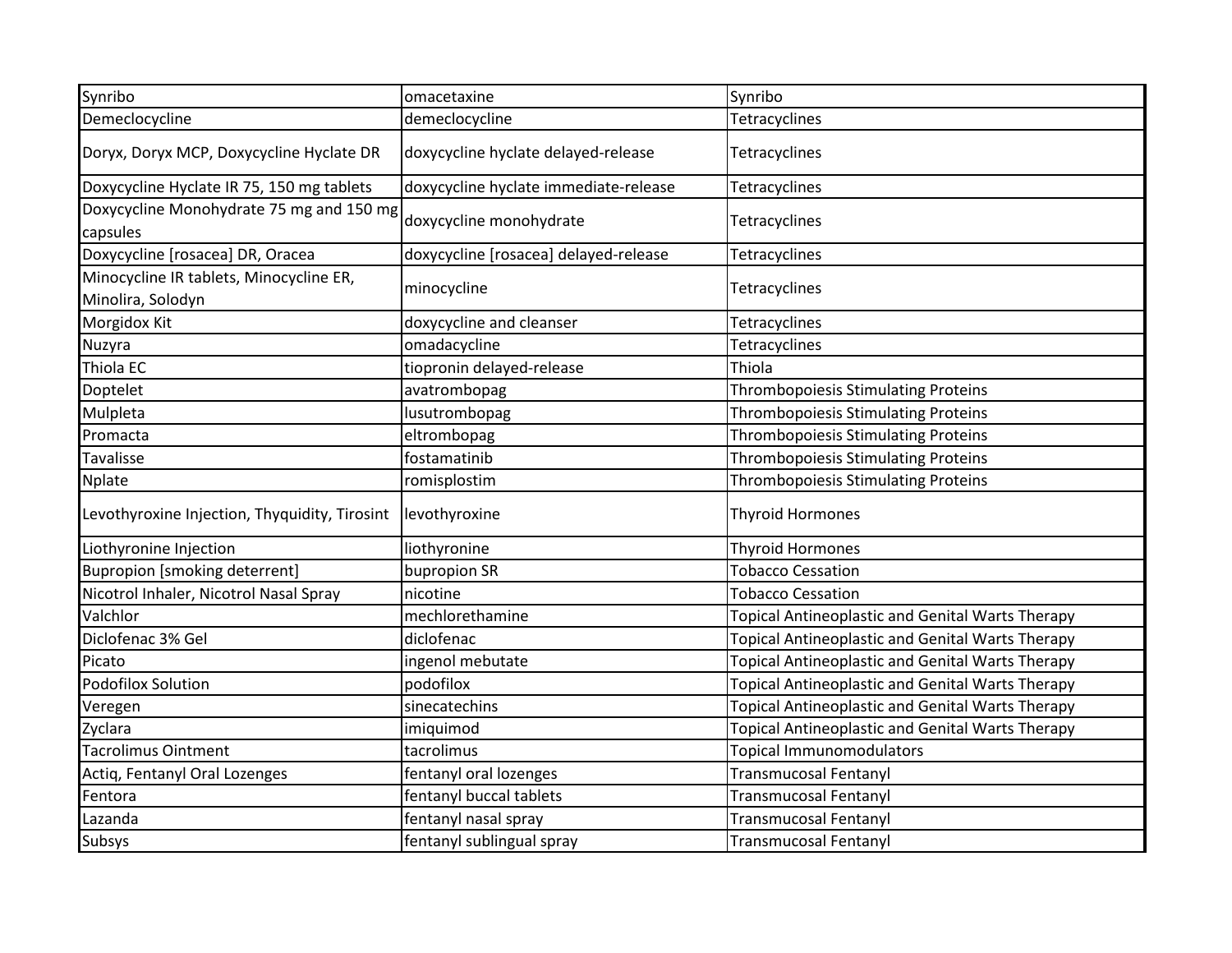| Trelstar Depot, Trelstar LA       | triptorelin pamoate                   | Trelstar                                |
|-----------------------------------|---------------------------------------|-----------------------------------------|
| Tygacil                           | tigecycline                           | <b>Tygacil</b>                          |
| <b>Mesalamine DR</b>              | mesalamine delayed-release            | <b>Ulcerative Colitis Agents</b>        |
| Mesalamine Rectal Enema, SFRowasa | mesalamine                            | <b>Ulcerative Colitis Agents</b>        |
| Giazo                             | balsalazide                           | <b>Ulcerative Colitis Agents</b>        |
| Uceris                            | budesonide                            | <b>Ulcerative Colitis Agents</b>        |
| Methenamine hippurate             | methenamine hippurate                 | <b>Urinary Antiinfectives</b>           |
| Nitrofurantoin Suspension         | nitrofurantoin                        | <b>Urinary Antiinfectives</b>           |
| Urimar-T, Urogesic Blue           | hyoscamine combination                | <b>Urinary Antiinfectives</b>           |
| Potassium Citrate ER, Urocit-K    | potassium citrate                     | Urocit-K                                |
| Femring QLL, Imvexxy              | estradiol                             | Vaginal Estrogen Preparations           |
| Intrarosa                         | prasterone                            | Vaginal Estrogen Preparations           |
| <b>BiDil</b>                      | isosorbide dinitrate/hydralazine HCl  | Vasodilators, Coronary                  |
| GoNitro, Nitroglycerin Spray      | nitroglycerin                         | Vasodilators, Coronary                  |
| Verquvo                           | vericiguat                            | Vasodilators, Coronary                  |
| Jynarque                          | tolvaptan                             | <b>Vasopressor Receptor Antagonists</b> |
| Vecamyl                           | mecamylamine                          | Vecamyl                                 |
| Vimizim                           | elosulfase alfa                       | Vimizim                                 |
| Doxercalciferol                   | doxercalciferol                       | Vitamin D and ESRD Products             |
| Paricalcitol 4 mcg                | paricalcitol                          | <b>Vitamin D and ESRD Products</b>      |
| Rayaldee                          | calcifediol                           | Vitamin D and ESRD Products             |
| Sensipar                          | cinacalet                             | <b>Vitamin D and ESRD Products</b>      |
| Aluminum Hydroxide                | aluminum hydroxide                    | <b>Vitamin D and ESRD Products</b>      |
| Calcium Carbonate                 | calcium carbonate                     | <b>Vitamin D and ESRD Products</b>      |
| Calcium Lactate                   | calcium lactate                       | <b>Vitamin D and ESRD Products</b>      |
| Docusate Calcium                  | docusate calcium                      | Vitamin D and ESRD Products             |
| Docusate Sodium                   | docusate sodium                       | <b>Vitamin D and ESRD Products</b>      |
| Magnebind                         | calcium carbonate/magnesium carbonate | Vitamin D and ESRD Products             |
| <b>Magnesium Carbonate</b>        | magnesium carbonate                   | <b>Vitamin D and ESRD Products</b>      |
| Niacin                            | niacin                                | Vitamin D and ESRD Products             |
| Pyridoxine                        | pyridoxine                            | <b>Vitamin D and ESRD Products</b>      |
| Sodium Bicarbonate                | sodium bicarbonate                    | Vitamin D and ESRD Products             |
| Thiamine Hydrochloride            | thiamine hydrochloride                | Vitamin D and ESRD Products             |